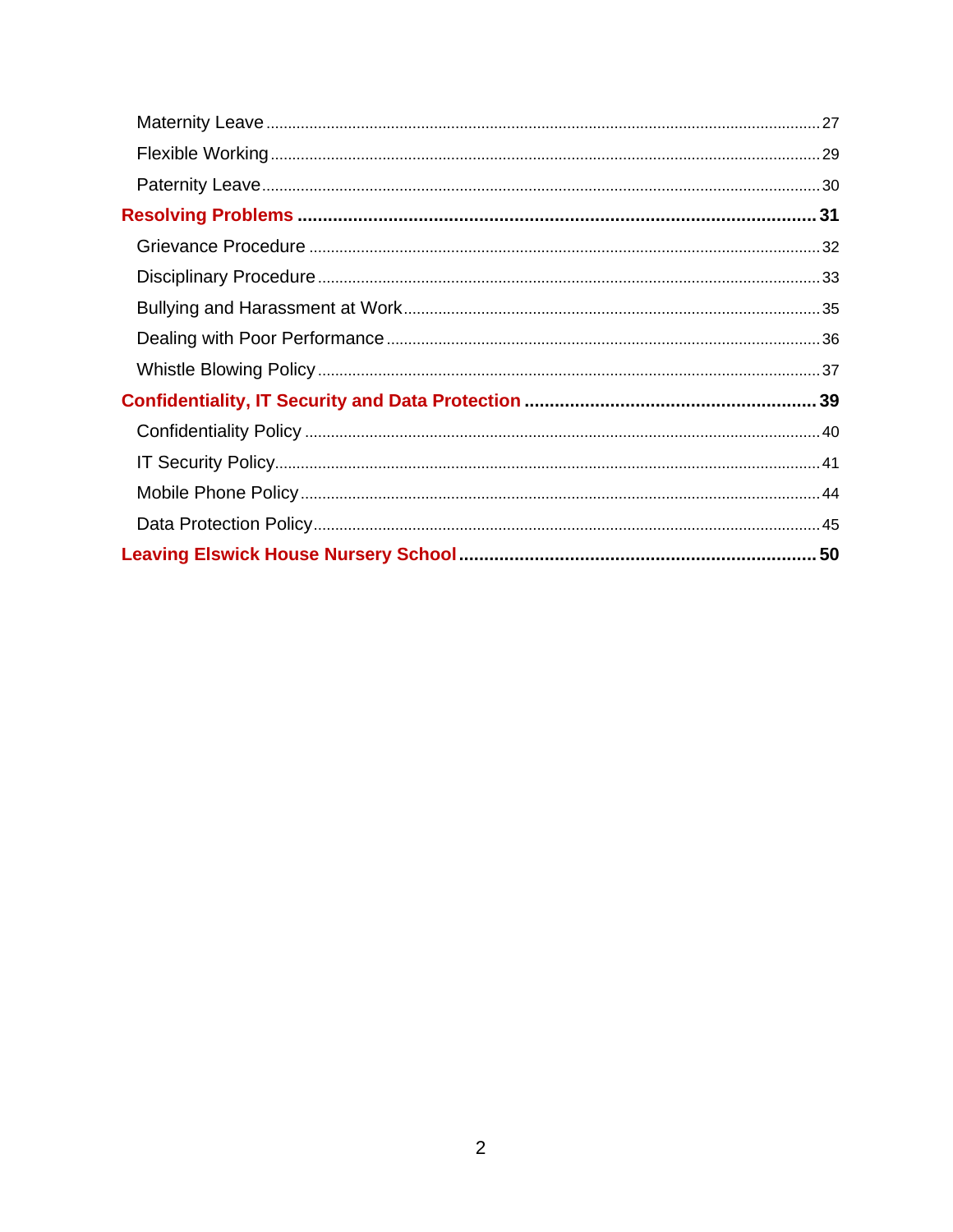## **The Handbook**

<span id="page-2-0"></span>This Handbook contains our current staffing policies and rules and has been designed to help you understand how Elswick House Nursery School is organised, what standards and procedures you are expected to follow and what you can expect from us in return. The staffing policies and procedures contained within this handbook are non-contractual. We hope this will help our new employees to feel part of the team more quickly, and be a gentle reminder to us all of the right way to work here.

#### **Everyone is welcome**

We are an equal opportunities employer and actively supports Human Rights, and all Equality legislation. Our ethos is to respect and value people's differences, to help everyone achieve more at work as well as in their personal lives, so that they feel proud of the part they play in our success. Our Grievance Procedures ensure sympathetic handling, and hopefully satisfactory resolution, for all aspects of employees concerns or dissatisfaction.

We believe that all decisions about people at work should be based on the individual's abilities, skills, performance and behaviour and our Nursery requirements. Our policy must be strictly adhered to by all of our team. Discrimination, abuse or harassment will result in disciplinary action being taken including dismissal for serious cases.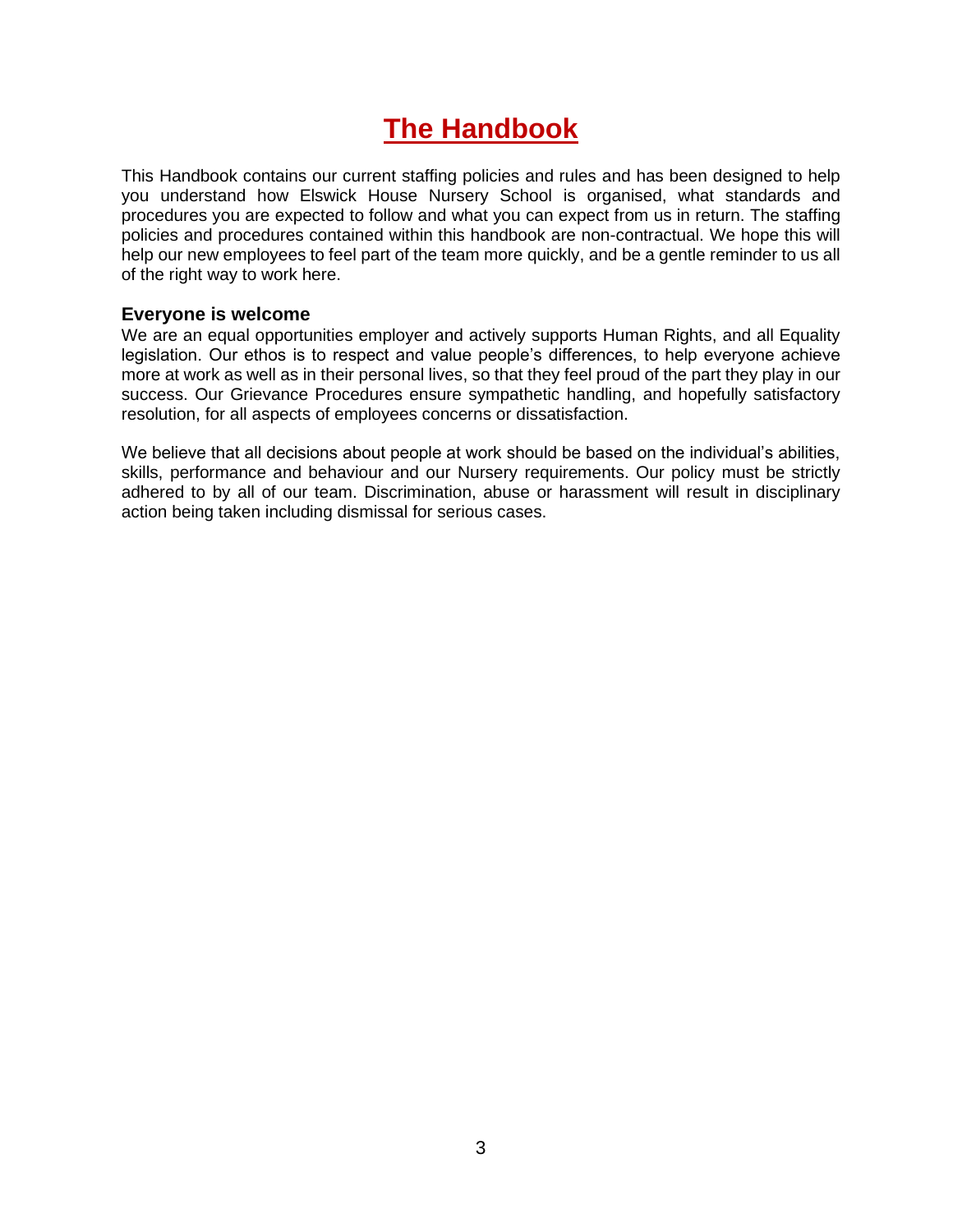<span id="page-3-0"></span>**From the start**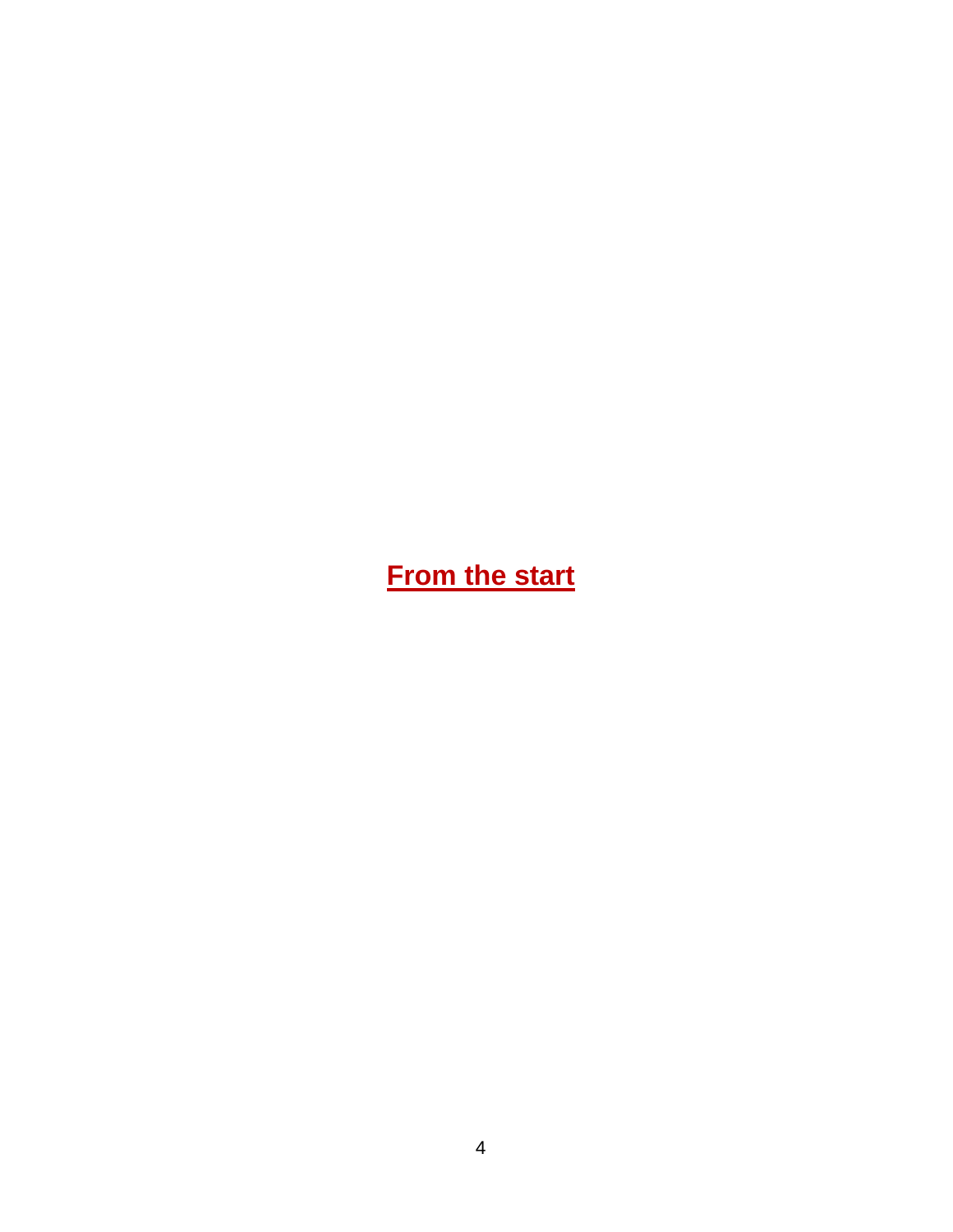### <span id="page-4-0"></span>**Introduction**

At Elswick House Nursery School we aim to have a high-quality staff team that always act in the best interests of children's safety and welfare. To achieve this, we have a range of policies to support the recruitment, development and retention of staff.

The Nursery's policies in respect of personnel are governed by the following: -

- The best interests of the children, their welfare, safety, care and development.
- The requirements of the Early Years Foundation Stage.
- The needs of the children, including maintaining continuity of care.
- Compatibility between all members of staff and the building of a good team spirit.
- Consideration of the advancement of each member of staff both by internal and external training to help them achieve their maximum potential.
- Equal pay for work of equal value.
- Compliance with the current legislation including the principles of the Equality Act 2010 and all current legislation governing discrimination.

We will ensure: -

- All interviews will follow our recruitment procedures to ensure safe and fair and nondiscriminatory recruitment occurs.
- The provision of a statement of terms and conditions and contract for every member of staff in employment (contract to be received by new employee within two months of commencement of employment).
- Prior to commencement of employment, the successful applicant shall be provided with an offer letter (conditional on an enhanced Disclosure and Barring Service (DBS) clearance) with the induction procedure and any details of other information relevant for their first day of work.
- New members of staff will have made available to them, copies of all our policies and procedures and we will ensure their understanding and adherence to these over an induction period.
- Discrimination or harassment of any member of staff relating to sex, race, sexual orientation, gender, gender reassignment, age, religion or belief and disability will not be acceptable. This includes unwanted verbal or physical third-party harassment by those not employed by the Nursery.

### **Induction**

**1**. We provide Staff Induction Training for new members of staff, which lasts until the probationary period has been completed. In the first week of employment staff information sheets are completed and the role of the new member of staff made clear. They are given a written job specification. They are introduced to other members of staff and the children and familiarise themselves with the layout of the premises.

**2**. Every new member of staff is made aware of our Policies and Procedures and how to access them. The Nursery Manager and/or Proprietor goes through all the Policies and Procedures with the new member of staff. The Safeguarding Children Policy is explained in full and the reasons for it discussed. This includes security issues, such as what to do when a visitor comes to the door and other related security policies, such as the use of mobile phones. The procedure to follow in the event of a fire is explained and the new member of staff is shown the location of fire extinguishers. The Health and Safety Policy is explained at length and particular attention is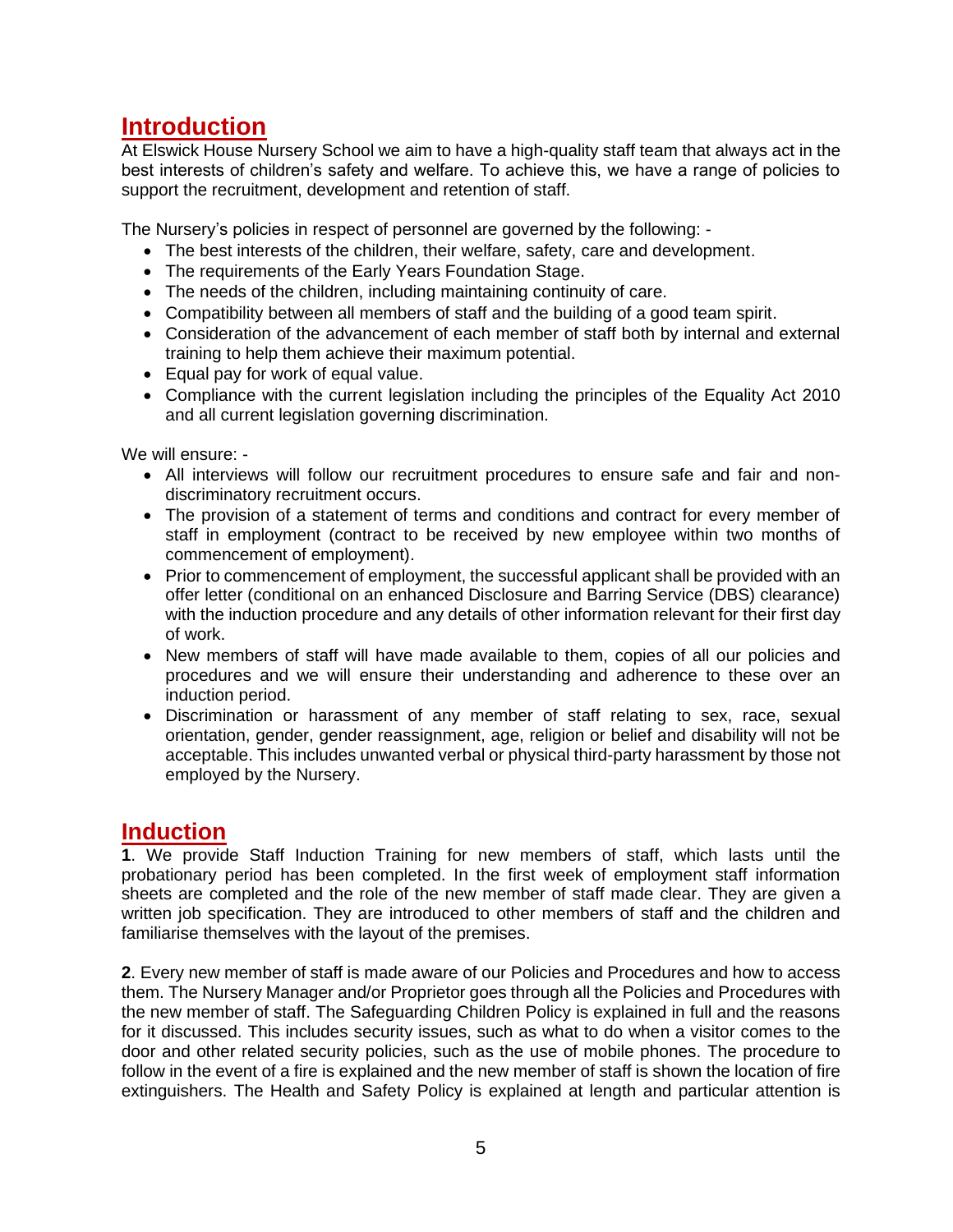given to the administration of medication, accident procedures and the handling of food. The Nursery's view regarding Equality and Diversity is made clear and the Behaviour Policy is discussed in full. Where careful and accurate record keeping is required, this is pointed out and the reasons for it explained. Special mention is also made of the parent partnership and the importance that Elswick House attaches to it. The Nursery's expectations of all its employees with regard to uniforms, dress code and general conduct are made clear in the Professionalism Policy. The new member of staff is encouraged to ask questions.

**3**. All staff appointments are subject to a probationary period of three months as set out in their contract of employment which also confirms details regarding absence, holidays, dress code, conduct and confidentiality. Contracts of employment are issued as part of the induction process. Two identical contracts are signed - one is filed and the other is retained by the new member of staff. During this time new members of staff are supervised, and their progress monitored by their immediate superior. Subsequent line management is the Nursery Manager and the Proprietor. Staff members will not be left alone for long periods with individual children.

4. After the first month (or before, if deemed necessary) the Nursery Manager and/or the Proprietor may meet with the new member of staff to review the first four weeks. This provides an opportunity to commend good practice, where it is being shown, and to point out where improvement is possible. The new member of staff's knowledge of the Policies and Procedures may also be tested at this time. A similar review takes place after two months and again after three.

5. If the Nursery Manager and Proprietor feel that the new member of staff has failed to show the required standard, their contract will be terminated and the reasons for the decision made clear. Alternatively, the Nursery Manager and Proprietor may consider extending the probationary period for a further three months.

6. On satisfactory completion of the probationary period, the new member of staff is confirmed in post.

### <span id="page-5-0"></span>**Equality and Diversity Policy**

We believe that no person at Elswick House - parent/carer, child, member of staff or job applicant - should be discriminated against in any way, or on any grounds. Difference is accepted, irrespective of gender, gender reassignment, sexual orientation, age, race, religion or belief, marriage and civil partnership, pregnancy and maternity or disability. We believe that everyone attending the Nursery should be treated equally and fairly and have equal access to all aspects of the Nursery from the day they first start at Elswick House to the day they leave. Testimony to this commitment can be seen in our daily routines and activities (displayed in the Toddler Room and Baby Room), in the resources we use, in the children's "My Story" folders, in our wall displays and on the Parents Area of our website. We involve parents in the life of the Nursery at every opportunity and endeavour to build relationships with them based on mutual trust and respect, which ensures they feel valued and belong.

We operate a 'first come, first served' policy, open to all children within the required age range, dependent on space being available and on the ability of parents to pay the fees.

Elswick House has a designated member of staff (ENCO) with special responsibility for implementing our Equality and Diversity Policy. The Nursery's ENCO and senior staff are keenly aware of the importance of upholding our Equality and Diversity principles and constantly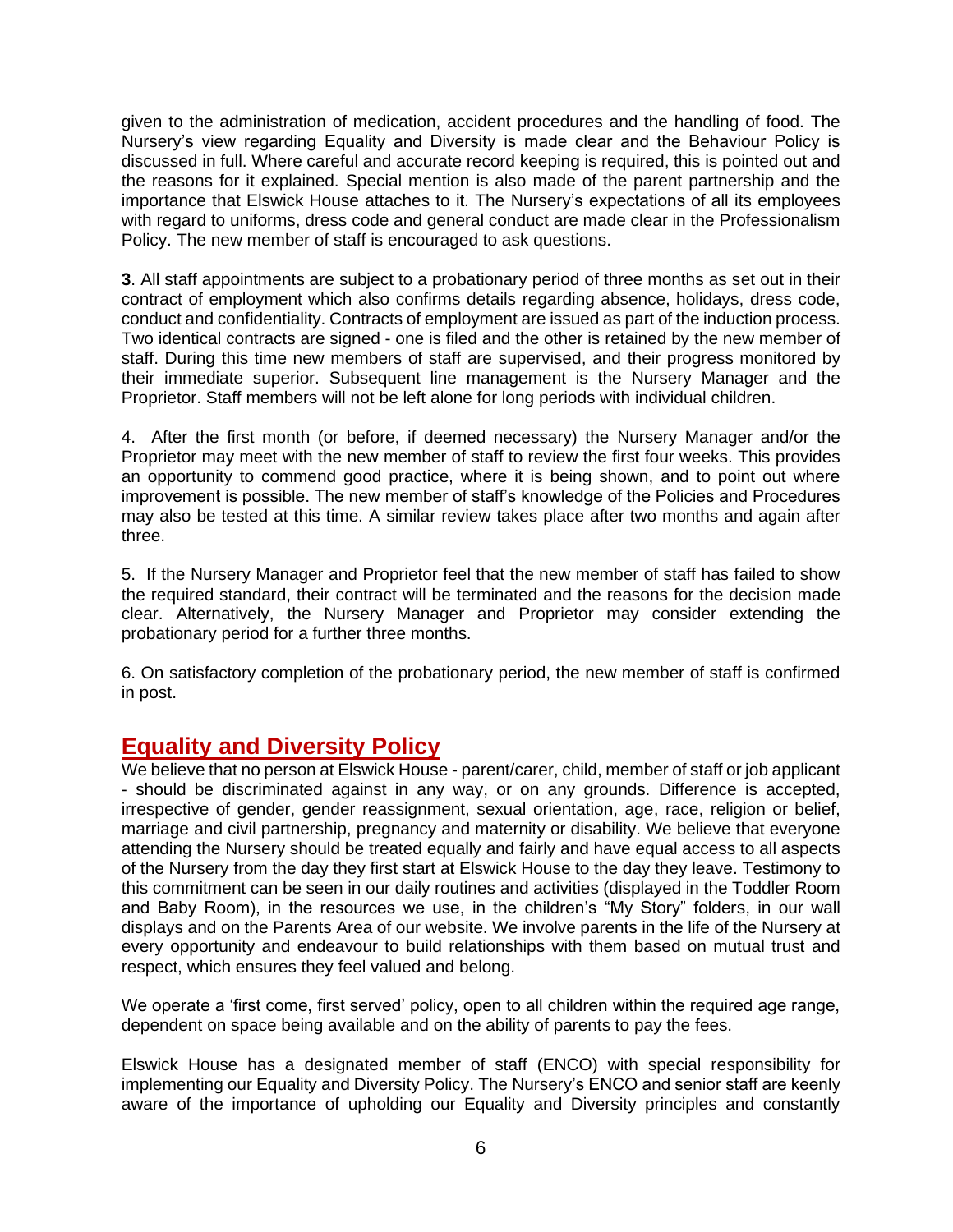monitor the Nursery to ensure good practice and improvement. All members of staff are extremely professional and are encouraged to be very approachable and non-judgemental. They are expected to be well versed in all the Nursery's policies, including Equality and Diversity.

The children are recognised for their individuality and potential. They are encouraged to show mutual respect for each other and to be non-sexist in their choice of activities. Racial and sexist attitudes, or remarks, are challenged. All family compositions are respected. All lifestyles are depicted in a positive way.

Daily activities are carefully planned with appropriate resources and equipment to extend play and learning opportunities. If it is feasible, equipment and play activities may be adapted to encourage the participation of children with disabilities and learning difficulties.

Strengthening and improving our stock of books, pictures, jigsaws, toys and equipment to further inclusivity is ongoing. Wherever possible resources are selected which encourage positive role models and avoid racial, or sexist stereotyping, or the depiction of derogatory images of any group of people.

In so far as is reasonably possible, displays should exhibit positive imagery and promote diversity.

### <span id="page-6-0"></span>**Staff Professionalism**

A high level of professionalism is essential and is expected from all members of staff. This is pointed out to all new members of staff. They are role models for the children and should act accordingly.

A genuine interest in, and enthusiasm for, childcare is essential. Members of staff need to be well qualified and/or experienced and must be prepared to upgrade their skills regularly and keep abreast of developments within the Early Years Foundation Stage framework.

Members of staff should have high expectations of all children and a commitment to helping them achieve their full potential. They must be able to establish trusting, supportive relationships with children in their care and be able to communicate sensitively and effectively with them. Good collaborative skills are important as they will be working as members of a team. Members of staff need endless patience and must take their responsibilities seriously. A sense of fun and a sense of humour can be great assets.

Members of staff must respect difference and understand the importance of treating all children equally and fairly. They must be seen as non-judgemental and approachable by parents. Members of staff need to be aware that an excellent working relationship with parents is a most desirable outcome and always in the best interest of the child.

Mobile phones must be turned off and should not be used in working hours. Under no circumstances should mobile phones belonging to members of staff be used to take photographs of the children whilst at Nursery. (*See mobile phone policy*)

### **Members of staff are required to**: -

- Conduct themselves responsibly at all times and show a high level of professionalism.
- Act as role models for the children and be sensitive to the concerns of parents.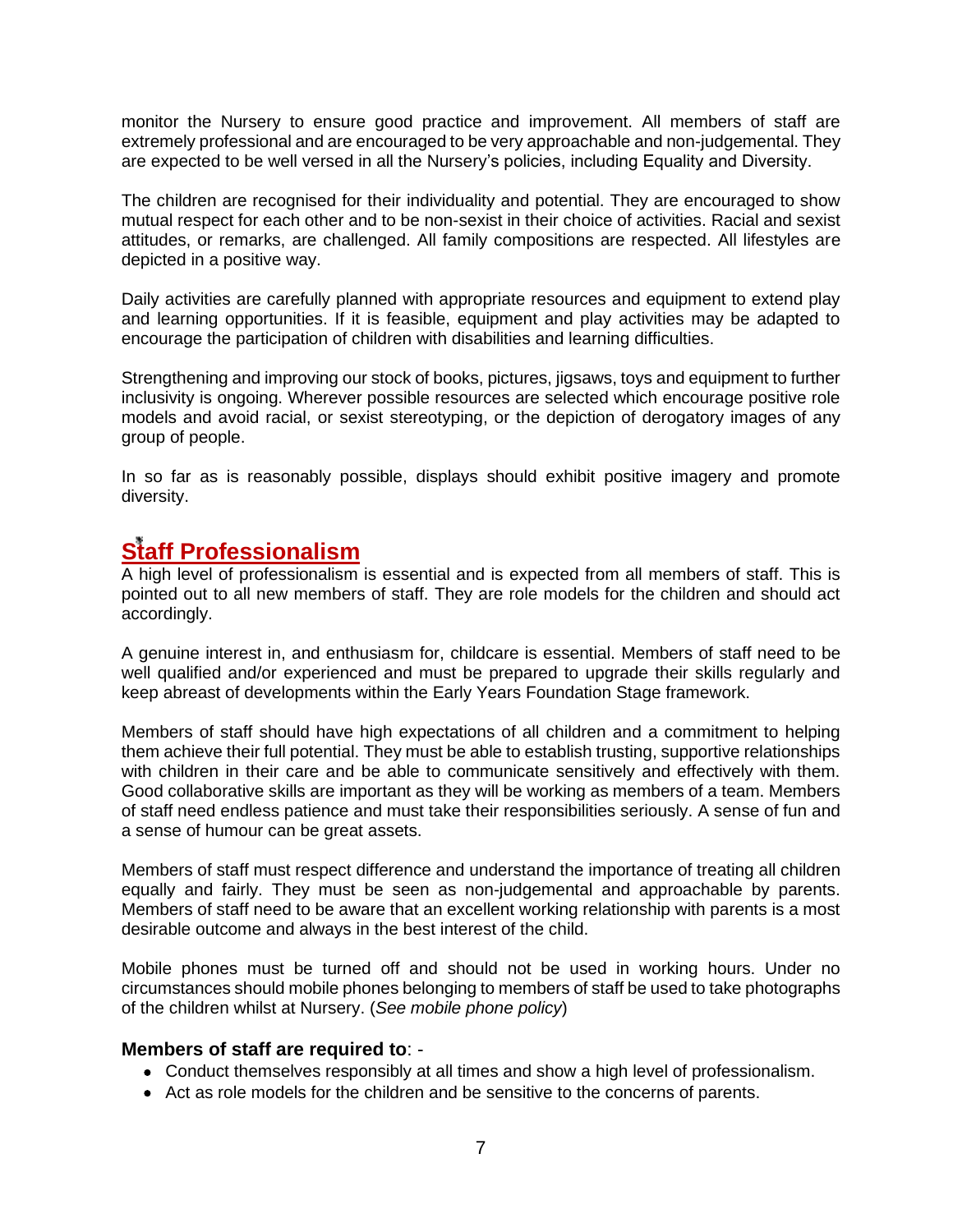- Be well qualified and/or experienced and must be prepared to regularly upgrade his/her skills.
- Have a thorough knowledge of the Early Years Foundation Stage curriculum.
- Have a thorough understanding of all the Nursery's Policies and Procedures (especially the Health and Safety, Safeguarding Children, Equality and Diversity and Staff Professionalism Policies) and must adhere to them.
- Be of smart appearance and conform to the Nursery's high standard of uniform.
- Fingernails must be kept clean and short. False nails and extensions must not be worn.
- Observe all rules and procedures, particularly those concerning smoking, mobile phones and fire safety.
- Act wholeheartedly in the interests of the Employer and the Nursery at all times.
- Report to the Employer and/or the Nursery Manager any issue or incident, which they feel might be prejudicial to the best interests of the Nursery and/or the children in the Nursery; also, to report other 'need-to-know' information, which might affect the children.
- Inform the Employer of any changes in his/her situation physically, socially or medically - that might affect his/her work.
- Not remove any material or equipment from her place of work without prior permission.
- Not use the Employer's time, material or equipment for unauthorised work.

### <span id="page-7-0"></span>**Dress Code**

It is important that we all present a smart and professional image when people visit our premises. Smart business / smart casual dress describes our policy best. Sometimes it helps to be clear about what is not acceptable, so we have detailed some examples below:

Visible tattoo or facial piercings. No extreme hair styles in terms of colours or cuts. Unless approved by management, it would not be acceptable for employees to wear jeans, very casual trousers or skirts, overly tight or revealing clothing and items with inappropriate logos. Footwear such as trainers, flimsy sandals or flip flops are not acceptable.

### **Uniform**

If you have been issued with a uniform it is your responsibility to keep it clean and presentable. If the uniform becomes worn or stained, please speak to the Proprietor or Manager about obtaining a replacement.

### <span id="page-7-1"></span>**Smoking Policy**

As well as being a legislative requirement, it is our responsibility to care for the health, safety and wellbeing of all our team. Our Smoking Policy applies to everyone who works here, as well as visitors, contractors or business partners. We ask all our employees to help us enforce it. In addition to cigarettes, cigars and pipes, electronic cigarettes are also banned. This is because the vapour may annoy others and the long-term effects are unknown, but also from a distance, some electronic cigarettes are difficult to distinguish from the real variety. This in turn may confuse visitors and make managing this Policy more difficult.

### **Where this smoking policy applies: -**

Smoking is strictly prohibited anywhere on the Nursery premises and this includes the outside areas such as the car park. We would remind everyone that it is a criminal offence to smoke in a 'smoke free' area. Breaches of this Policy will result in disciplinary action.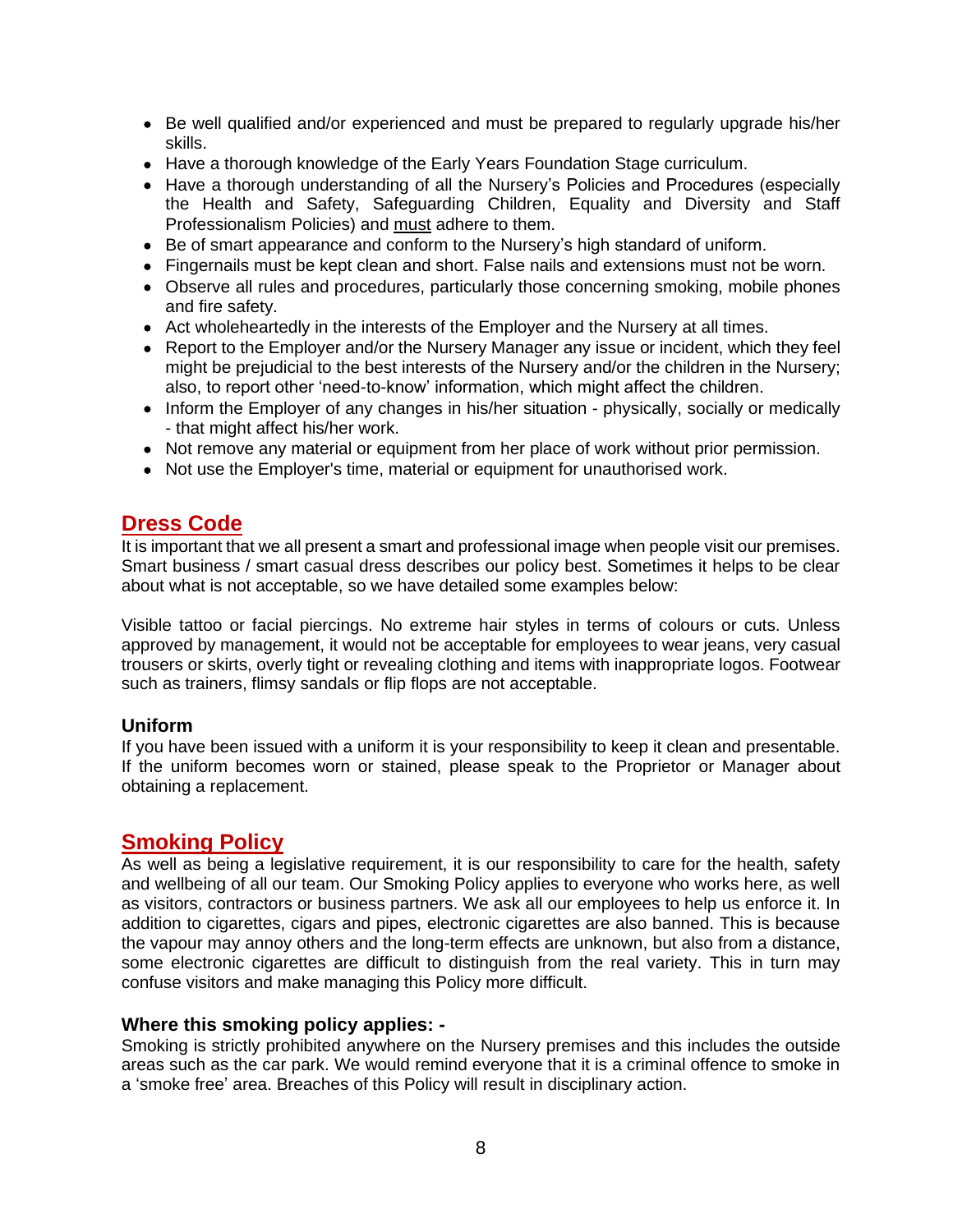### <span id="page-8-0"></span>**Right of search**

In the interests of security, we reserve the right of search. Searches of employees, their bags, other possessions and vehicles may take place from time to time. You may, if you wish, be accompanied by a colleague during the search. If you refuse to allow yourself or your possessions to be searched, this may be treated as gross misconduct.

### <span id="page-8-1"></span>**Drug and Alcohol Policy**

It is the responsibility of the Nursery to ensure, so far as is reasonably practicable, the health, safety and wellbeing of all employees. Employees who are under the influence of drugs and/or alcohol whilst at work may adversely influence their own safety and that of their colleagues. By establishing clear and comprehensive rules, which apply to all employees we also aim to provide a supportive environment to those with a drug or alcohol related problem, who are committed to changing their behaviour.

### **Definition**

Alcohol covers all alcoholic beverages. Drugs include all Class A, B and C substances, 'legal highs', or psychoactive drugs, drugs which are only legally available on prescription, solvents which are misused, and any other drug that has an adverse effect on your ability to carry out your work in a safe and effective way.

### **Rules**

The taking of alcohol and drugs is strictly prohibited before working hours, where appropriate functioning at work would be adversely affected, and at all times during working hours. For the avoidance of doubt, working hours include meals and other breaks.

### **Special circumstances**

Where employees are attending Nursery-related social functions, we accept that moderate amounts of alcohol may be consumed. However, we insist that employees stay within the legal limit whilst driving a car, and would strongly advise that no alcohol at all should be taken if driving.

### **Medication**

Where employees are taking medication for a pre-diagnosed condition, the type of drug and its possible contra-indications must be reported to their Line Manager. This sensitive information will be treated confidentially.

### **Confidentiality**

An employee who has a drug, or alcohol related, problem may approach their Line Manager in confidence, within the provisions of the law, and receive help and support. Any absence during a rehabilitation period will be treated as normal sickness absence.

### **Disciplinary action**

Any employee who is found to be under the influence of drugs and/or alcohol during working hours will be suspended on full pay pending a disciplinary hearing. This may result in the employee's dismissal for Gross Misconduct.

Any employee found to be in possession of, or dealing in, illegal substances will be suspended on full pay pending a disciplinary hearing. This may result in the employee's dismissal for Gross Misconduct. In all instances of this kind, the employee will be reported immediately to the police.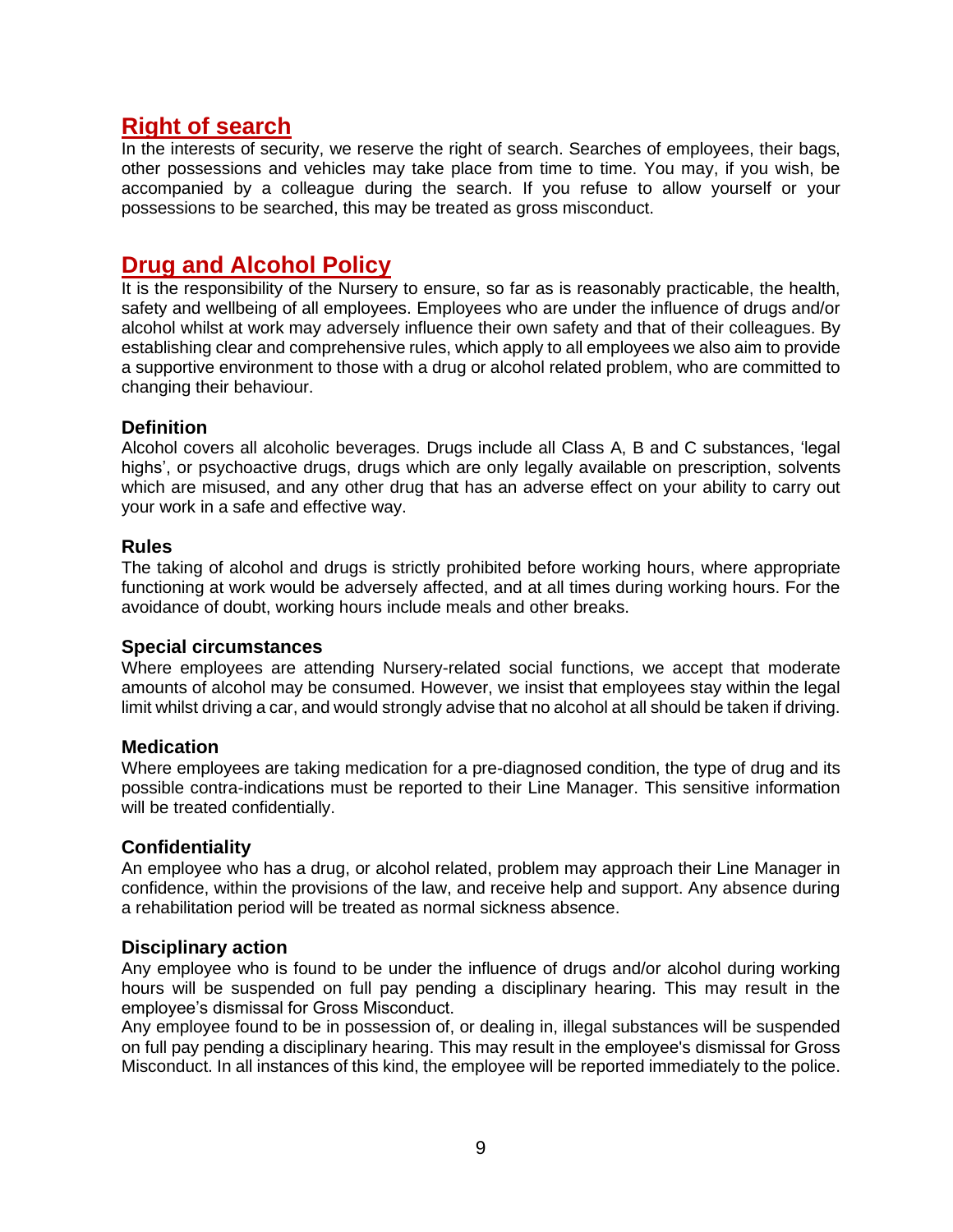# <span id="page-9-0"></span>**Recruitment, Training and Development**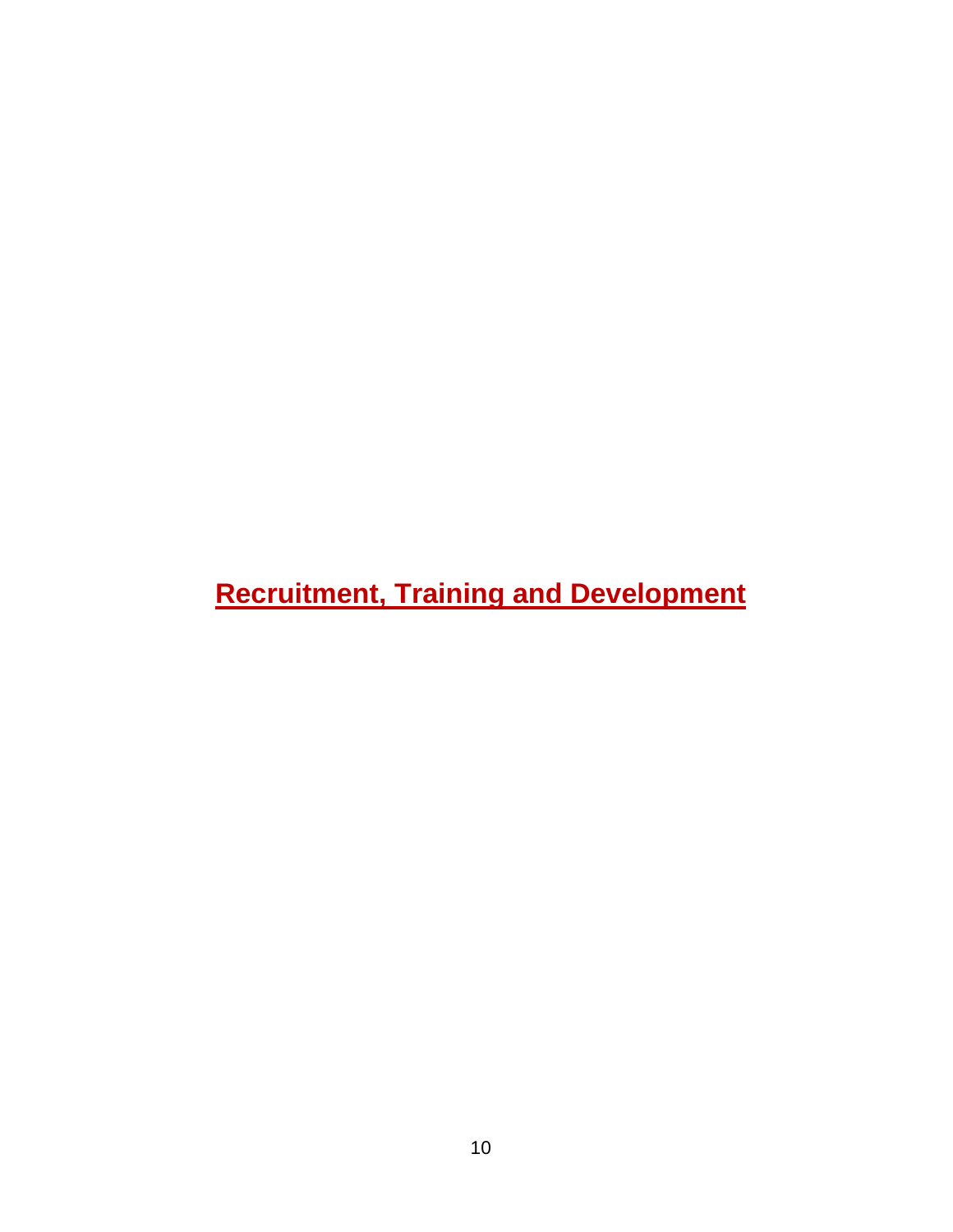### <span id="page-10-0"></span>**Staffing Policy**

Our staff are appropriately qualified. The Proprietors are both qualified Teachers. The Nursery Manager has a BA (Hons) Degree in Leadership & Management, and the Deputy Manager has a Diploma in Childcare Education (level 3). Two members of staff have degrees in child related studies and another member of staff, who has a BA in Dance, is studying for her Level 3 in Childcare. Ten other members of staff hold Level 3 NVQ's, NNEB's or similar. One members of staff is Level 2 and is undergoing training towards Level 3. Two members of staff are unqualified, but both have extensive experience of working with young children.

The following staff: child ratios are adhered to: -

| $0 - 18$ months      | 1:3 | 2 years to 3 years    | 1:4  |
|----------------------|-----|-----------------------|------|
| 18 months to 2 years | 1:3 | $\frac{1}{3}$ years + | 1: 8 |

All members of staff have detailed job descriptions, which set out their roles and responsibilities in the Nursery.

### <span id="page-10-1"></span>**Recruitment**

At Elswick House Nursery School we are vigilant in our recruitment procedures aiming to ensure all people working with children are suitable to do so. We follow this procedure each time we recruit a new member to join our team.

### **Legal requirements**

- We abide by all legal requirements, relating to safe recruitment, as set out in the Statutory Framework for the Early Years Foundation Stage (EYFS) and accompanying regulations.
- We also follow any requirements, or guidance, given by the Disclosure and Barring Service (DBS). We carry out an enhanced DBS check and request at least two independent references for every new employee.
- We abide by the employer's responsibilities, relating to informing the DBS of any changes to the suitability of their staff, whether this member of staff has left the Nursery, or is still under investigation.
- We also include the requirement for an additional criminal records check (or checks if more than one country) for anyone who has lived or worked abroad. Further information can be found in our Child Protection/Safeguarding Policy.

### **Advertising**

We use a reputable website to advertise for any vacancies.

### **Interview stage**

- We shortlist all suitable candidates against a pre-set specification and ensure all applicants receive correspondence regardless of whether they are successful in reaching the interview stage or not.
- The Proprietor and Manager will decide the most appropriate people for the interview panel. There will be at least two people involved and both are involved in the overall decision making.
- At the start of each interview all candidates' identities will be checked using, for example, their passport and/or photocard driving licence. All candidates will be required to prove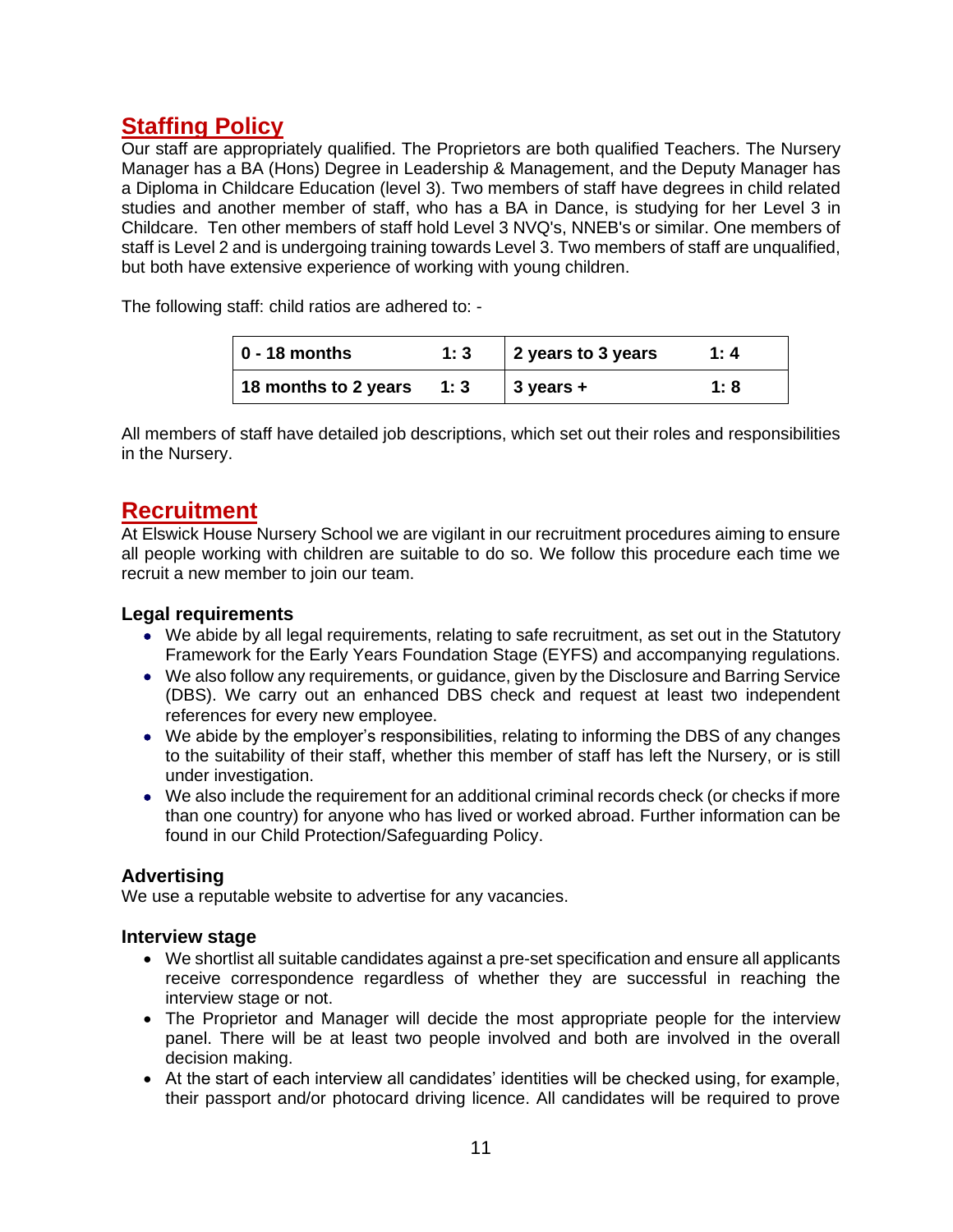they are eligible to work in the UK. The interview will also cover any gaps in the candidate's employment history.

- All candidates reaching the interview stage are questioned using the same set criteria and questions. These cover specific areas of childcare, including safeguarding the children in their care, planning suitable activities to enhance the child's development and their understanding of the legal frameworks applied to childcare and used in the Nursery. The questions will be value based and will ensure the candidate has the same values as the Nursery with regards to the safety and welfare of the children in their care.
- Every shortlisted candidate will be asked to take part in a supervised practical exercise which will involve spending time in a particular age group in the Nursery interacting with the children, staff and where appropriate parents.
- The manager and deputy will then select the most suitable person for this position based on these scores and their knowledge and understanding of the early year's framework as well as the needs of the Nursery.
- Every candidate will receive communication from the Nursery stating whether they have been successful or not. Unsuccessful candidates are offered feedback.

### <span id="page-11-0"></span>**Students**

At Elswick House Nursery School we are committed to sharing good practice with those wishing to pursue a career in childcare. We welcome students to join our staff team and gain work experience within our Nursery. We will accept 2 student(s) at a time as more students than this places undue pressure on staff. We do, however, accept small groups or occasional placements when research or studies are being carried out that will be of benefit to childcare. We will only offer placements to students who are associated with a recognised child-related course, or on occasions, pupils from local secondary schools on work experience. We offer placements only after discussions with the appropriate tutors and the establishment of close links with the college, training provider or school. We expect all students to visit the Nursery for an interview, followed by their student induction and Nursery tour. At this time, students will have the opportunity to read and discuss relevant health and safety policies, receive a copy of the Student Handbook and sign their contract in readiness for their first day.

Our policy for those on placements is as follows: -

- All students will have an enhanced Disclosure and Barring Service (DBS) check before their placement begins
- All students are assigned to a senior member of staff who will supervise their work and explain the health, safety and fire requirements of the Nursery
- Students will be always supervised by the member of staff assigned to them and will not be left alone with the children. They will only change nappies under supervision
- Students will be supported to understand Nursery policies and procedures
- We require students to keep to our confidentiality policy
- It is expected that during the student's placement their tutor, or the Student Co-ordinator, will visit the Nursery to receive feedback about the student's progress
- Students will be offered support and guidance throughout their placement and given constructive, honest feedback in respect of their performance. Staff will respect individual students' needs and abilities
- An accurate evaluation of ability and performance for both students and training providers will be provided and the Nursery will support students who are experiencing difficulties with action plans if needed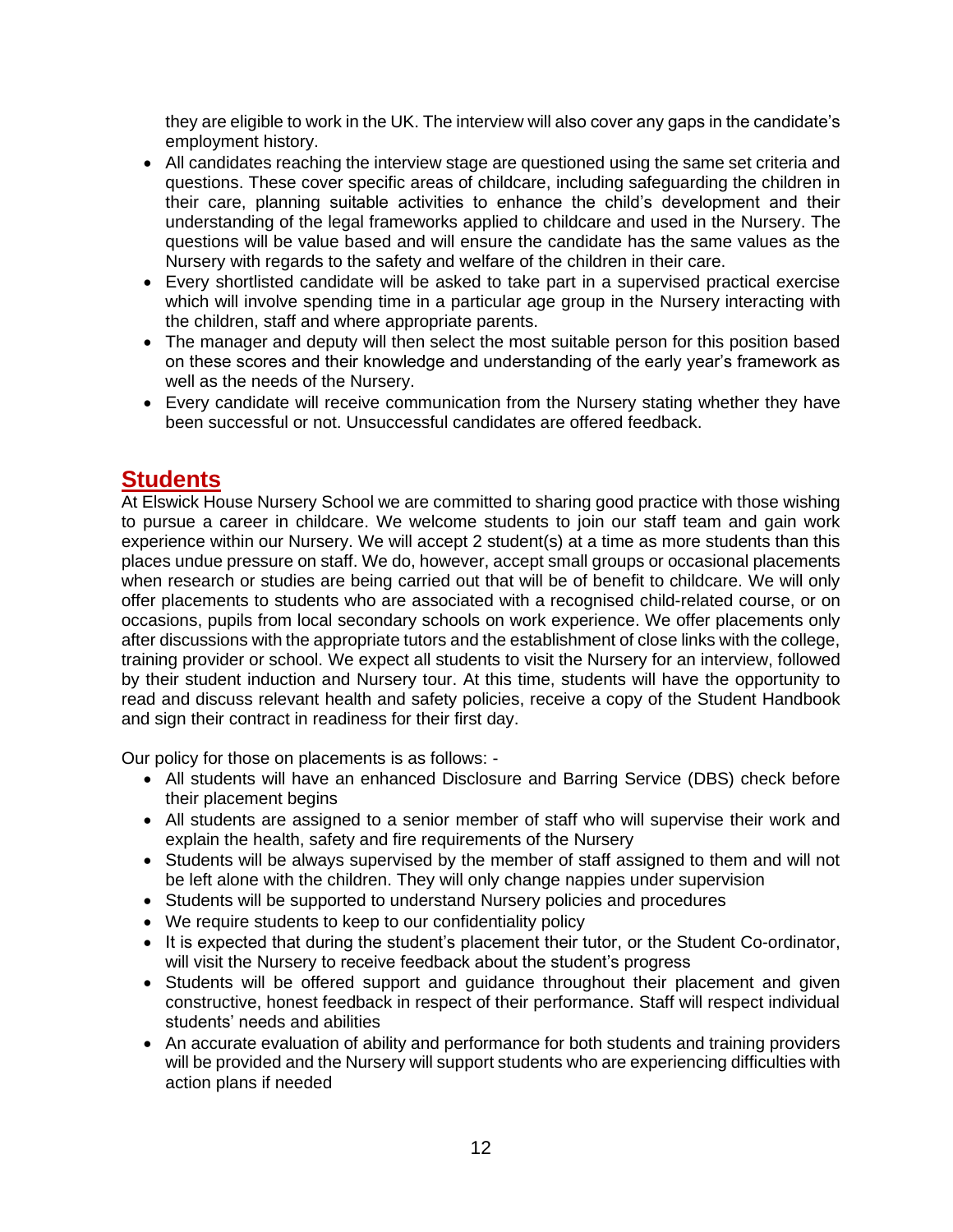- To maintain parent partnerships, parents will be informed when students are present in the Nursery e.g., via the parent noticeboard. Wherever possible this will be accompanied by a recent photograph of the student
- All students on placement must adhere to the same codes of conduct as permanent staff including timekeeping and dress codes
- All students are encouraged to contribute fully to the Nursery routine and to spend some time in every area.

### <span id="page-12-0"></span>**Young Worker Policy**

At Elswick House Nursery School we support young workers and apprentices as we foster and shape the workforce of the future. At times there may be students on placement within the Nursery. The EYFS (2017) sets out the requirements for young people working in a setting and we will always adhere to these requirements.

Any student aged 17 or over who is attending our setting on a long-term placement e.g., for 6 months or more, will be monitored and assessed to determine their competence levels. If we believe that they are demonstrating the high levels of competence and responsibility we expect from our staff, then we may consider including them in our staff ratios.

Apprentices aged 16 and over, who are attending our setting on a long-term placement and undertaking early education training, will be monitored and assessed to determine their competence levels. If we believe that they are demonstrating the high levels of competence and responsibility we expect from our staff then we may consider including them in our staff ratios.

Any young person in the setting under the age of 18 is considered a child by law, therefore we will be vigilant towards their safety and well-being. We will provide each young person with a mentor/buddy within the setting that can support their well-being. Any safeguarding concerns will be dealt with according to our safeguarding policies procedures.

Within our Nursery we expect our young staff to: -

- Read, understand and adhere to all policies
- Take part in our ongoing staff suitability procedures. Declare any reasons why their suitability to work with children may change during their placement
- Share any safeguarding concerns they may have with their buddy/mentor or the safeguarding officer
- Maintain a high standard of work, behaviour, appearance and attendance whilst with the **Nurserv**
- Undertake a full induction conducted by the Nursery
- Access training as required by the management
- If studying whilst with the setting, undertake all tasks required by the tutor to keep up to date with the course. If their coursework falls behind at any point their placement in the setting will be at risk
- Ensure that the Nursery environment is always safe and secure for all children and report any issues as they arise
- Help with the day to day running of the Nursery by undertaking tasks as determined by the supervisors and management
- Take part in staff meetings and all staff training as required by the Nursery. In some cases, we may include students on long term placements (aged 17 and over) and staff working as apprentices in early education (aged 16 and over) in our staff: child ratios. This will be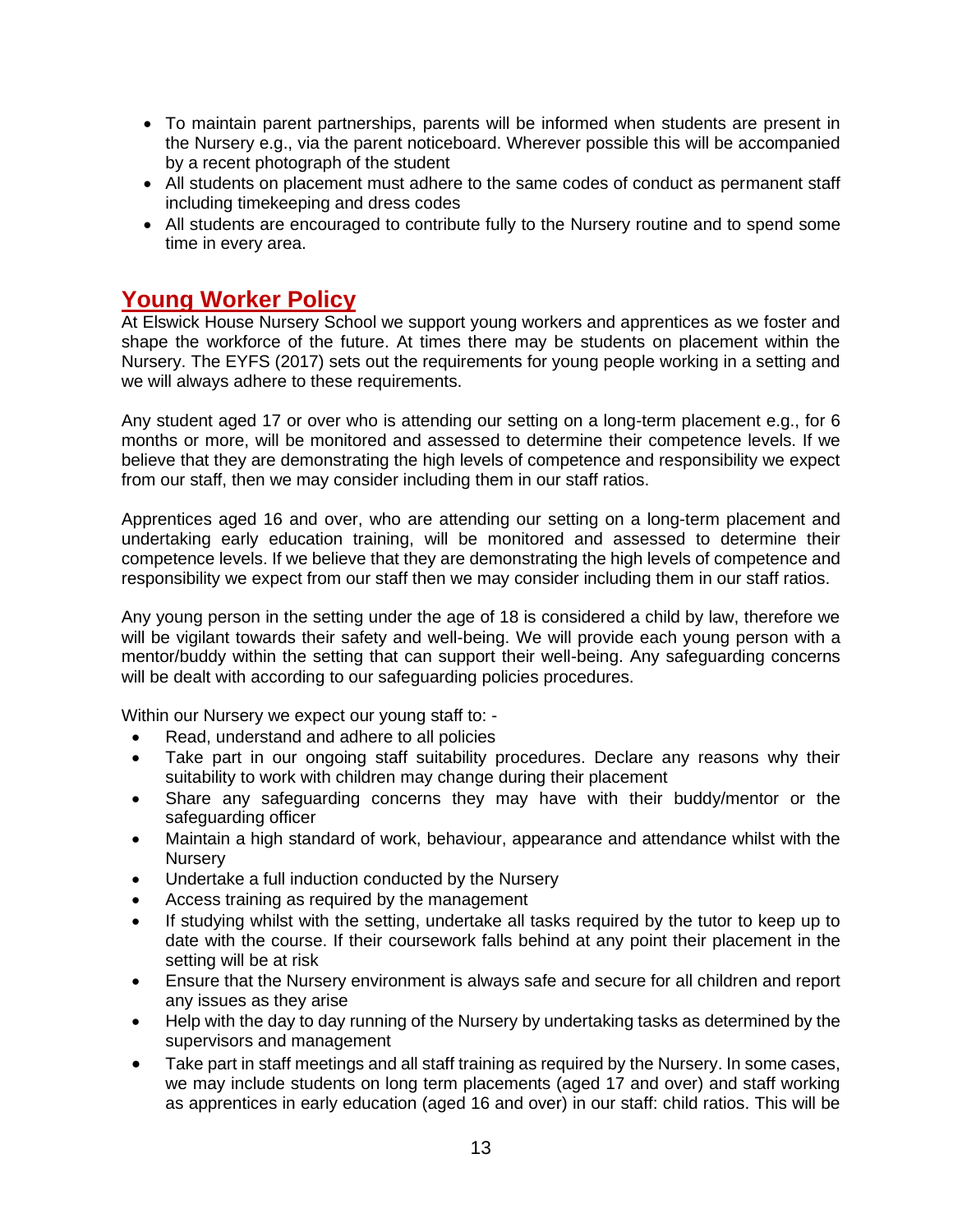at the discretion of the manager and will only occur when the manager is satisfied the student/apprentice is competent and responsible.

### <span id="page-13-0"></span>**Volunteers**

At Elswick House Nursery School we recognise the immense benefits that volunteers bring to the Nursery. In return we hope to give volunteers an opportunity to share their skills in a different environment and to undertake new experiences.

### **Status of volunteers**

A volunteer is not an employee and will not have a contract of employment with the Nursery. We will, however, insist that the volunteer follows all Nursery procedures in the same manner as a paid employee to ensure consistency, safety and quality of care and early learning for the children. Volunteers will be always supervised.

### **Enhanced Disclosure and Barring Service (DBS) check**

All volunteers will have suitability checks conducted in the same way as paid employees. This will include an enhanced DBS check. These checks will be conducted before any volunteer starts their time within the Nursery and will also include two written references.

### **Training**

Volunteers will be offered training and/or support as appropriate. We will provide any training and support required for the role, including child protection, paediatric first aid (where applicable) and health and safety training. The purpose of this is to enable the volunteer to be supported and enhance their development in their voluntary role within our team.

### **Policies and procedures**

Volunteers are expected to comply with all the Nursery's policies and procedures. The volunteer's induction process will include an explanation of this.

### **Confidentiality**

Volunteers should not disclose information about the Nursery, staff, children and families as stated in the confidentiality policy and should always follow the Nursery confidentiality procedure.

### **Volunteer's induction pack**

On commencing their volunteer work, the volunteer will be given a pack containing: -

- General information about the Nursery
- A copy of the volunteering policy
- A confidentiality statement which will require reading, signing and returning to the Nursery manager
- Details of access to all Nursery relevant policies and procedures.

### **Volunteer support**

The Nursery has a designated officer who will take the volunteer through their induction and support and advise them throughout their time in the Nursery. Our designated officer for volunteers is Kiera Clarke.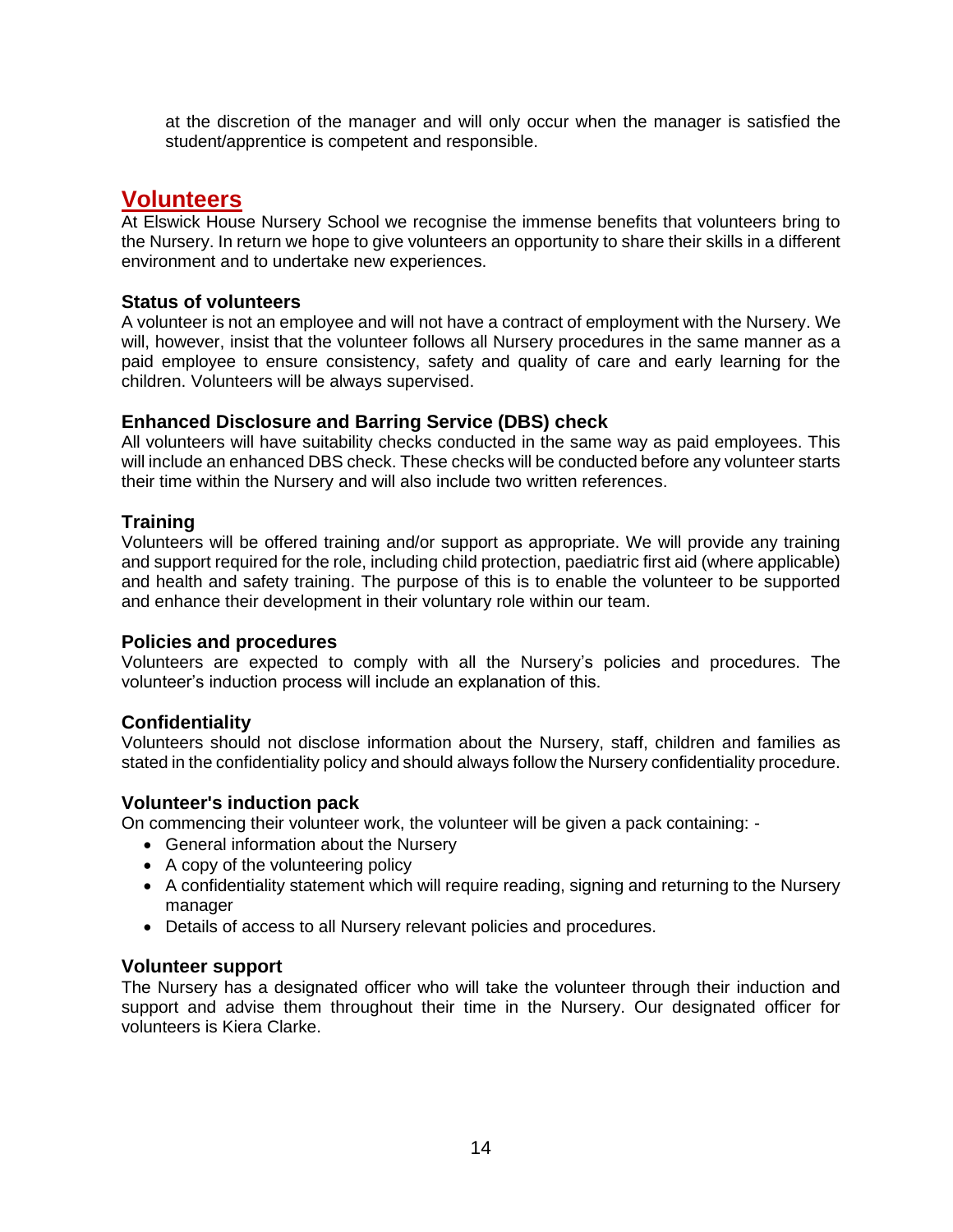### <span id="page-14-0"></span>**Disclosure & Barring Checks**

Your initial employment is conditional upon the provision of a satisfactory Disclosure and Barring Service ("DBS") Certificate of a level appropriate to your post as detailed in your contract of employment**.** 

You have an obligation to inform the Proprietor and/or Nursery Manager immediately of any change to the status of your DBS certificate, if you are arrested, charged or convicted of any offence, or if you receive a police caution, reprimand or warning. This also includes road traffic offences.

You are also required to inform the Nursery Manager if there is a formal child protection investigation of you, or any member of your household.

If your employment is subject to a satisfactory completion of a DBS check as detailed in your contract, failure to disclose a criminal conviction, or one gained during your employment, may result in the termination of your employment.

You are required to hold a DBS certificate. In the event that you don't hold a DBS, we would advise you to apply for one and then sign up to the DBS update service.

As part of your employment with us, you will be required to consent to and authorise Elswick House to carry out periodic checks of your DBS.

We keep a record of the date of issue of the disclosure, the name of the subject, the type of disclosure requested, the post for which the disclosure was requested, the unique reference number of the disclosure and the details of the recruitment (or other relevant) decision taken.

### **Childcare Disqualification Requirements**

Elswick House complies with its Childcare Disqualification by Association responsibilities.

### **Suitability of Staff**

At Elswick House Nursery School we are committed to ensuring that all staff, including students and volunteers are suitable to work with, or be in regular contact with, children. We have systems in place to ensure that this includes deciding about suitability, as part of the recruitment process and monitoring continued suitability, as part of regular staff or student supervision. The Nursery manager is responsible for ensuring that all staff and students have an enhanced check with the Disclosure and Barring Service (DBS), and that the results of such a check are assessed as part of a decision on suitability. Where possible staff will have the checks completed prior to starting employment. However, if there are delays in checks coming through, as a last resort staff may work in the Nursery before these checks are completed if they are always supervised by staff, who already hold an enhanced check, and the check has been applied for. All Nursery staff will be informed of any staff awaiting enhanced DBS clearance.

Staff awaiting these checks will never: -

- Be left unsupervised whilst caring for children
- Take children for toilet visits unless supervised by staff holding an enhanced check
- Change nappies
- Be left alone in a room or outside with children
- Administer medication
- Administer first aid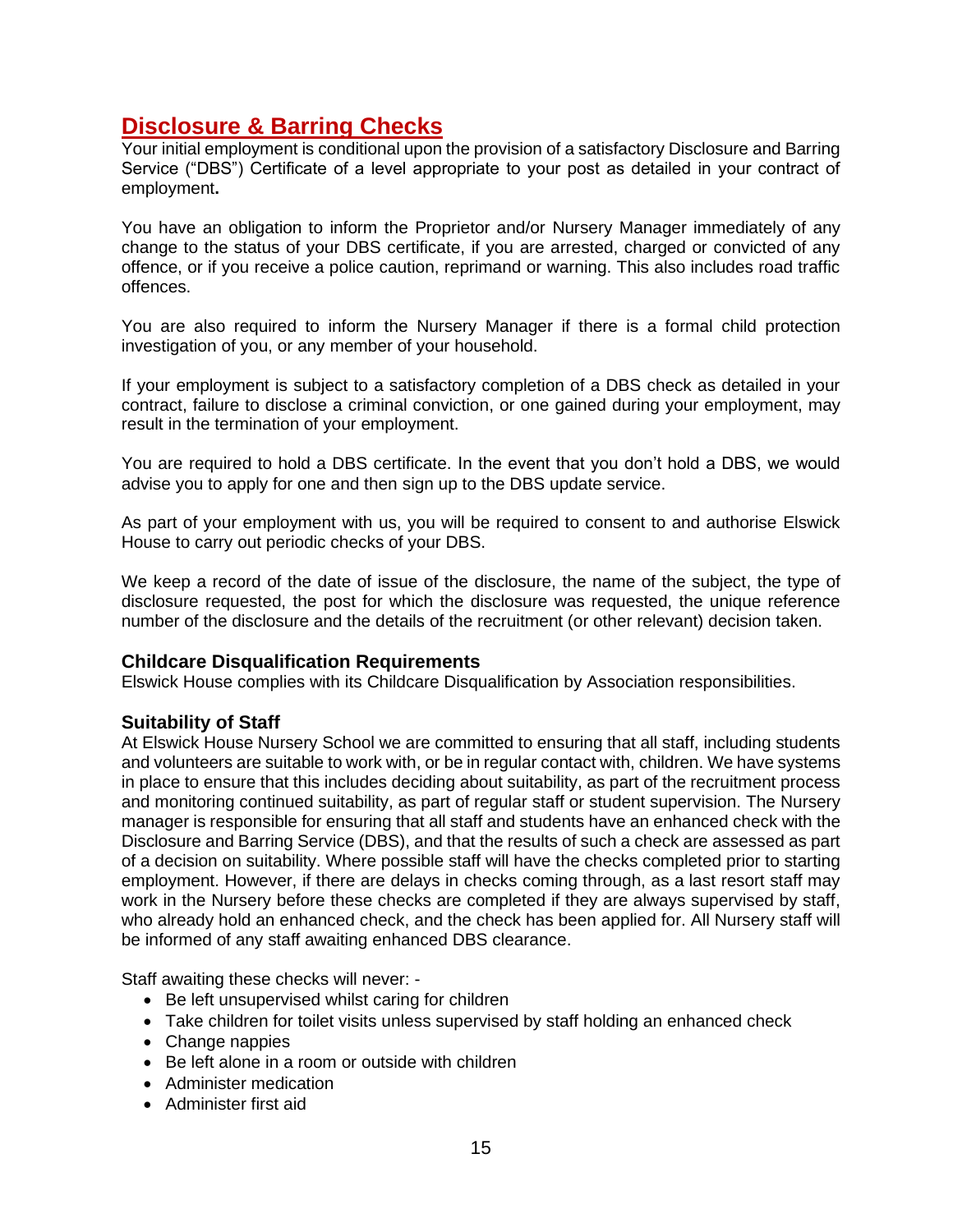- Take photographs of any children
- Be involved in looking at a child's learning and development log, but can contribute to it
- Have access to children's personal details and records.

While adhering to the above list, we recognise that it is vital that the staff member awaiting an enhanced disclosure is made to feel part of the team and we support them in participating fully in every other aspect of the Nursery day. We recognise that the enhanced DBS disclosure is only one part of a suitability decision and Nursery management will ensure every individual working with a child goes through a rigorous recruitment and induction procedure (as laid out in the safe recruitment policy). We will also ensure they receive continuous support, training and supervision from management in order to provide a safe, secure and healthy environment for all children in the Nursery. We act on any information that comes to our attention that suggests someone may no longer be suitable for their role.

All students will also receive an interview to ensure they are suitable for the Nursery and an induction process to ensure they fully understand and are able to implement the Nursery procedures, working practices and values. All students will be fully supervised to ensure they receive the appropriate support, training and information they may require.

### <span id="page-15-0"></span>**Professional Development Policy**

At Elswick House Nursery School we value our staff highly. We believe that personal and professional development is essential for maintaining the delivery of high-quality care and learning for children in their early years. It underpins all aspects of positive interactions and activities planned for children. In the interests of the Nursery, the children, their families and the individual we give every staff member the opportunity to develop their skills to their maximum and to broaden their knowledge and skills in caring for children. A comprehensive and targeted programme of professional development ensures practitioners are constantly improving their understanding and practice. High-quality professional supervision is provided, based on individual performance related targets, consistent and sharply focused observation and evaluations of the impact of staff's practice.

We ensure that 75% of staff are qualified to Level 3 (or equivalent), or above, in childcare and education, or Early Years Educator. Other staff working at the Nursery will either be qualified to Level 2 or undertaking training. Where necessary staff will be supported to achieve a suitable level 2 qualification in Maths and English (as defined by the Department for Education on the Early Years Qualifications List) for the completion of the Early Years Educator. We strongly promote continuous professional development, and all staff have individual training records and training plans to enhance their skills and expertise, which are based on discussions at supervision meetings and appraisal meetings.

To facilitate the development of staff we: -

- Coach, mentor, lead and offer encouragement and support to achieve a high level of morale and motivation
- Promote teamwork through ongoing communication, involvement and a no blame culture to enhance Nursery practice
- Provide opportunities for delegation based on skills and expertise to offer recognition and empower staff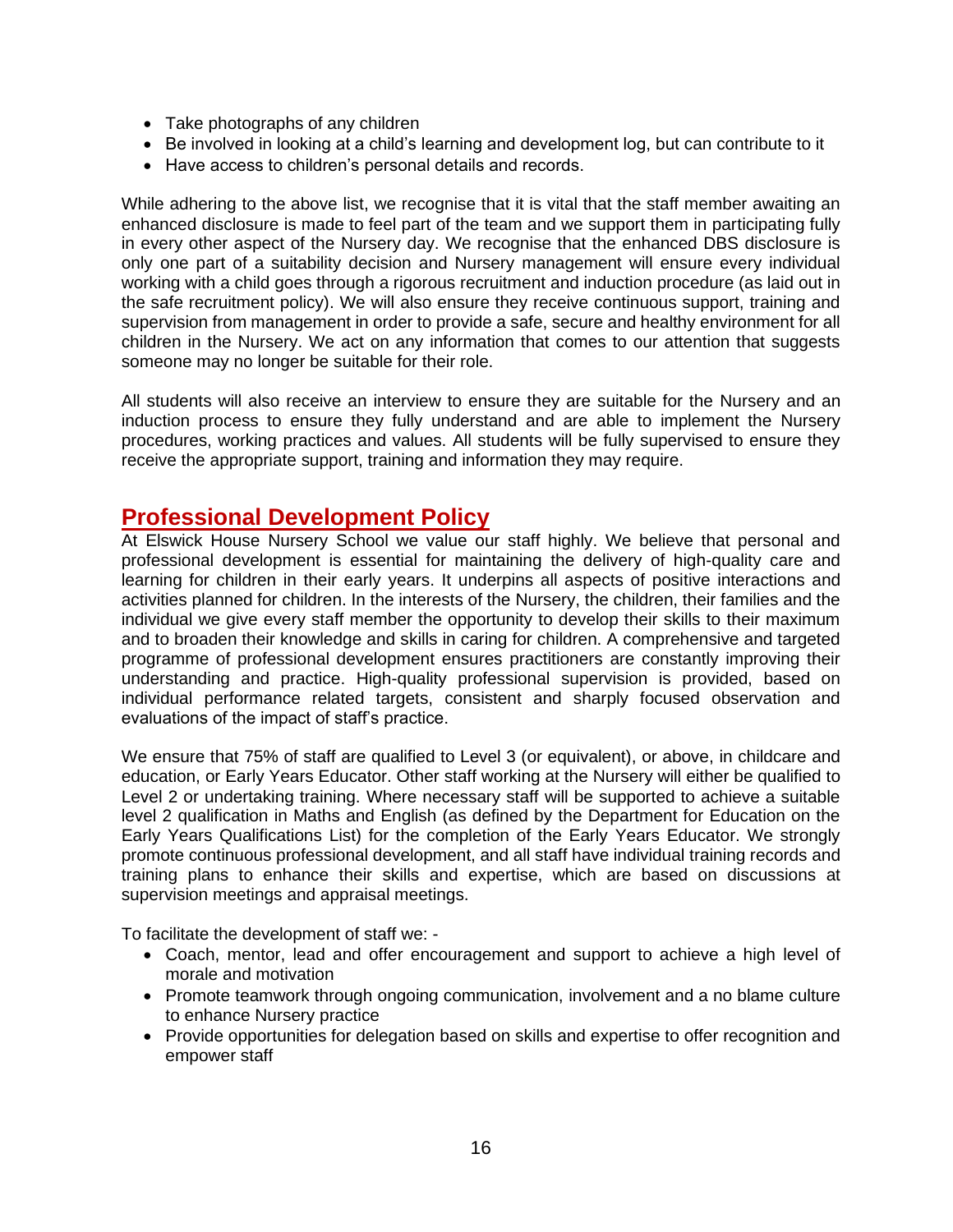- Encourage staff to contribute ideas for change within the Nursery and hold regular staff meetings and team meetings to develop these ideas. Regular meetings are also held to discuss strategy, policy and activity planning
- Encourage staff to further their experience and knowledge by attending relevant external training courses
- Encourage staff to pass on their knowledge to those who are less experienced and share knowledge from external training with small groups of staff within the Nursery
- Provide regular in-house training relevant to the needs of the Nursery
- Carry out regular quarterly supervision meetings with all staff. These provide opportunities for staff to discuss any issues, particularly concerning children's development or wellbeing, including child protection concerns; also, to identify solutions to problems, to address issues as they arise, and receive coaching to improve their personal effectiveness. Staff appraisals are carried out annually where objectives and action plans for staff are set out, while also identifying training needs according to their individual needs
- Develop a training plan that sets out the aims and intended outcomes of any training. addressing both the qualification and continuous professional development needs of the Nursery and individual staff
- Carry out training need analyses for all individual staff, the team, and for the Nursery every six months
- Promote a positive learning culture within the Nursery
- Offer annual team building training
- Carry out full evaluations of all training events and use these to evaluate the training against the aims set to enable the development of future training programmes to improve effectiveness and staff learning.
- Provide inductions to welcome all new staff and assign a Mentor to coach, mentor and support new staff
- Offer ongoing support and guidance
- Offer varied information sources, including membership of local and national organisations, resources, publications and literature to all staff.

### <span id="page-16-0"></span>**Reviews, Supervisions & Appraisals**

All members of staff have Job Descriptions, which set out their roles and responsibilities.

We have always aspired to be outstanding at Elswick House. Both the Proprietor and Nursery Manager at Elswick House are very 'hands on' and they set the standard. Being a small Nursery, they are always well aware of what is happening in the Nursery and ensure that standards are maintained from one day to the next.

An example of particularly good practice might be acknowledged with a few words of praise in passing; there might be suggestions as to how an idea might be developed further, or how a display might be improved; or something that is not quite right may be met with a quiet word, a suggestion or mild rebuke.

Beyond this very informal 'maintaining of standards', we have three levels of what may loosely be called 'performance management', each of which are seen as vehicles for recognition, encouragement, improvement and professional development.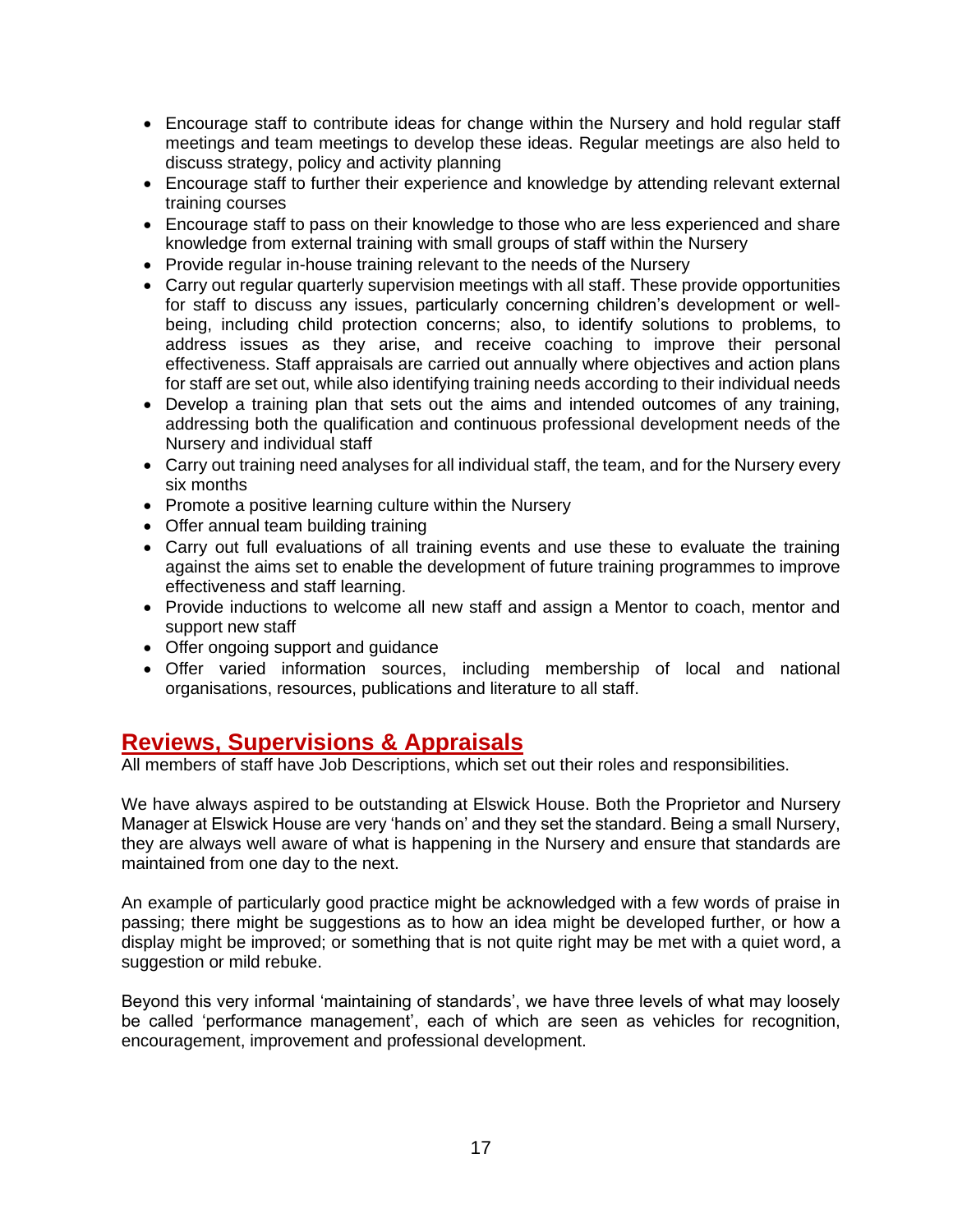### **Reviews**

A review is a one-to-one meeting between the Proprietor and/or Nursery Manager and the member of staff on a slightly more formal level than the day-to-day 'chats' in the garden, or over lunch, about how things are going. It is an opportunity for a member of staff to talk about how they feel about their job, to talk through any difficulties they may be having, or concerns they may have. It is especially a time for the Proprietor and/or Nursery Manager to recognise and applaud the positives and to offer assistance or advice if it is needed.

### **Supervision**

At Elswick House Nursery School we implement a system of supervision for all of our staff following their induction and probation period. Supervision is part of the Nursery's overall performance management system and promotes a culture of mutual support, teamwork and continuous improvement. It encourages the confidential discussion of sensitive issues including the opportunity for staff and their managers to:

- Discuss any issues particularly concerning children's development or well-being, including child protection concerns
- Identify solutions to address issues as they arise
- Receive coaching to improve their personal effectiveness
- Develop their own skills in order to progress in their role
- Discuss any concerns relating to changes in personal circumstances that might affect an individual's ability/suitability to work with children.

The frequency of supervision meetings is quarterly according to individual needs. A template agenda is used in all meetings to ensure consistency across the Nursery. This clearly sets out who does what and the timeframe, i.e., what the manager is responsible for and what the practitioner needs to do. There should always be something that a member of staff can discuss, e.g., a particular child's development, strengths or concerns. However, if there are times where staff may be struggling to identify areas to discuss in a supervision, we will ask them to identify three things they have enjoyed about their job/done well since the last supervision and one thing they have least enjoyed/requires further improvement. They will be asked to complete this prior to supervision (as set out in their responsibilities).

There may be times when supervision frequency may be increased for members of the team as and when needed, i.e., if they have concerns about a child, or if they are going through personal circumstances at home, for new starters, staff returning after long-term illness, on request from staff. It is the responsibility of the manager to plan time to ensure that all staff have supervisions. At Elswick House Nursery School supervision is carried out by the manager/deputy. If for any reason a supervision is cancelled a new date will be rearranged within 14 days. All members of staff responsible for carrying out supervisions are trained and supported prior to carrying these out. Supervision meetings also offer regular opportunities for members of staff to raise any changes in their personal circumstances that may affect their suitability to work with children. This should include any incidents resulting in a reprimand, caution or prosecution by the police, any court orders, changes to their health, or changes to or incidents affecting members of their household that may disqualify that person from working with children (a staff member is disqualified from working with children, if they live in the same household as a disqualified person). These changes are recorded as a declaration on the individual member of staff's supervision form and appropriate action is taken, where applicable, in line with the safeguarding/child protection and disciplinary procedure. Staff have a responsibility to ensure that they are available for supervision meetings and that the necessary paperwork is complete. Information shared in supervision sessions is confidential. The supervision process will be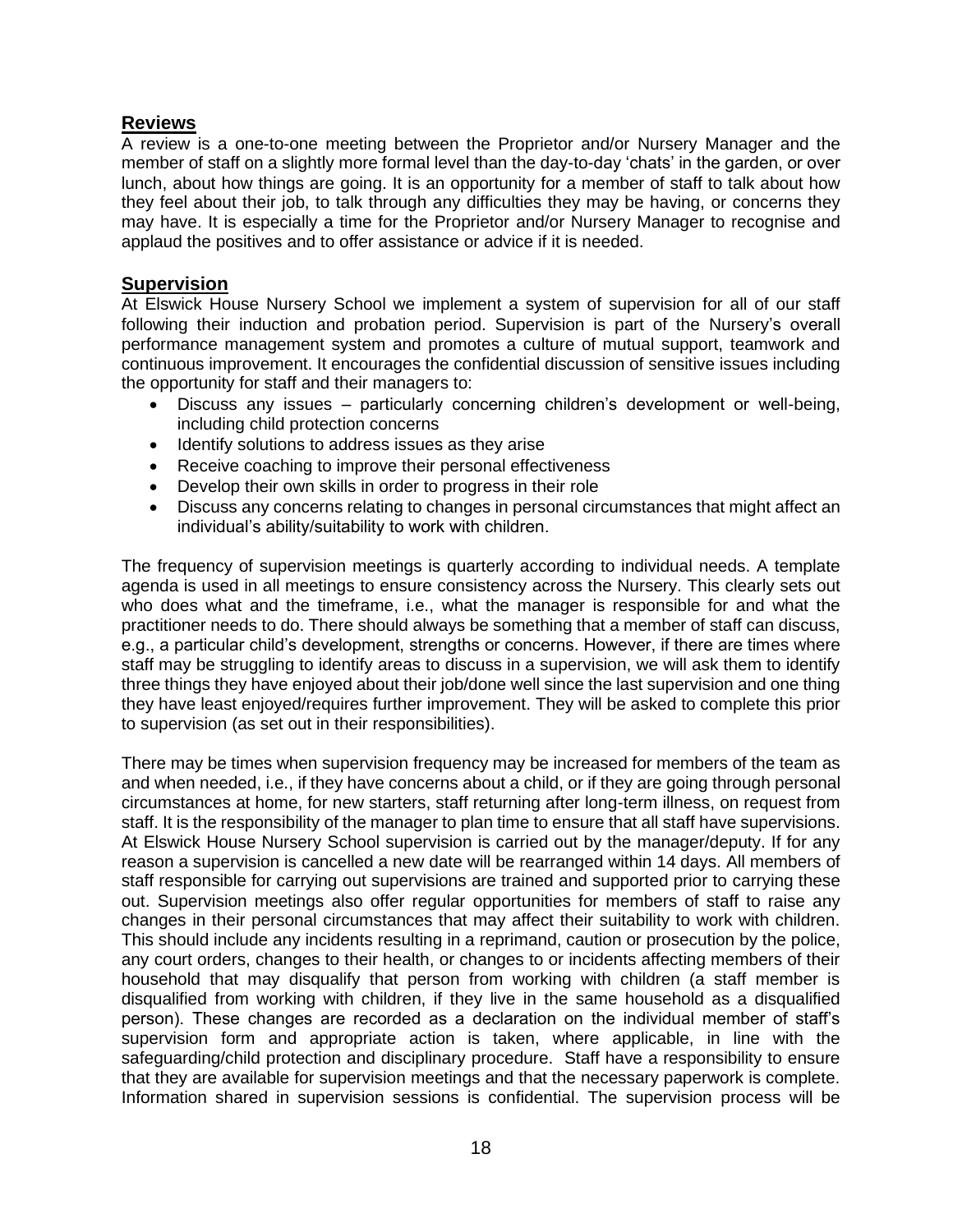evaluated once/twice a year through staff feedback and is used as part of the overall performance monitoring system at the Nursery.

### **Appraisal**

Appraisal is an annual meeting between the Proprietor and/or Nursery Manager and the member of staff to look back over the past year and to assess how they have performed and then to consider the year ahead and their future professional development. The specific aims are to: -

- Identify what has gone well, and what has not gone so well, over the last year.
- Identify/Recognise professional strengths and weaknesses.
- Review the outcomes of supervisions during the past year, if applicable.
- Identify areas for improvement and set broad targets for the coming year.
- Identify how training needs will be met over the next 12 months.

Members of staff are given a self-evaluation sheet a few days prior to the appraisal, so that they can give some thought to the issues that may be raised.

A record of the Supervisions/Appraisals meeting should be kept on the appropriate Record Sheet. These will be confidential documents, which should be accessible to the Proprietor/Nursery Manager and the member of staff at any time.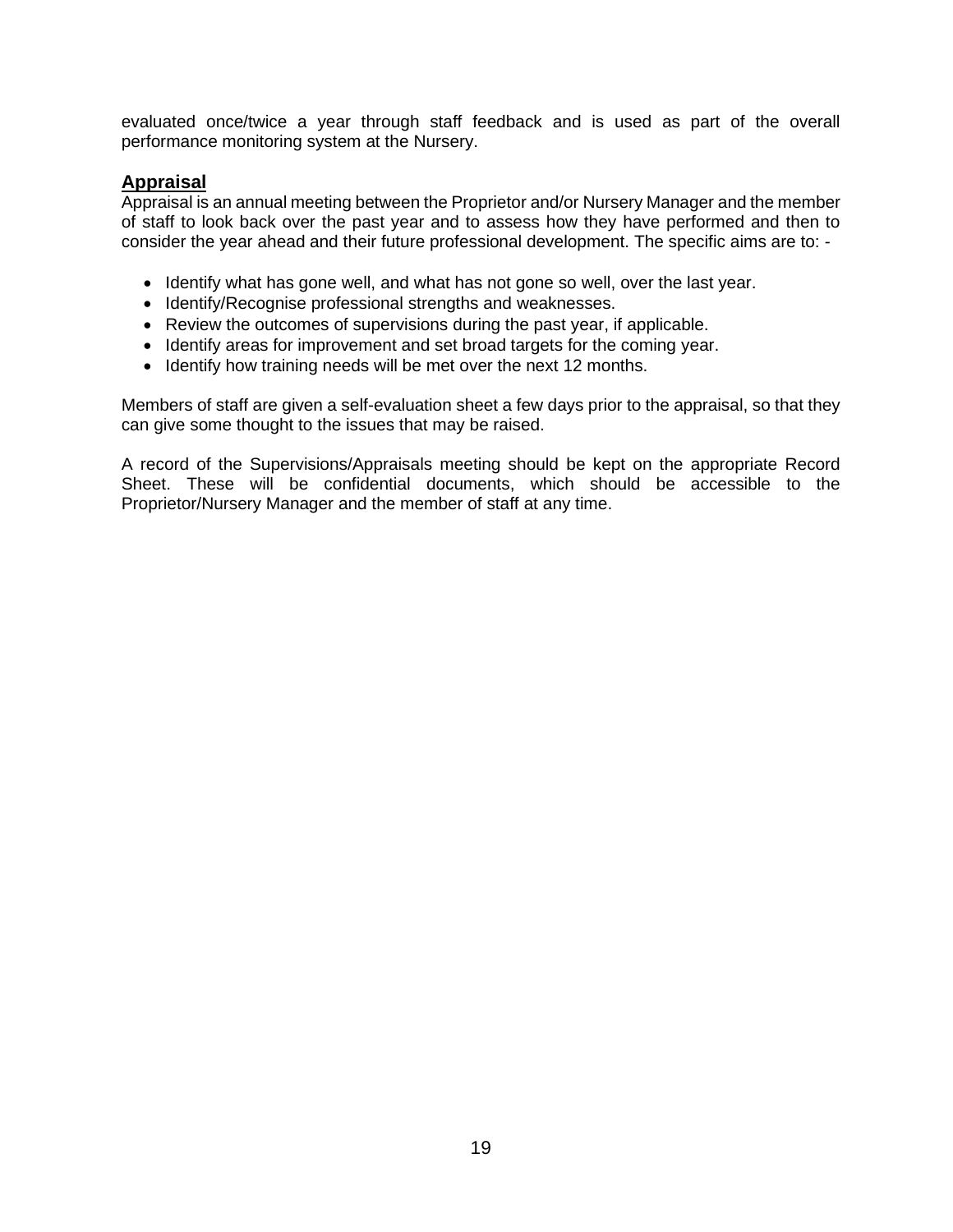# <span id="page-19-0"></span>**Absence from work**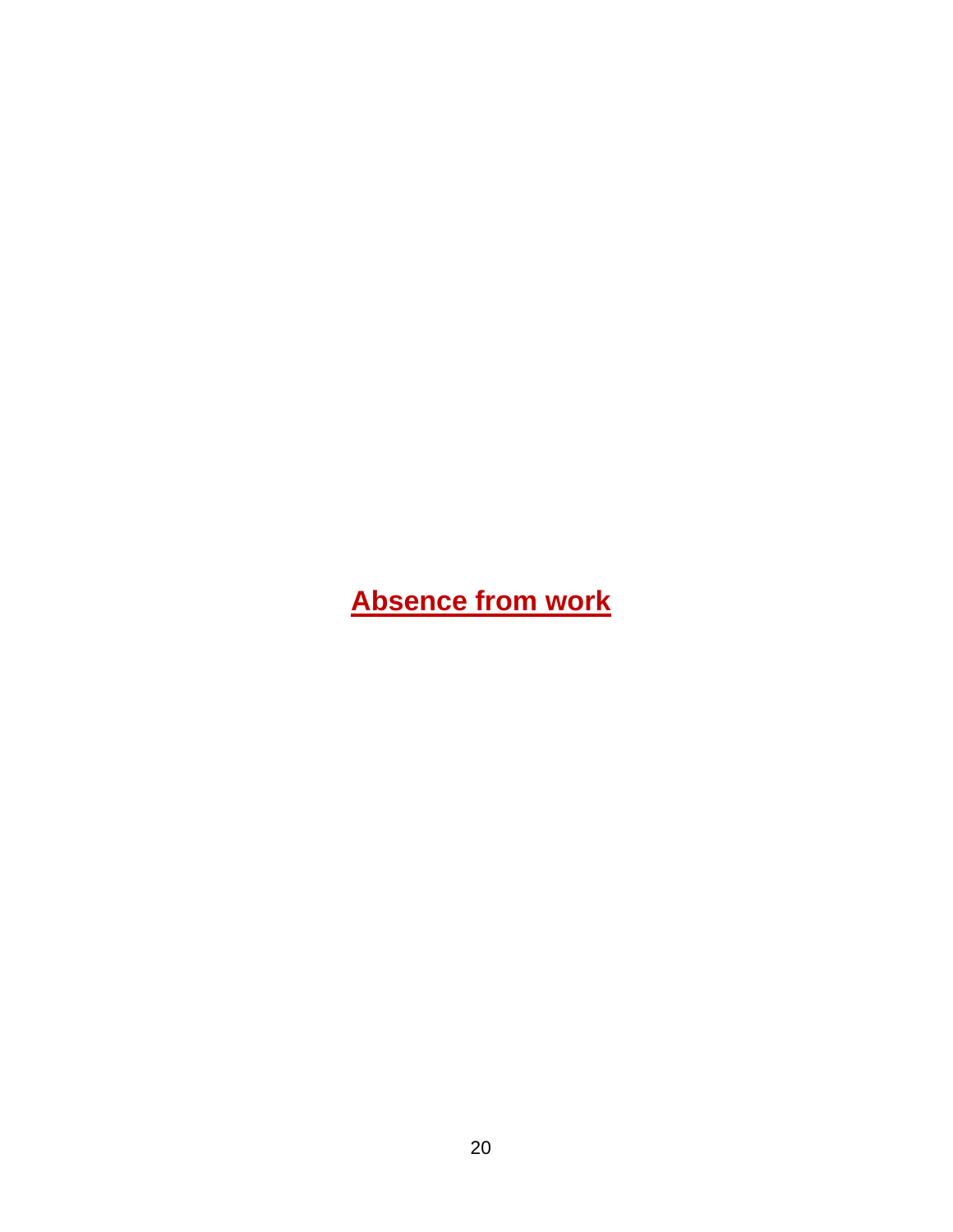### <span id="page-20-0"></span>**Holidays**

Elswick House's holiday year runs from January to December. All full-time employees are entitled to 5.6 weeks paid holiday per annum which includes Statutory Bank and Public Holidays. Part time employees are entitled to a pro rata equivalent as are employees with flexible hours. If you work flexible hours, your holiday pay will be pro-rated based on your last 52 weeks worked.

We also normally shut down between Christmas and New Year, and this two-week period tends to start when the schools close. We review this each year dependent on school closure dates and demands for our services. One week of the 4-week holiday entitlement must be taken within this period of shut down. Any additional days of closure within this period (and additional to the Bank Holidays) will be granted as additional days' holiday, at the discretion of the Proprietor.

To book a holiday you must gain approval in advance from your Nursery Manager. For a holiday of more than two days, at least four weeks' notice must be given. No more than two members of staff should be away on holiday at any one time to minimise disruption to work schedules. Irrespective of this, the Nursery Manager may refuse to authorise your request if it causes severe disruption to Nursery work schedules, if other employees are absent for different reasons, or if other important considerations come into play. *This is why no bookings should be made before approval is received*. Your manager will explain any refusal.

To summarise, the 5.6 weeks paid holiday entitlement is made up as follows: -

| • Holidays to be taken during the year (subject to Manager's approval) | 3 weeks   |
|------------------------------------------------------------------------|-----------|
| • Holidays to be taken during the Christmas / New Year shut down       | 1 week    |
| • 8 Bank Holidays during the year                                      | 1.6 weeks |

Elswick House expects employees to take all their holiday entitlement within the year it is accrued. Any holiday not taken during this time will be lost.

Should you be incapacitated for work during any period of pre-booked holiday (whether in whole or in part) Elswick House will, subject to the correct notification and certification, pay statutory sick pay. You must follow the absence reporting procedure and provide Elswick House with a relevant medical certificate covering the period of incapacity.

### **Holiday Pay on Termination**

On termination of employment, employees shall be entitled to receive a payment representing holiday accrued but as yet untaken. If you have taken more than your holiday entitlement when you leave, a sum representing the amount of additional holiday will be deducted from your final salary.

### **Bank and Public Holidays**

Employees are not normally required to work Bank Holidays and will be paid their normal salary as part of their holiday entitlement.

### <span id="page-20-1"></span>**Sickness & Absence Rules**

As a Nursery we need to measure and record sickness absence, and to know when and why we need to do something about it**.** This is why we record and keep all records relating to absence. As an employee, you need to know that you work for someone who cares about your health and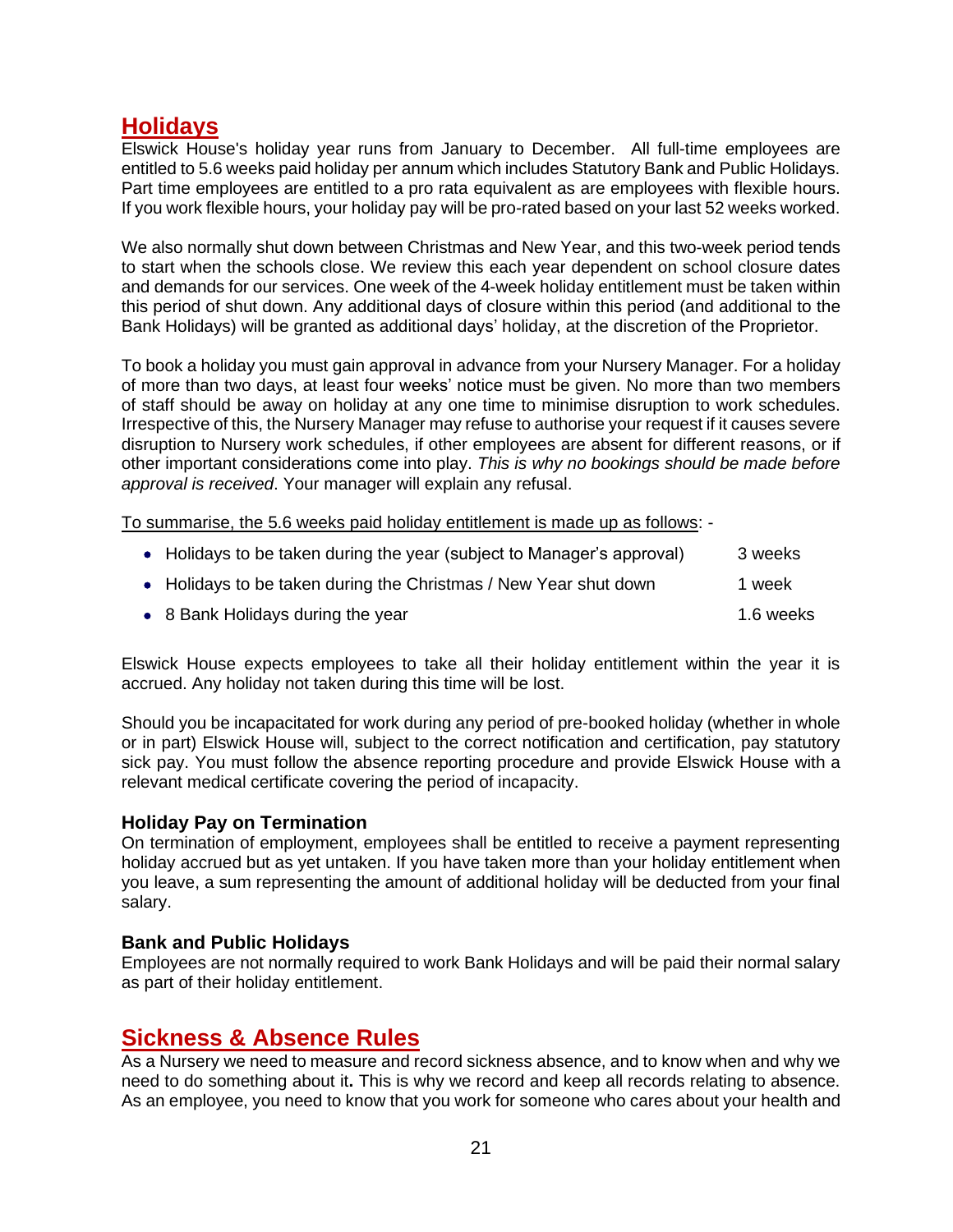welfare. The following absence policy has been drawn up to meet these needs and must be followed at all times.

### **Disability**

Where any employee has, or develops, a condition that would be classified as a disability, they have a duty to inform Elswick House. Any information will be treated in the strictest confidence but will allow Elswick House to support and make any reasonable adjustments necessary.

### **Exclusion periods for contagious illnesses**

Working with children means that you are in contact with illnesses which can be highly contagious. We take the health of children and staff very seriously; therefore, if you have any contagious illness you must adhere to the same exclusion periods as children. This will ensure that you are able to recover appropriately, and that this illness is not passed on to other staff, children or parents. The manager will advise you of any exclusion times required (see the sickness and illness and infection control policies).

### **Medical Assessment**

If we have concern for an employee's or applicant's health, we may require that a medical examination, by a Doctor or Occupational Health Professional appointed by the Nursery, be undertaken. This will not be done until an offer of employment has been made.

We will advise the applicant or employee on the medical advice received and will consider what, if any, appropriate action is to be taken. No applicant or employee with a disability will be unlawfully discriminated against.

### **Reporting**

- All unauthorised absence must be reported to your manager by 7.15am on the first day of absence. Contact should be made directly by you, not text message, and only in exceptional circumstances should partners, parents or friends ring on your behalf.
- You will be asked to give the reason for your absence and an indication of when you may return.
- If your absence continues for more than 1 day you must keep us informed.
- If the absence is due to sickness and continues for 7 days or less (Saturday and Sunday included), you must complete a self-certification form and give it to the Nursery Manager.
- If absence continues for more than 7 days (Saturday and Sunday included), a medical certificate signed by your doctor must be sent immediately to the Nursery Manager and thereafter at weekly intervals for as long as the absence continues.
- During all periods of absence, you must maintain contact with the Nursery Manager.
- If you are absent for more than 4 weeks you may be considered long-term sick. Elswick House may at any time require you to have a medical examination at our expense.
- During periods of absence, holiday will accrue in line with the statutory allowance.

### **Medical Certification**

Medical certificates are now referred to as "Fit Notes". Where a medical certificate indicates that you may be partially fit for work, the doctor may have suggested ways of helping you get back to work. These could include: -

- A phased return to work.
- Altered hours.
- Amended duties.
- Workplace adaptations.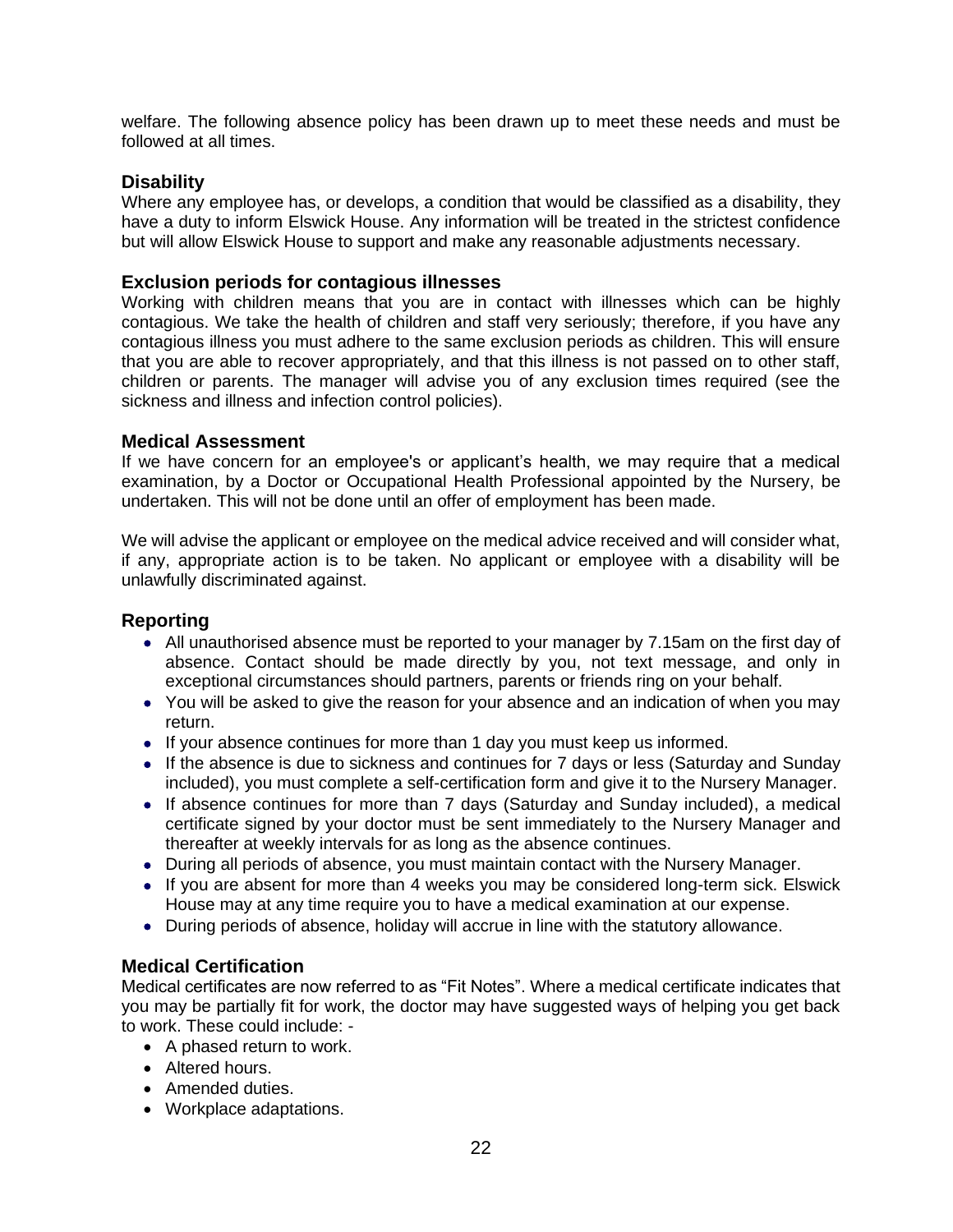The Nursery Manager will discuss the advice on the doctor's certificate with you, and will consider any comments made by the doctor, any of the return-to-work tick boxes, and any other action that could help you return to work despite your illness. If you return to reduced hours your pay would reflect this. If Elswick House is not able to make any adaptations or adjustments to help you return to work, the Nursery Manager will explain the reasons to you and will set a date for review. You may then use the doctor's certificate as if the doctor had advised 'not fit for work'.

### **Statutory Sick Pay (SSP)**

SSP will be paid in accordance with legislation in force at the time of absence. SSP is currently paid after three days absence and for a maximum of 28 weeks.

#### **Behaviour whilst Absent**

Employees are expected to attend work unless sickness, or injury, prevents them performing their duties.

Whilst an employee is absent, they must adhere to the policy and do nothing to aggravate or delay recovery, such as working for another employer or taking part in inappropriate social or sporting activities.

Should any employee wish to take holiday whilst absent, this must be approved by their G.P.

### **Returning to Work**

On occasions, you may feel ready to return to work but if you are on any form of medication that could affect your ability to carry out your normal duties you must inform the Nursery Manager.

To ensure Elswick House does all it can to understand the causes of absence, a return-to-work interview may be held.

### **Termination of Employment**

Whilst Elswick House will endeavour to support employees throughout periods of prolonged sickness, a heavy burden is thrown onto colleagues and Elswick House is unable to plan work effectively. In cases of persistent repetition of, or prolonged absence due to sickness or injury, Elswick House reserves the right to terminate your employment.

### **Medical/Dental Appointments**

Appointments should be made where possible outside working hours. Where this is not possible, they should be made at the start or end of the day. You must inform the Nursery Manager of any such appointments in advance and at the manager's discretion you may be asked to make the time up.

### **Compassionate Leave**

Paid leave of one day will be granted in cases of bereavement involving immediate family. The same for funerals, religious services etc. Any further time taken will be regarded as unpaid leave.

### **Statutory Parental Bereavement Leave and Pay**

If, sadly, you lose a child under the age of 18 and were the legal parents or had primary caring responsibilities, you are entitled to 2 weeks bereavement leave. This also applies if you are a parent who has suffered a still birth after 24 weeks.

• Leave must be taken in a block of two weeks, or two single weeks, and must be taken within 56 weeks from the date of the child's death.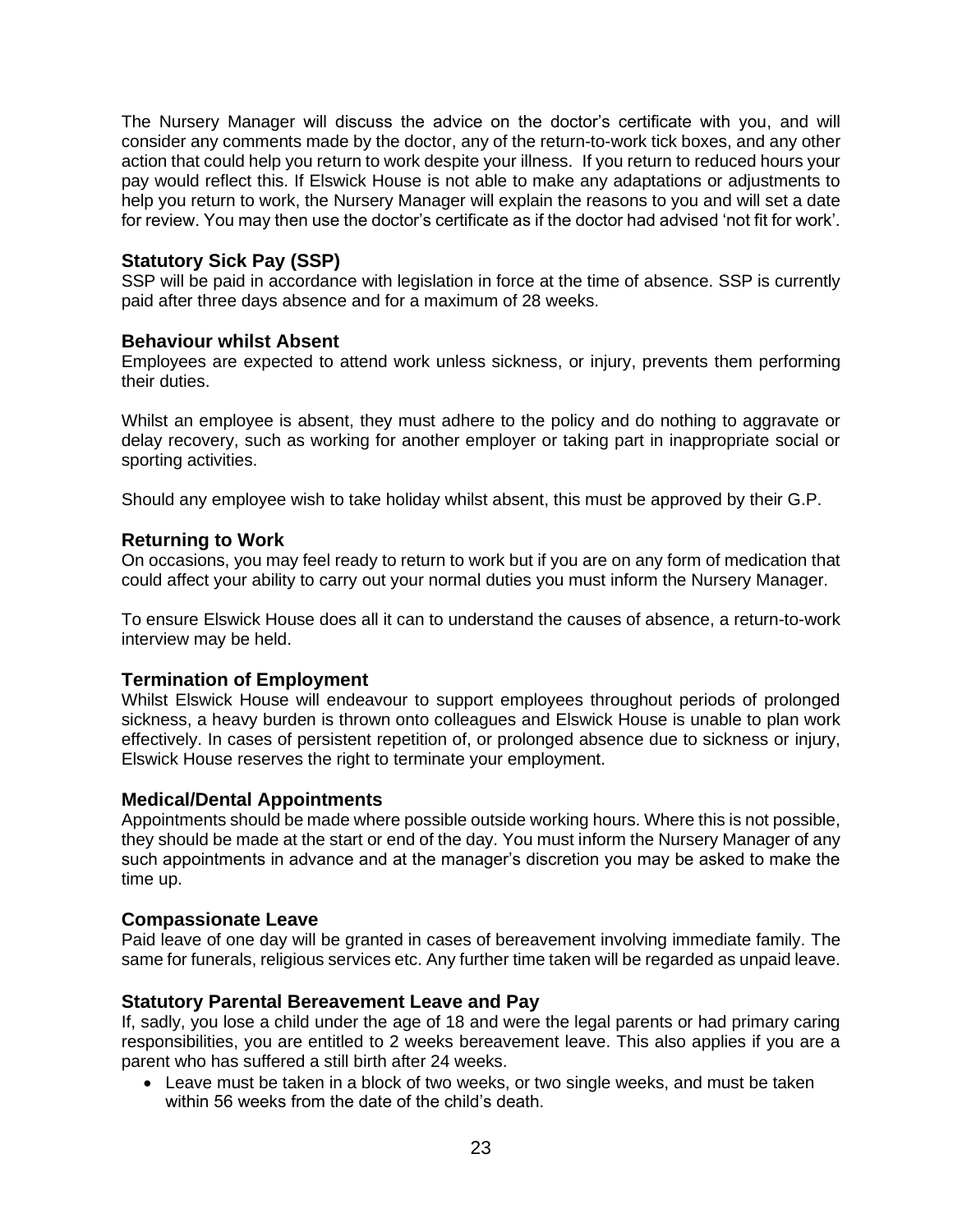- Notice in the first 7 weeks after the death can be given before you are due to start on the first day. From the 8th week up until 56 weeks, the notice required is 1 week.
- Leave can be cancelled, or changed, using the notice periods above.
- You will be entitled to Statutory Parental Bereavement Pay if you have been continuously employed for 26 weeks up until the week preceding the death, and meet the qualifying criteria for National Insurance limits.

#### **Jury Service**

If you have to attend Court for jury service or as a witness, please let us know as soon as possible and provide a copy of the court summons to support your request for time off work. There will be no payment of salary during this period; it will be regarded as unpaid leave. You will be able to claim an amount for loss of earnings.

If you attend court and are told your services are not required that day, you must telephone us immediately and then return to work.

### **Time off for Dependent Emergencies**

We recognise the right of all employees to reasonable amounts of unpaid leave to deal with incidents involving a dependent. This is defined as any person who reasonably relies on you to make provision of care. The type of situations when this leave may be taken would be when a dependent: -

- Is ill, injured, gives birth, or is assaulted.
- When care arrangements unexpectedly break down.
- When a dependent dies.
- To deal with an unexpected incident involving a child at school.

Employees wishing to take leave to deal with any of the above must telephone the Nursery Manager personally prior to the start of their working day, giving the reason for the absence and the expected duration of the absence.

### **Falsifying Claims**

In the event of an employee taking time off fraudulently, under any of the above sickness and absence policies we will investigate, and disciplinary action may be taken.

### <span id="page-23-0"></span>**Severe Weather and Disruptions to Travel**

Elswick House acknowledges that employees may occasionally have problems travelling to and from work due to either severe weather conditions, or major disruptions to public transport (for example accidents on the roads). Whilst we understand and are committed to protecting the health and safety of all our employees, we must also ensure that the business and our clients are not unduly disrupted by external factors.

### **Reporting for work**

We expect you to report for work regardless of the situation. You should therefore make every effort to attend work in all circumstances. When severe weather conditions occur, or where there are major disruptions to public transport, you should take steps to obtain advice on the position from the appropriate external agencies. You should allow extra time for your journey, making alternative travel arrangements where appropriate. You will still be expected to attend work on time.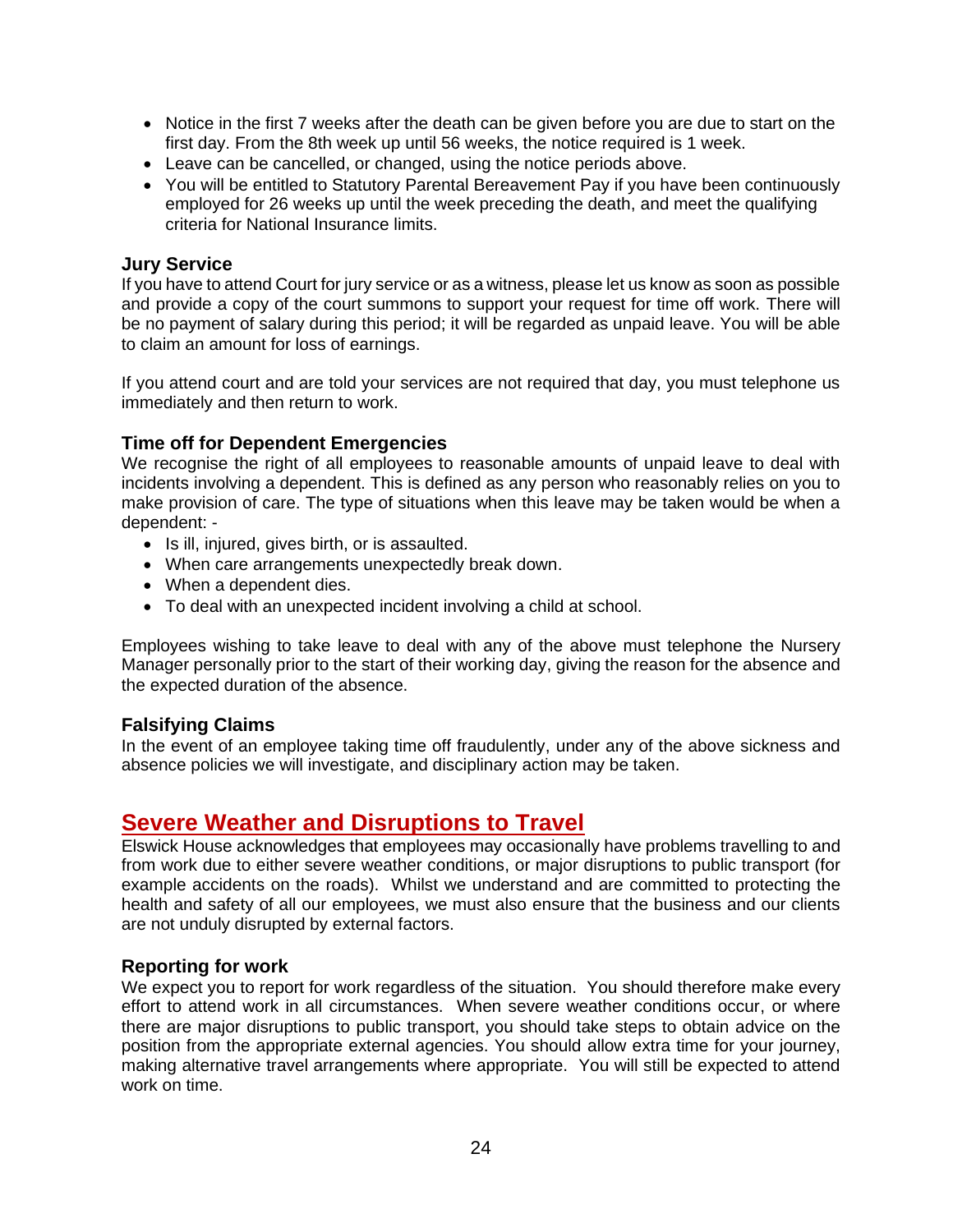Unjustified, or unacceptable absence, or lateness, may give rise to disciplinary action under Elswick House's disciplinary procedure.

#### **Accepted absence or lateness**

If you are unable to attend work or are going to be delayed by the weather conditions, or public transport disruptions, you should contact the Nursery Manager as soon as possible to discuss the position. If the Nursery Manager is unavailable, you should speak to the Deputy Manager or the Proprietor.

Where Elswick House accepts that you have used your best endeavours to attend work, but you are unable to do so, or you are late because of the severe weather conditions, or the major disruptions to public transport, the Nursery Manager will discuss the various options potentially available. At Elswick House's discretion, you may be required or permitted to: -

- Make up the time at a later date.
- Take any absence from work as part of your annual leave entitlement.
- Take any absence from work as unpaid leave.

Elswick House will base its decision on your individual circumstances. For example: your distance from home to work, your mode of transport and the needs of Elswick House.

#### **Leaving work early**

If severe weather conditions or major disruptions to public transport occur during the working day, which will cause problems for you in travelling home, the Nursery Manager will decide whether to allow you to leave work early (and to make up the time at a later date if necessary). Elswick House will again base its decision on your individual circumstances.

#### **Health and safety**

Elswick House is committed to protecting the health and safety of all its employees. This includes during severe weather conditions and where there are major disruptions to public transport and therefore a reasonable approach will be taken to the situation. You also have a duty to take reasonable care of your own health and safety and that of other persons who may be affected by your acts or omissions. This includes taking extra care when travelling to and from work in severe weather conditions, and allowing more time for your journey, including making alternative travel arrangements where appropriate.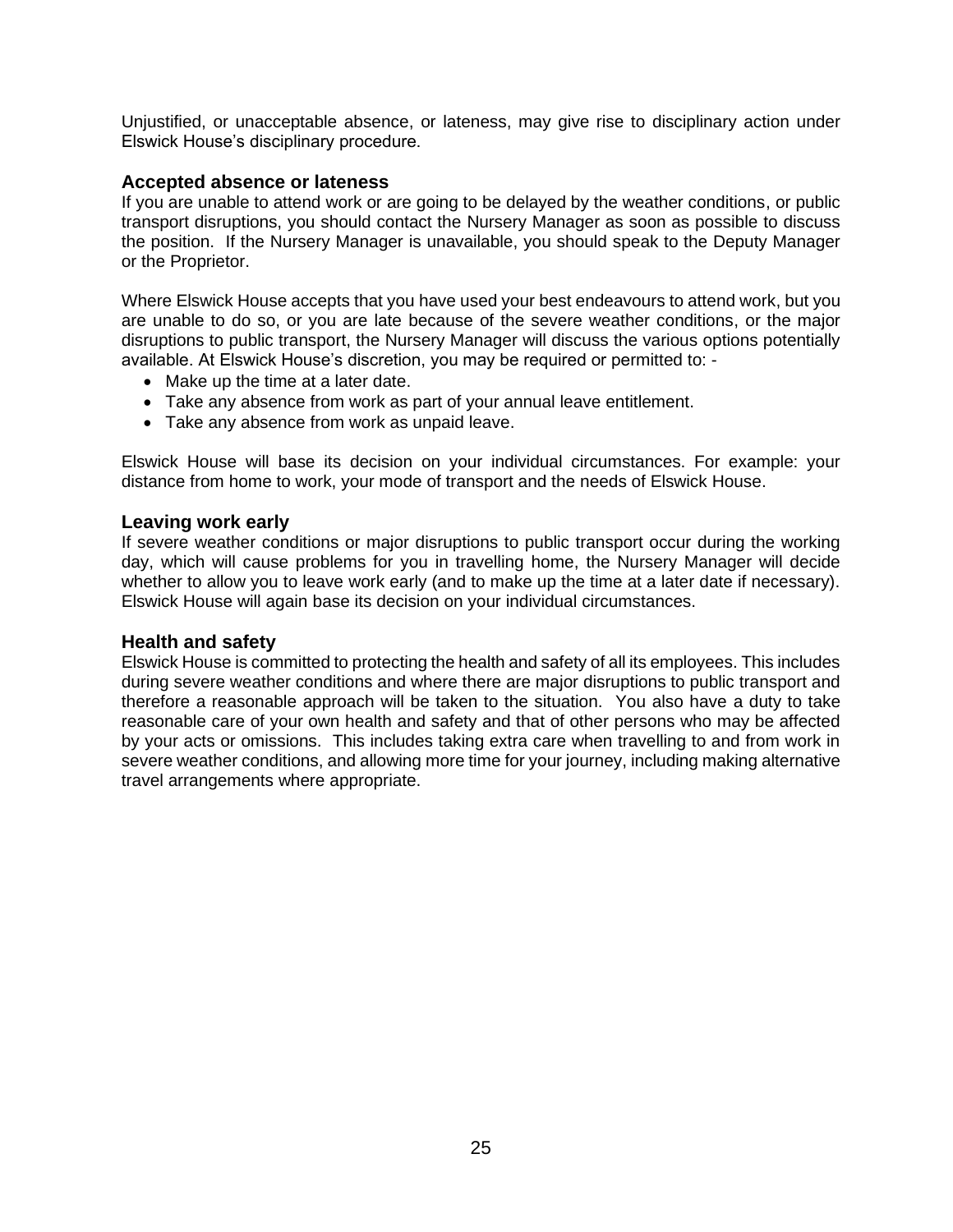<span id="page-25-0"></span>**Family Friendly Policies**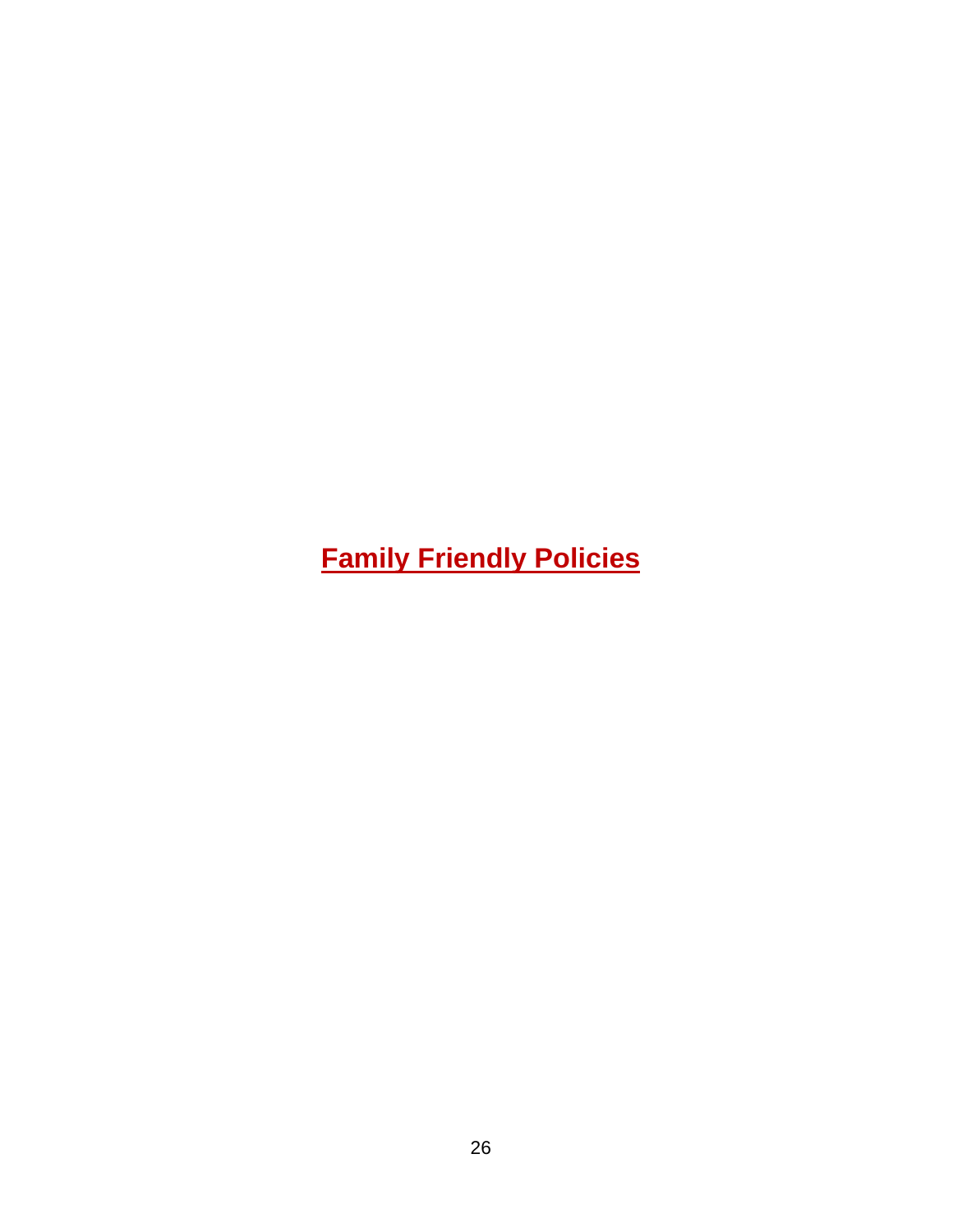### **Introduction**

Elswick House supports staff with families across the full range of statutory leaves including Maternity Leave, Adoption Leave, Paternity Leave, Parental Leave and Shared Parental Leave. Due to the constraints of space, only the most frequently used policies are detailed here. If you wish to explore any other forms of family friendly leave, please speak with the Nursery Manager.

### <span id="page-26-0"></span>**Maternity Leave**

If you are pregnant, please do speak to us as early as possible so that we can discuss with you any particular health and safety risks that may affect you or your baby. By the  $15<sup>th</sup>$  week before the baby is due you must tell us (if you haven't already) when you wish to start your Maternity Leave. This can be anytime from 11 weeks before the baby is due. We will then write to you to confirm all the details and state the date we will be expecting you to return to work. You can change your mind about the date, but you must give us 28 days' notice of the change.

All pregnant employees are entitled to 52 weeks Maternity Leave and this is made up of 26 weeks Ordinary Leave and 26 weeks additional leave. The first two weeks after the birth are compulsory.

Throughout the Maternity Leave you are entitled to all your non pay-related contractual benefits. If you are not planning to take all your Maternity leave you must let us know when you will return. You can change your mind but must give us 8 weeks' notice of a change.

If you decide not to return to work, you are required by law to give the correct notice if you are resigning but giving longer is helpful. You are still entitled to Statutory Maternity Pay, or Maternity Allowance, even if you are not returning to work.

### **IVF**

You will be entitled to paid time off for antenatal care, only after the fertilised embryo has been implanted. From that point onwards, all entitlements are the same as above.

### **Ante Natal Care**

All pregnant employees are entitled to paid time off to receive ante-natal care, provided such care is on the advice of a doctor, midwife, or health visitor. Where such appointments can be arranged to take place outside of working hours you should do so. Copies of all appointment times should be given to your line manager.

Prospective Fathers /partners are allowed unpaid time off to attend two ante natal appointments. We need you to provide us with your MATB1 Maternity certificate which your midwife will give you when you are about 25 weeks pregnant.

### **Pay & Benefits during Maternity Leave**

To receive Statutory Maternity Pay (SMP) you must have been: -

- Earning before tax an average that is no less than the lower earnings limit which applies to National Insurance. This is the amount you have to earn to qualify for benefits. You have to earn more than this amount before you actually start paying NI.
- Employed by the same employer continuously for at least 26 weeks up to and into the 15th week before the week your baby is due.

The earliest date that SMP can start is from the 11th week before the week your baby is due and the latest from the day following the birth.

If you continue to work after the 11th week before the week your baby is due, you can choose when you want your SMP to start. SMP will start from any day you choose, once you have stopped work to have your baby. This means that your SMP should start from the first day of your maternity leave.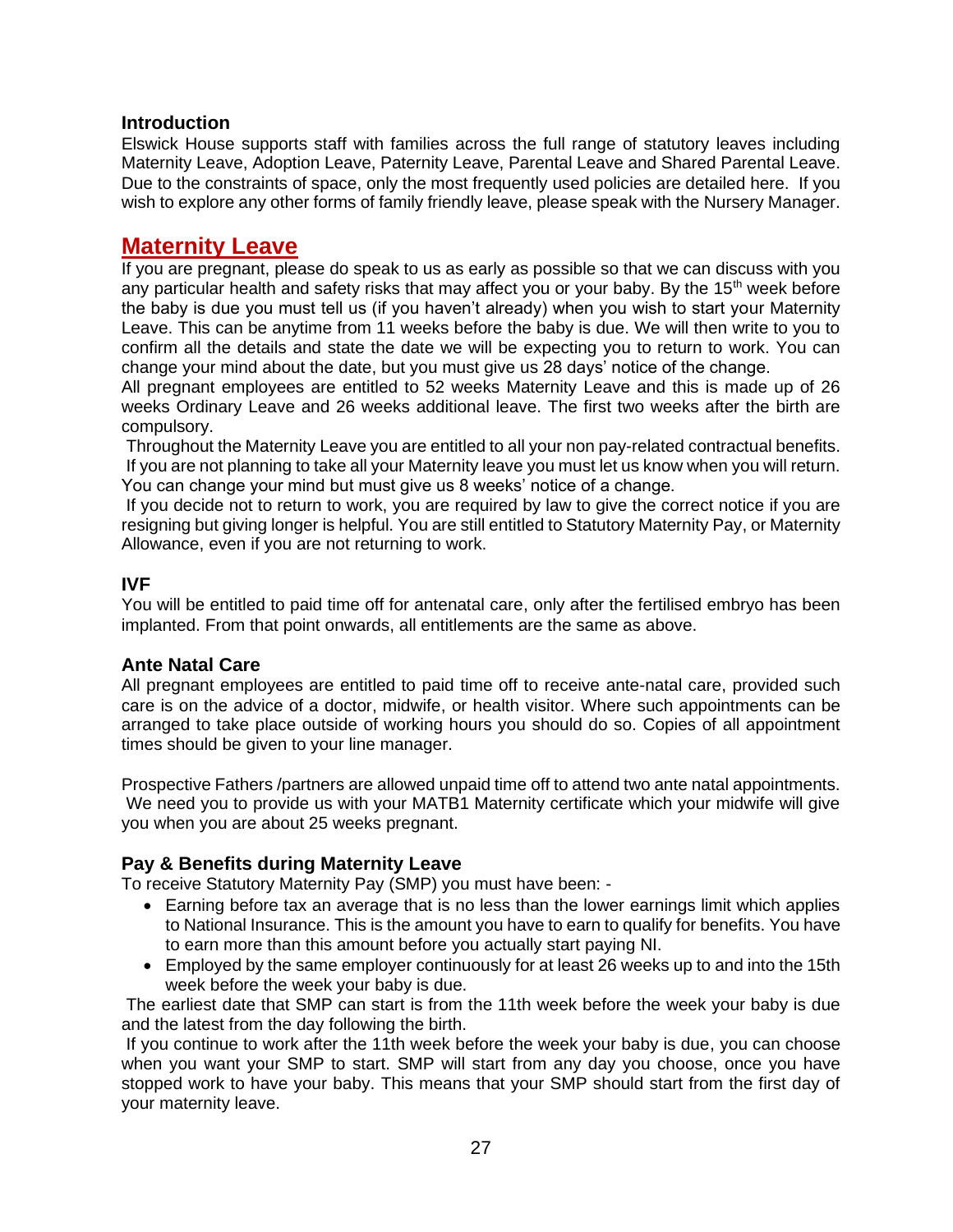The start of your SMP will change if: -

- Your baby is born before the start of the 11th week or before the start of your SMP pay period. If this happens SMP will start from the day following the birth of your baby.
- You are off sick from work with a pregnancy-related illness at the start of or in the 4 weeks before your baby is due, SMP will start from the day following the first complete day you are off sick from work for that reason.

If you are entitled to SMP and you leave your employment with us: -

- After the start of the 15th week before your baby is due, but before the start of the 11th week – SMP will start from the beginning of the 11th week before the week your baby is due.
- At any time after the start of the 11th week before the week your baby is due and before the start of your maternity pay period, your SMP will start from the day after you left employment.

SMP is paid for a continuous period of up to 39 weeks.

| First 6 weeks                                                                                                                           | 190% of your average weekly earnings with no upper limit |
|-----------------------------------------------------------------------------------------------------------------------------------------|----------------------------------------------------------|
| Remaining 33<br>Standard rate or a rate equal to 90% of your average weekly earnings. You<br>will get whichever rate is lower.<br>weeks |                                                          |

#### **Maternity Allowance**

If you are not eligible for Statutory Maternity Pay you may be entitled to Maternity Allowance if:-

- You have worked (including self-employment) for 26 weeks during the 66 weeks before your baby is due.
- You can find 13 weeks in which you earned over £30 a week, or paid Class 2 (selfemployed) National Insurance contributions, or held a certificate of small earnings exception.

To claim Maternity Allowance, ask your local Jobcentre Plus for Form MA1.

### **Keeping in Touch Days**

Whilst you are on Maternity, we will try to keep you up to date with all that is happening here. This may be to let you know about any changes; invite you to attend a particular event or to offer a training opportunity. You do have the right to refuse to attend.

If we offer, and you wish to accept, you can work up to 10 days during your leave without this affecting your Statutory Maternity Pay.

### **Returning to work**

If you plan to return to work before the end of your Additional Maternity Leave you must give us 8 weeks' notice. If you come back to work after the Ordinary Maternity Leave you may return to the same job with the same terms and conditions as you had before your leave. If you return after additional leave you are entitled to return to the same job on the same terms and conditions but if for a good reason, we cannot do this we will find a position which is at the same level and with terms and conditions at least as good as your previous role.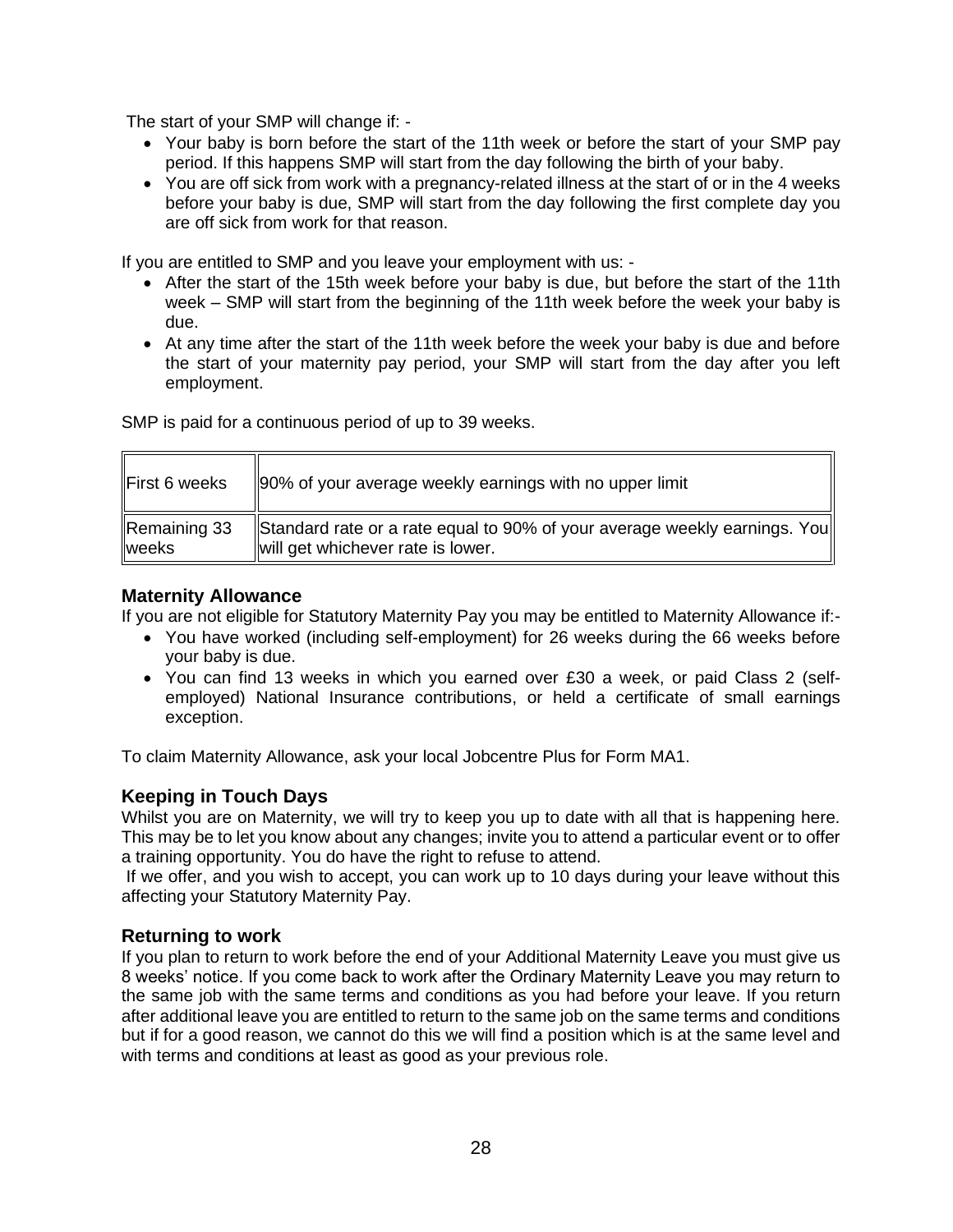If you are planning to breast feed when you return to work, please let us know so that we can carry out a risk assessment and provide suitable rest facilities for you.

### <span id="page-28-0"></span>**Flexible Working**

Employees who have more than 26 weeks continuous service have the right to make a formal flexible working request. Eligible employees can request: -

- A change in hours, i.e., working fewer than normal hours and or fewer days.
- A change to the times when they are required to work.
- A change to the place of work e.g., to work from home.
- A different pattern of work.
- Job sharing.

To make an application you must submit a written request setting out the change to the working conditions you want, when this change would be effective from, and how you believe it could work. An accepted application will mean a permanent change to your contract of employment. Your Manager will hold a meeting with you and complete the process including any appeal within

three months of your request unless you both agree to extend this period. You are entitled to be accompanied at the meeting by a work colleague.

At this meeting, a practical business assessment of how the proposed arrangement can work will be undertaken. The changes you have proposed, the effect of the proposed changes and any possible alternative work patterns that might suit both parties will be discussed.

The Nursery will properly consider the request and will make a practical business assessment on whether, and if so how, the flexible working request could be accommodated.

Following the meeting and consideration, your Manager will write to you. You can either: -

- Accept the request, setting out any action on which agreement is dependent and establishing a start date.
- Reject the request and explaining the business reasons surrounding this and setting out the appeals procedure.

If your request is accepted, you will receive either a new contract of employment or a contract amendment detailing the new working pattern.

If the request is refused it will be for a business reason, for example: -

- The burden of additional costs.
- Detrimental effect on ability to meet customer demand.
- Inability to reorganise work among existing staff.
- Inability to recruit additional staff.
- Detrimental impact on quality and/or performance.
- Lack of work during the period when the employee proposes to work.
- Planned structural or workforce changes.

Following any refusal, you may appeal in writing against the decision setting out the reasons for the appeal. Your appeal letter should be sent within five working days.

Should you appeal, you will be invited to an appeal hearing. At the appeal meeting you will have the right to be accompanied by a work colleague.

Following the appeal meeting an outcome will be given in writing.

Each request for flexible working will be dealt with individually, taking into account the likely effects the changes will have on the Nursery, the work of the team in which the employee making the request is employed and the employee's colleagues. This means that if the Nursery agrees to one employee's request, this does not set a precedent, or create a right for another employee to be granted the same, or a similar, change to their work pattern.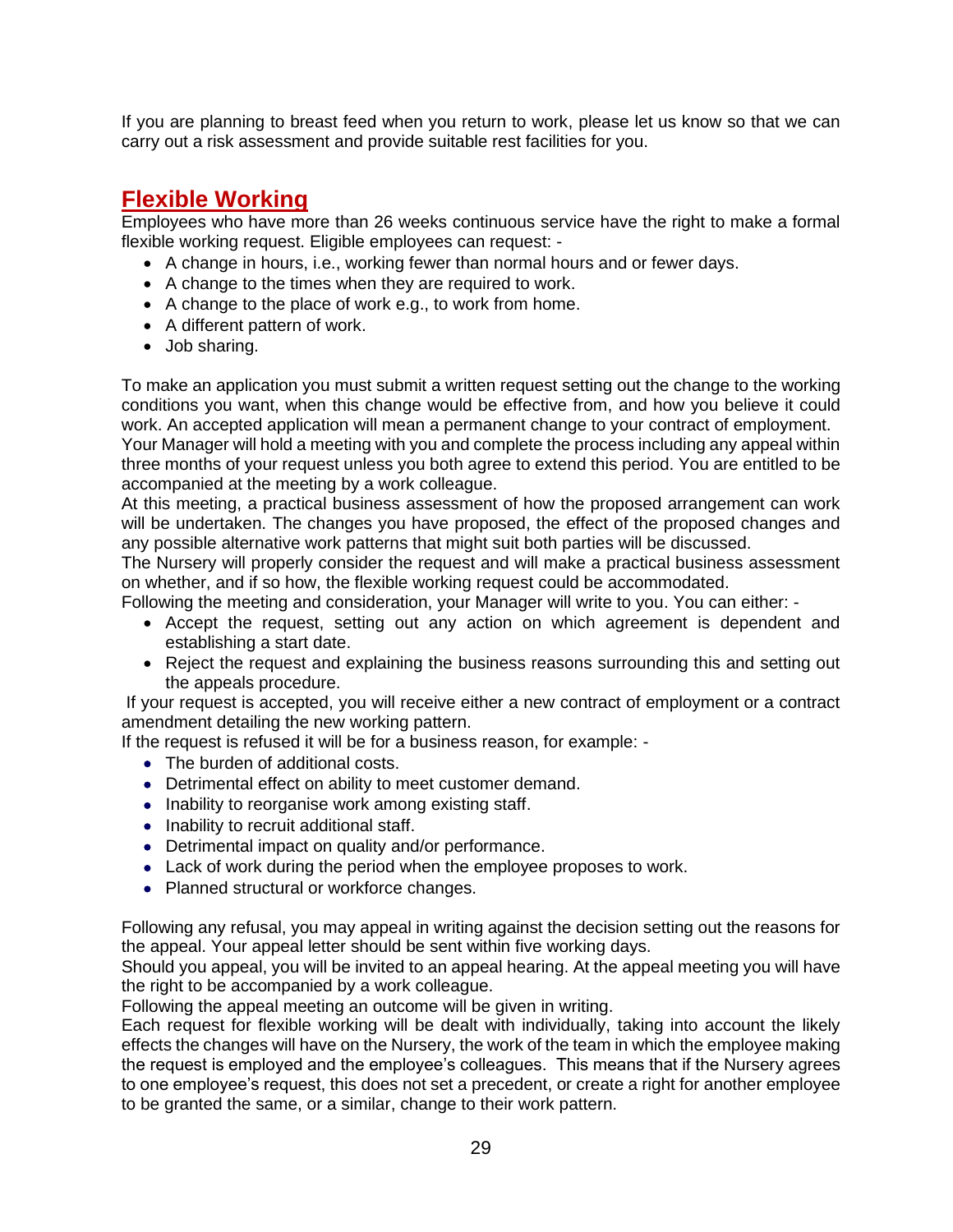### **Repeated Requests**

Further to submitting your request, regardless of whether your request was agreed or refused, you must wait 12 months before making a new request.

### <span id="page-29-0"></span>**Paternity Leave**

In order to qualify for the right to take Paternity Leave, you must meet each of the following eligibility criteria: -

- You have, or expect to have, responsibility for the upbringing of the child.
- You are either the biological father of the child, or you are married to, the civil partner or the cohabiting partner of the child's mother, or you are married to, the civil partner or the cohabiting partner of the child's adopter, or you are one of a couple jointly adopting a child. A cohabiting partner is a person, whether of a different sex or the same sex, who lives with the mother or adopter and the child in an enduring family relationship, but is not an immediate relative of the mother or adopter.
- You are taking the leave to care for the child or to support the child's mother or adopter.
- You have worked continuously for the Nursery for 26 weeks, calculated as at the 15<sup>th</sup> week before the expected week of childbirth, or, in respect of an adopted child, calculated as at the week in which the child's adopter is notified of having been matched with the child.

If you wish to take Paternity Leave and are eligible you are entitled to two weeks on the birth or adoption of a child. You are entitled to take either one week or two consecutive weeks of Paternity leave. It cannot be taken as odd days.

You are required to inform the Nursery of your intention to take Paternity leave by the end of the 15<sup>th</sup> week before the expected week of childbirth or, in the case of an adopted child, no later than seven days after the date on which notification of the match with the child was given by the adoption agency, unless this is not reasonably practicable. You are required to provide the following information in writing to the Nursery: -

- The date the child is expected to be born or adopted.
- Whether you wish to take one, or two weeks' Paternity Leave.
- When you want your Paternity Leave to start.

In the case of an adopted child, your notice should also specify the date on which the adopter was notified of having been matched with the child.

Paternity Leave can start on any day of the week on or following the child's birth or placement for adoption, but it must be completed either within 56 days of the actual date of childbirth or adoption, or, if the child is born early, within the period from the actual date of childbirth up to 56 days after the first day of the expected week of childbirth.

In the case of multiple births from the same pregnancy, only one period of Paternity Leave is available.

On resuming work after Paternity Leave, you are entitled to return to the same job on the same terms and conditions of employment as if you had not been absent.

### **Statutory Paternity Pay**

During the period of Paternity Leave you will receive Statutory Paternity Pay (SPP) if you are eligible to receive it, your contract of employment continues in force and you are entitled to receive all your contractual benefits, except for salary.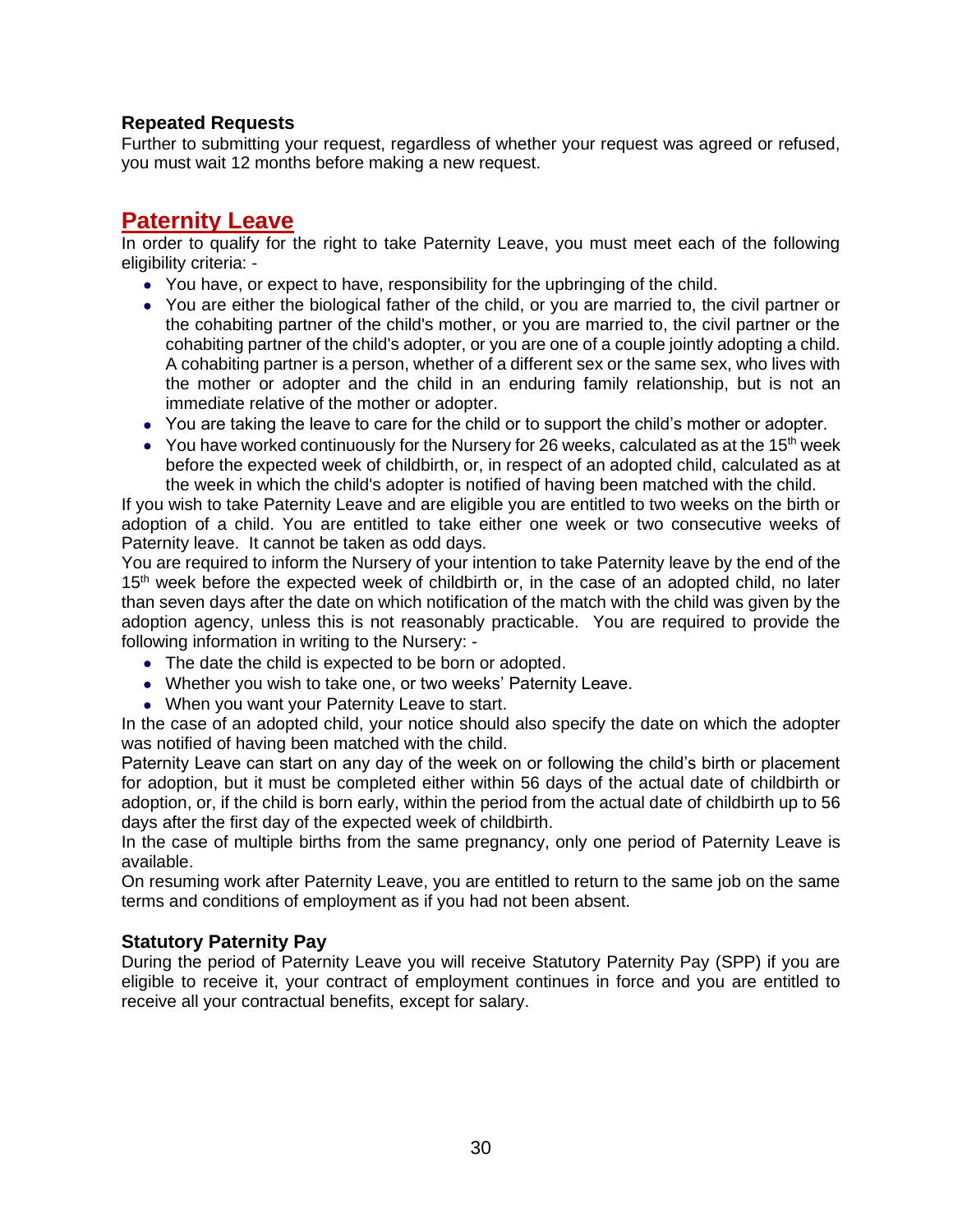# <span id="page-30-0"></span>**Resolving Problems**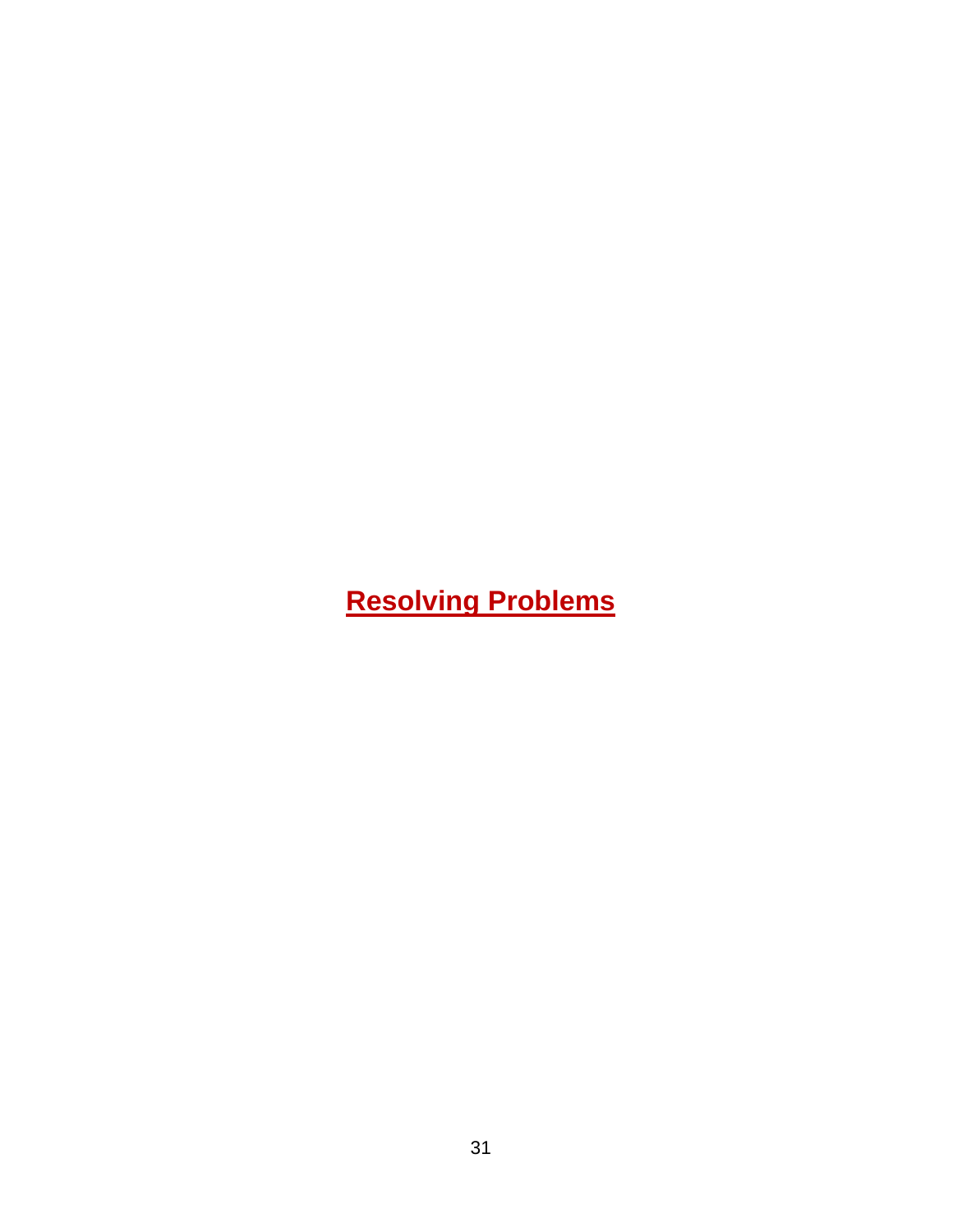### **Resolving Problems**

We believe that clear, open and fair procedures for the resolution of staff problems are necessary both for the success of Elswick House Nursery School and for the fair treatment of all our team.

### **General**

Any grievance or complaint can be discussed informally, or through the formal grievance procedure. Often raising issues promptly at the time in a sensible way helps to solve them and prevent further difficulties.

#### **Investigations**

It is not always necessary to hold an investigatory meeting, but where it is, everyone is required to co-operate fully with the investigation relating to disciplinary or grievance procedure. The Proprietor and/or Nursery Manager will investigate any complaint.

### **Suspension**

Elswick House may suspend you on appropriate contractual pay. Suspension is not a disciplinary penalty and carries no implication of guilt. Whilst on suspension you must be available for work, or meetings, as required during normal working hours.

### **The right to be accompanied at hearings**

You can be accompanied at any disciplinary or grievance hearing by: -

- A work colleague.
- A full time official employed by a trade union.
- A lay official, so long as they have been certified in writing by their union, as having received training in acting as a workers' companion at disciplinary and grievance hearings.

Your representative has the right to explain, or sum up your case, and to respond to any views expressed at the hearing. The representative may not answer on your behalf. If the representative cannot attend on the date set for the interview, we will always postpone the interview for up to 5 days or, at our discretion, longer.

#### Notes for colleagues

We are pleased for colleagues to support each other through these proceedings, but you are not obliged to do so. Having a colleague present helps to ensure that matters are dealt with fairly and we appreciate your assistance. However, you should be aware that this may lead to some conflict of loyalties for them. You are asked to respect the confidentiality of these proceedings.

### <span id="page-31-0"></span>**Grievance Procedure**

### *Stage 1*

Where there is an issue at work, we would ask that you raise it promptly and with the relevant person.

If this fails or you feel the matter is more serious, then you can go to the formal procedure.

### *Stage 2*

To make a formal grievance, set out your complaint in writing, giving as full an account of the situation as possible. This should be given to the Proprietor and/or Nursery Manager together with any relevant documents. We will invite you to a meeting to discuss the grievance and ask how you think it can be resolved. It may be necessary for us to make further enquiries and hold a second meeting.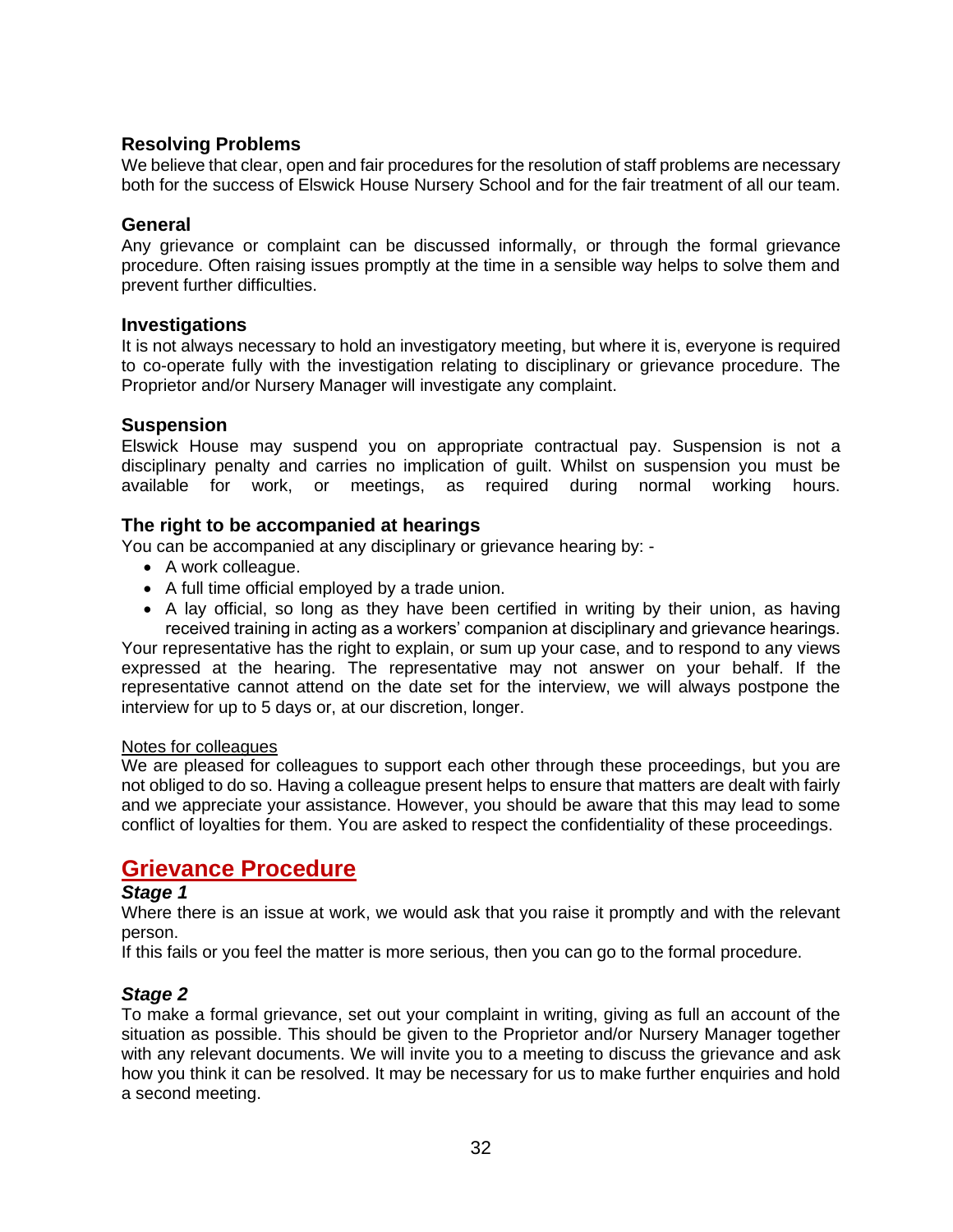After the meeting we will write to you with the outcome of the grievance. The letter will remind you of your right to appeal if you are not satisfied with the outcome.

In serious cases or cases where the Manager is the cause of the grievance another Manager, or an independent consultant will be asked to investigate the complaint.

Whilst an employee has an outstanding grievance, or has been dismissed from Elswick House, it is policy that all passwords to sensitive Nursery equipment be changed and not re-issued to you until the grievance is resolved or the appeal process complete.

### <span id="page-32-0"></span>**Disciplinary Procedure**

The disciplinary process has been designed to help and encourage you to achieve and maintain good standards of conduct, attendance and job performance. On occasions people may fall short of the expected standards of behaviour or performance. In these circumstances disciplinary action may be taken.

### **At all stages of the formal disciplinary procedure, you will: -**

- Be given a right of reply to all and any allegations made against you BEFORE any decision or disciplinary action is taken.
- Be advised of the nature of any disciplinary action taken against you and the consequences of such action.
- Be advised of any improvement in conduct or performance required and over what time frame.
- Have the opportunity to be accompanied by a work colleague, or Trade Union representative, to any disciplinary hearing as described above.

Disciplinary hearings will usually be conducted by the Proprietor and/or Nursery Manager.

You must take all reasonable steps to attend the meeting. Where you are unable to attend more than one meeting the Nursery may, in certain circumstances, hold the meeting in your absence and make their decision based on the evidence available to them at the time.

At the meeting you will be given the opportunity to respond and to put forward any defence or arguments you want. You may ask questions, present evidence and call witnesses.

Depending on the severity of the offence and taking into account all the circumstances the disciplinary action may take any one of the following forms:

### *Stage 1*

Informal counselling to give you an opportunity to rectify the situation.

### *Stage 2*

A verbal warning will be issued if improvement does not result following informal counselling, or for more serious breaches. You will be told of steps you must take to improve your conduct and if appropriate the time limit for improvement. This will be confirmed in writing and recorded on your file for a period of time, normally 6 months.

### *Stage 3*

For more serious matters or where you have failed to meet the required standards after having been given a verbal warning, you may be given a written warning.

This will state the nature of the complaint, the required standards that must be met and where appropriate a time limit for improvement. It will also state that further disciplinary action will be followed if the required standards are not met. One copy will be retained by you, and one placed on your file normally for a maximum of 12 months.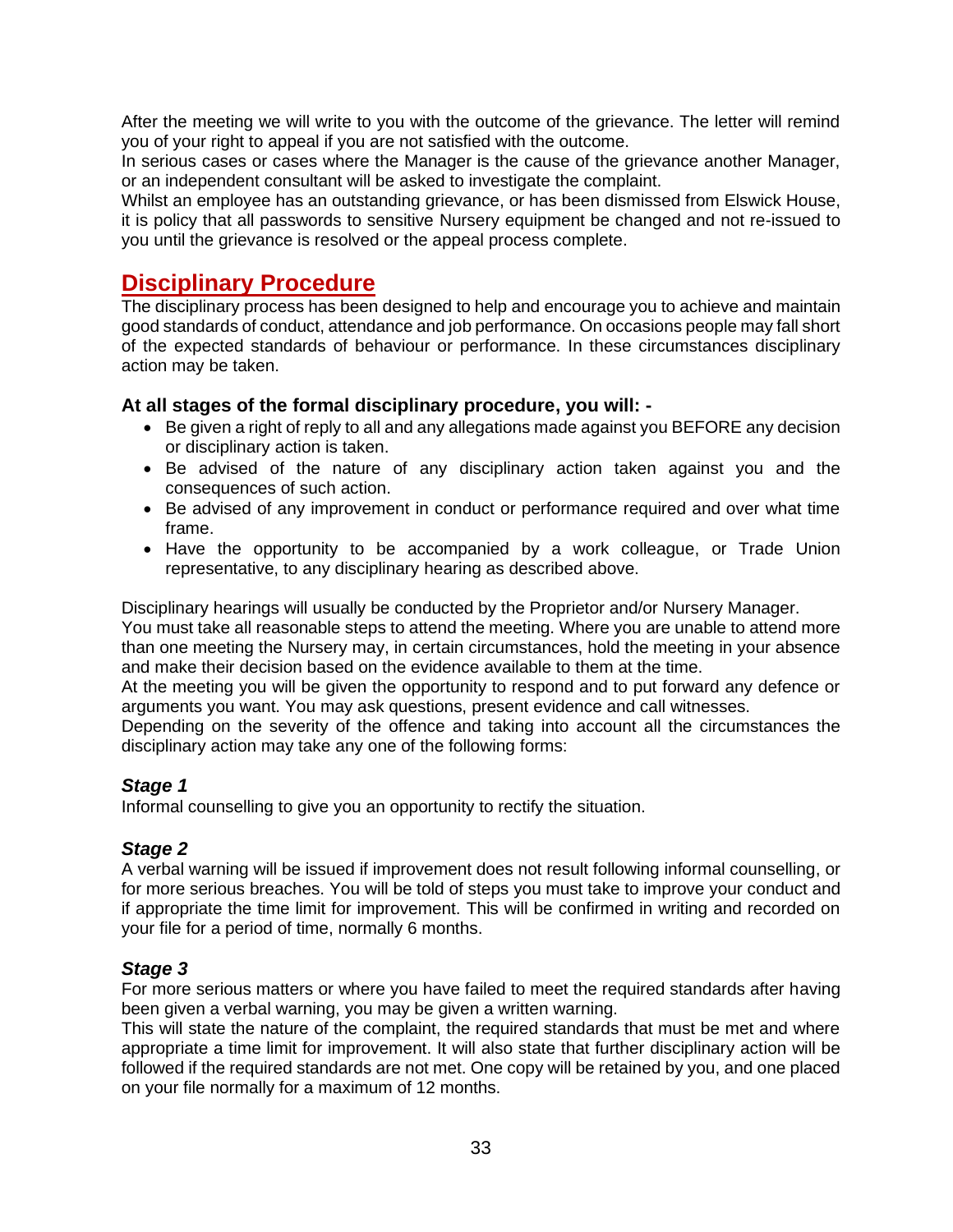### *Stage 4*

For serious matters, or where you have failed to reach the required standards after being warned, you may be given a final written warning. This will state the nature of the complaint, the required standards to be met and where appropriate a time limit for improvement. It will also state that you will be dismissed if the standards are not met or if there is further misconduct. One copy will be retained by you, and one placed on your file normally for a maximum of 12 months.

### *Stage 5*

Where there has been Gross Misconduct (in which case the first 4 stages may be omitted), or where you have failed to meet the required standards after due warnings have been given to you, you may be dismissed. In extenuating circumstances, we may apply another sanction such as disciplinary transfer, disciplinary suspension without pay, or where you are in a supervisory, or management, role demotion to a lower grade. This will be confirmed in writing. In case of gross misconduct, the dismissal will normally be without notice (or pay in lieu of notice).

### **Appeals**

You have the right of appeal against any disciplinary decision taken against you. Your appeal should be in writing and sent to the nominated individual within five working days of the decision, and state the reasons for your appeal. You will receive a reply within a further five working days setting a date for an appeal hearing. The decision from the appeal hearing will be final.

The following are examples of Misconduct and Gross Misconduct. These are examples only and not an exhaustive list.

### **Misconduct**

- Poor time keeping.
- Unauthorised and unreasonable absence from work.
- Failure to meet the adequate standard of job performance.
- Failure to comply with policies and procedures.
- Failure to answer a question during a properly constituted investigation.
- Minor violation of safety practices.
- Minor breaches of Nursery regulations.
- Improper use of business funds or property.
- Inappropriate standards of dress.
- Contravention of minor safety regulations.
- Disruptive behaviour.

### **Gross Misconduct**

The following acts are examples of gross misconduct and as such are considered so serious that the employee may be liable to instant dismissal.

- Theft, wilful damage of, or negligence which leads to loss of, property or goods belonging to Elswick House, its customers or suppliers, or other employees.
- Unreasonably refusing to Elswick House searching your bags or vehicle.
- Unauthorised disclosure or use of confidential information from Elswick House, or about any of its customers.
- Conduct likely to damage the reputation of Elswick House.
- Drunkenness, or being under the influence of legal or illegal drugs.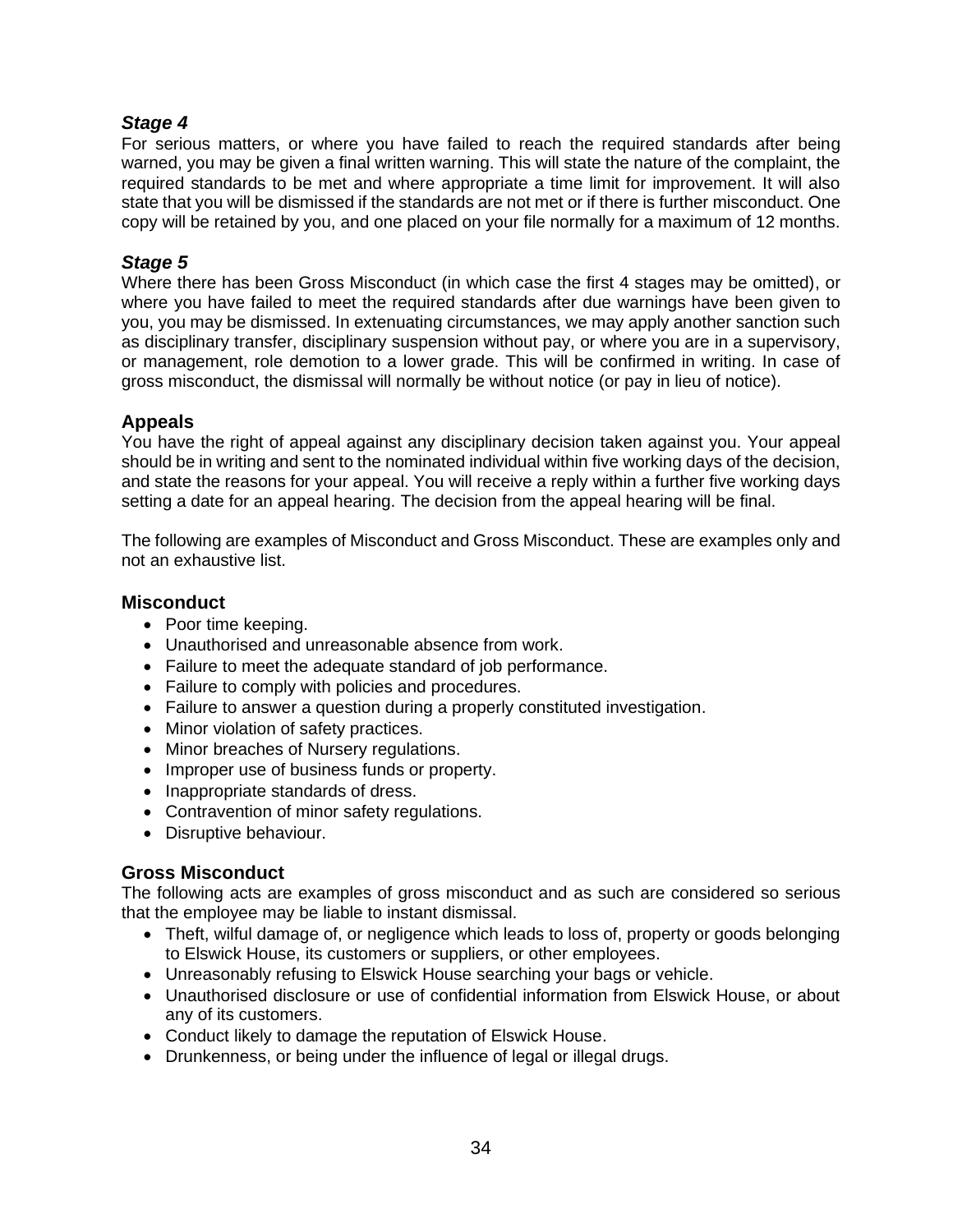- Discrimination on the grounds of age, disability, gender reassignment, marriage and civil partnership, pregnancy and maternity, race, religion and belief, sex or sexual orientation, or harassment, or bullying of colleagues or customers.
- Accepting bribes or offering bribes.
- Fraud, dishonesty or any other offence which would be a breach of the law of the land.
- Indecent, violent or offensive behaviour, assault or attempted assault of other employees, customers, associates or members of the public.
- Failure to carry out a reasonable order given by a manager during working hours or serious disregard of duties.
- Serious insubordination, including rudeness and/or unacceptable behaviour towards a senior member of staff.
- Serious breaches of the IT Security policy.
- Slanderous or defamatory statements made regarding Elswick House, its employees, clients or associates either verbally, in writing (electronically or hard copy) or posted on social networking sites.
- Serious breaches of the Health and Safety policy.

We retain discretion to take account of the length of service and to vary the procedures accordingly. If you have short amount of service, you may not be in receipt of any warnings before dismissal, but you will retain the right to a hearing and you will have the right of appeal.

### <span id="page-34-0"></span>**Bullying and Harassment at Work**

Elswick House encourages an environment in which everyone is entitled to work without harassment, victimisation and bullying.

Harassment may be described broadly as "unwanted conduct affecting the dignity of men and women". Where a particular form of conduct has the effect of making a person feel humiliated, threatened, or that their privacy is being invaded, then that conduct will constitute harassment and should cease immediately.

We will not condone harassment and the procedure for dealing with complaints is set out below. The policy applies to employee's conduct in, or out of work. All employees have a responsibility for complying with this policy and treating all colleagues with dignity and respect. If you believe that you have been subject to, or witnessed harassment, victimisation or bullying, you must inform the Nursery Manager and/or Proprietor so that we can keep our workplace free from unacceptable behaviour.

### **The procedure for dealing with cases of harassment is set out below:**

If you believe you are being subjected to any harassment then, in the first instance you should ask the offender to stop, or make it clear that such attention is unwelcome. If necessary, ask a friend or colleague to help you do this. Such an informal approach may be all that is needed, but you should make a note of the details and keep them.

If your request is ignored and the harassment continues, or you feel unable to make the informal approach, please contact the Nursery Manager and/or Proprietor immediately. Details will be taken and should be confirmed in writing by the victim, this constitutes a formal complaint.

The Nursery Manager and/or Proprietor will investigate the complaint. Allegations will be dealt with seriously and confidentially and there will be no victimisation of any employee making or being involved in a complaint.

In cases of serious alleged harassment, any employee directly involved may be suspended on full pay pending investigation.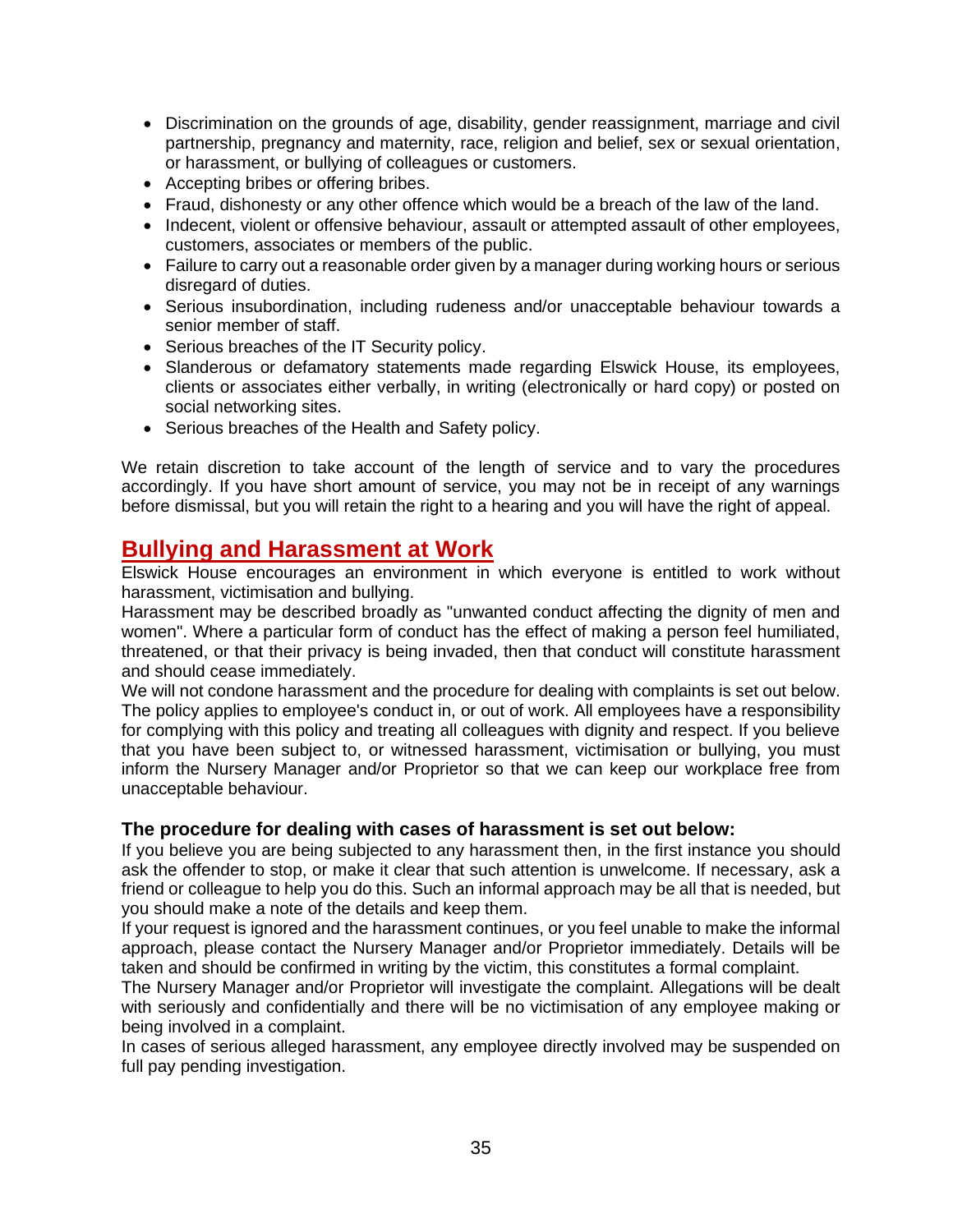If the harassment has taken place, then the accused will be dealt with in accordance with the Disciplinary and Grievance procedures.

It is hoped that the implementation of this policy will ensure that all our employees work in an atmosphere of mutual trust, dignity and respect.

### <span id="page-35-0"></span>**Dealing with Poor Performance**

The success of the Nursery depends on all employees working together to achieve the best possible standards of performance. We aim to provide support and training to enable all employees to fulfil their potential and deal with any changes that the Nursery may require. However sometimes people perform below the standard that the job requires, although they are not doing anything deliberately wrong. In these cases, we believe that it is best to deal with these problems openly and fairly and to provide clarity and practical support to improve performance.

### **Monitoring performance**

We monitor performance formally and informally through regular discussions that the Nursery Manager and/or Proprietor will have with you about your job, at review meetings, supervisions and through the appraisal process.

### **Dealing with poor performance**

Initially the Nursery Manager will discuss any concerns about your performance informally with you. Often raising issues promptly helps to solve them by identifying acceptable standards and any support that may be needed.

If your performance continues to fall short of that required, the Nursery Manager will arrange a formal meeting to discuss this with you. You will have the right to be accompanied by a work colleague or a Trade Union representative.

At this meeting your Manager will explain specific areas of your performance that aren't acceptable, and you will have the chance to give reasons for this. You and the Nursery Manager will agree a plan, covering ways in which you can be supported to achieve acceptable standards, a date for review and a clear indication of what will happen if there is no improvement e.g., transfers, dismissal.

The time-scale for improvement, with formal reviews, will vary depending on the nature of the problem and the role that the employee has within the Nursery.

At the final review overall performance will be assessed and, in most cases, this will be the end of the matter, as performance will have improved as agreed.

If sufficient improvements have not been made, consideration should be given to whether you should be transferred to another role better suited to your skills set, or as a last resort, dismissed.

### **Appeal Procedure**

If you are given a formal sanction or dismissed because you are not capable of performing your job to an acceptable standard, you have the right of appeal against this decision. Your appeal should be in writing and sent to the Nursery Manager and/or Proprietor within five working days of the decision and state the reasons for your appeal. The decision from the appeal hearing will be final.

We retain discretion to take account of your length of service and to vary the procedures accordingly. If you have a short amount of service, you may not be in receipt of any warnings before dismissal, but you will retain the right to a hearing, and you will have the right of appeal.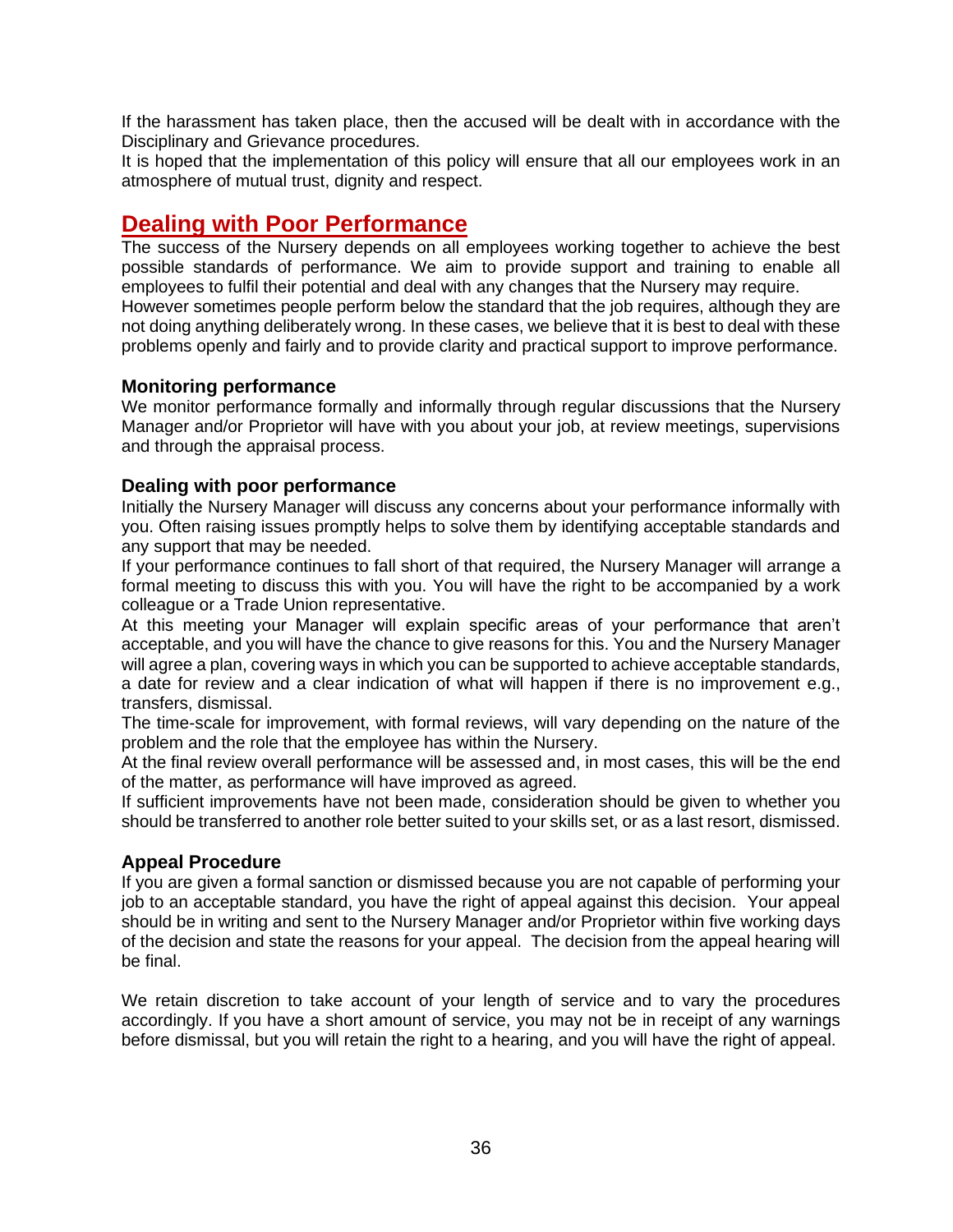### <span id="page-36-0"></span>**Whistle Blowing Policy**

We encourage an open culture in all our dealings with employees, managers and all the people with whom we come into contact. Effective and honest communication is essential if malpractice is to be effectively dealt with. The procedure below provides guidelines to all our employees, casual, temporary agency staff, freelancers, trainees, home workers and contractors, who feel they need to raise certain issues, in confidence.

The *Public Interest Disclosure Act 1998* (commonly known as the 'Whistle Blowing Act') protects workers who raise legitimate concerns about specified matters from being dismissed by Elswick House, or being subjected to detrimental treatment, or victimised by either Elswick House or colleagues as a result, provided certain criteria are met. Certain kinds of disclosures qualify for protection and these are set out below. These are disclosures of information, which a worker reasonably believes are made in the public interest. They tend to show one or more of the following relevant failures is either happening now, took place in the past, or is likely to happen in the future: -

- A criminal offence has been committed including offences such as theft, fraud or acts of bribery.
- A person has failed, is failing, or is likely to fail to comply with a legal obligation which they are subject to.
- A miscarriage of justice.
- A danger to health and safety of any individual.
- Damage to the environment.
- Deliberate covering up of information tending to show any of the above five matters.

The procedure is not a substitute for the Disciplinary and Grievance Policy and is not a channel for employees to raise matters in relation to their terms and conditions of employment. The procedure allows individuals to have their concerns treated in confidence.

### **Your protection**

If you raise a genuine concern, you will not be at risk of damaging your position as a result. Provided you are acting in the public interest it does not matter whether, or not, your concern proves to be well founded. You must however make your complaint to the right person and in the right way as detailed in this policy. Elswick House does not, of course, extend this assurance to someone who acts from an improper motive and raises a matter they know to be untrue.

### **Your confidence**

Elswick House will not tolerate the victimisation of anyone raising a genuine concern and anyone responsible for such conduct will be subject to disciplinary action. You may decide that you want to raise a concern in confidence. Therefore, if you ask for your identity to be protected, it will not be disclosed without your consent. If a situation arises where it is not possible to deal with the concern without revealing your identity (for instance because your evidence is needed in court or a disciplinary hearing), there will be a discussion as to whether and how we can proceed. This policy does not cover the situation where information about malpractice is received anonymously; however, discretion will be used in the investigation of such information.

### **How to raise your concern**

### *Stage 1: Internal Line Management*

If you have a concern about malpractice, we hope you will feel able to raise it first with your line manager. This should be done in writing. It will help if you state the facts of the matter clearly. You can outline how you would like it to be investigated. If you have a direct or personal interest in the matter, you should also tell us at this stage.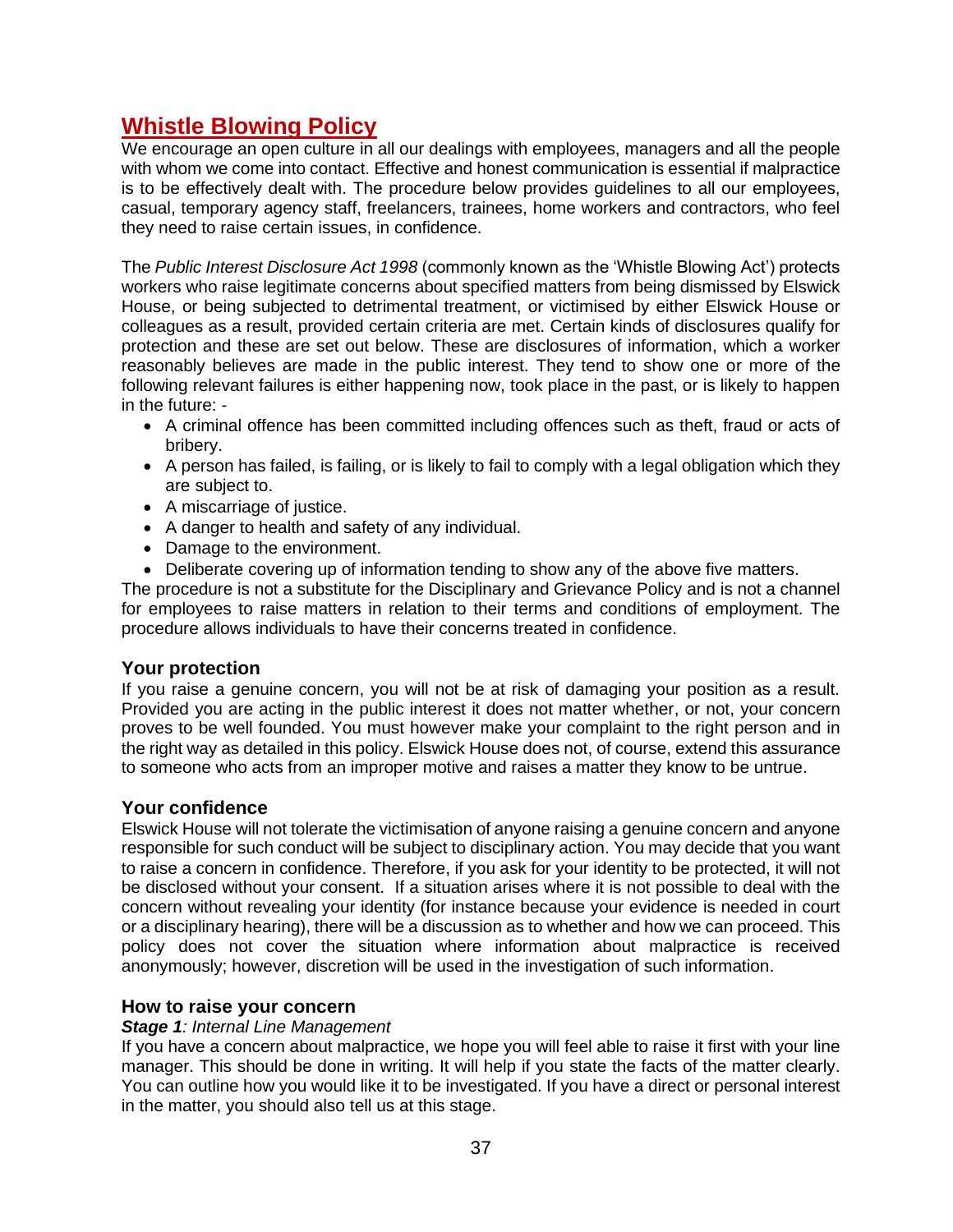#### *Stage 2: Alternative Contacts*

If you feel unable to raise the matter with someone in your line management, for whatever reason, please speak to the Nursery Manager / Proprietor.

If you want to raise the matter in confidence, we will not disclose your identity without your consent, unless we are required to do so by law.

Once you have reported your concern, Elswick House will look into it to assess, initially, what action should be taken. If your concern falls more appropriately within other policies, we will tell you. The Nursery Manager and/or Proprietor will carry out the investigation.

The disclosure will be treated seriously and promptly investigated and, as part of the process, the worker will be interviewed and asked to provide a written statement.

Once Elswick House has finalised the investigation, any necessary action will be taken.

While the purpose of this policy is to enable us to investigate possible malpractice and take appropriate steps to deal with it, we will give you as much feedback as we properly can. If requested, we will confirm our response to you in writing. Please note, however, that we may not be able to tell you the precise action we take, where this would infringe a duty of confidentiality owed by us to someone else.

#### **If you are dissatisfied**

If you are unhappy with Elswick House's response, the worker may then go to the proper authority. However, we do ask that matters are reported to Elswick House in the first instance. While we cannot guarantee that we will respond to all matters in the way that you might wish, the matter will be handled fairly and properly. By using this policy, you will help us to achieve this.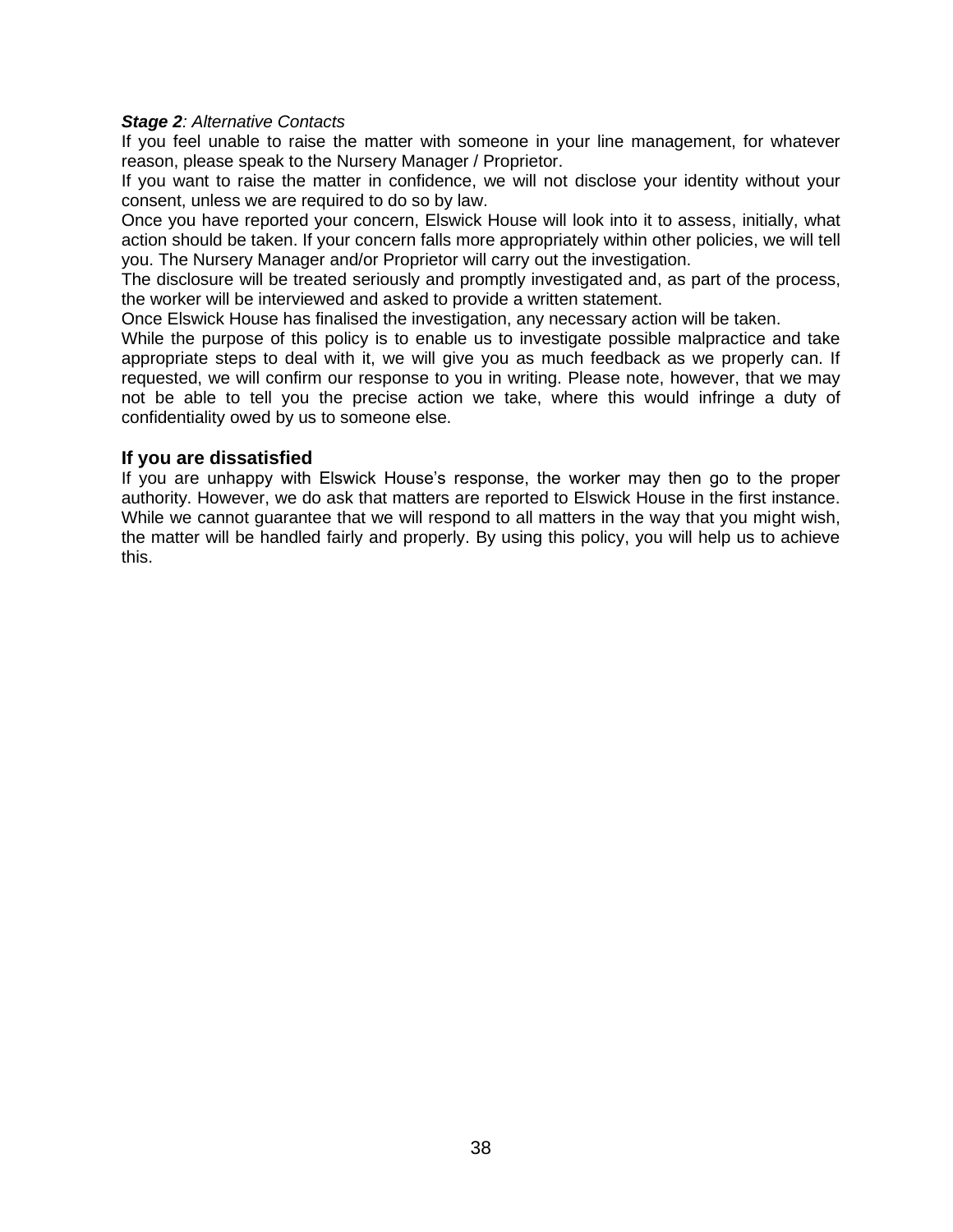<span id="page-38-0"></span>**Confidentiality, IT Security and Data Protection**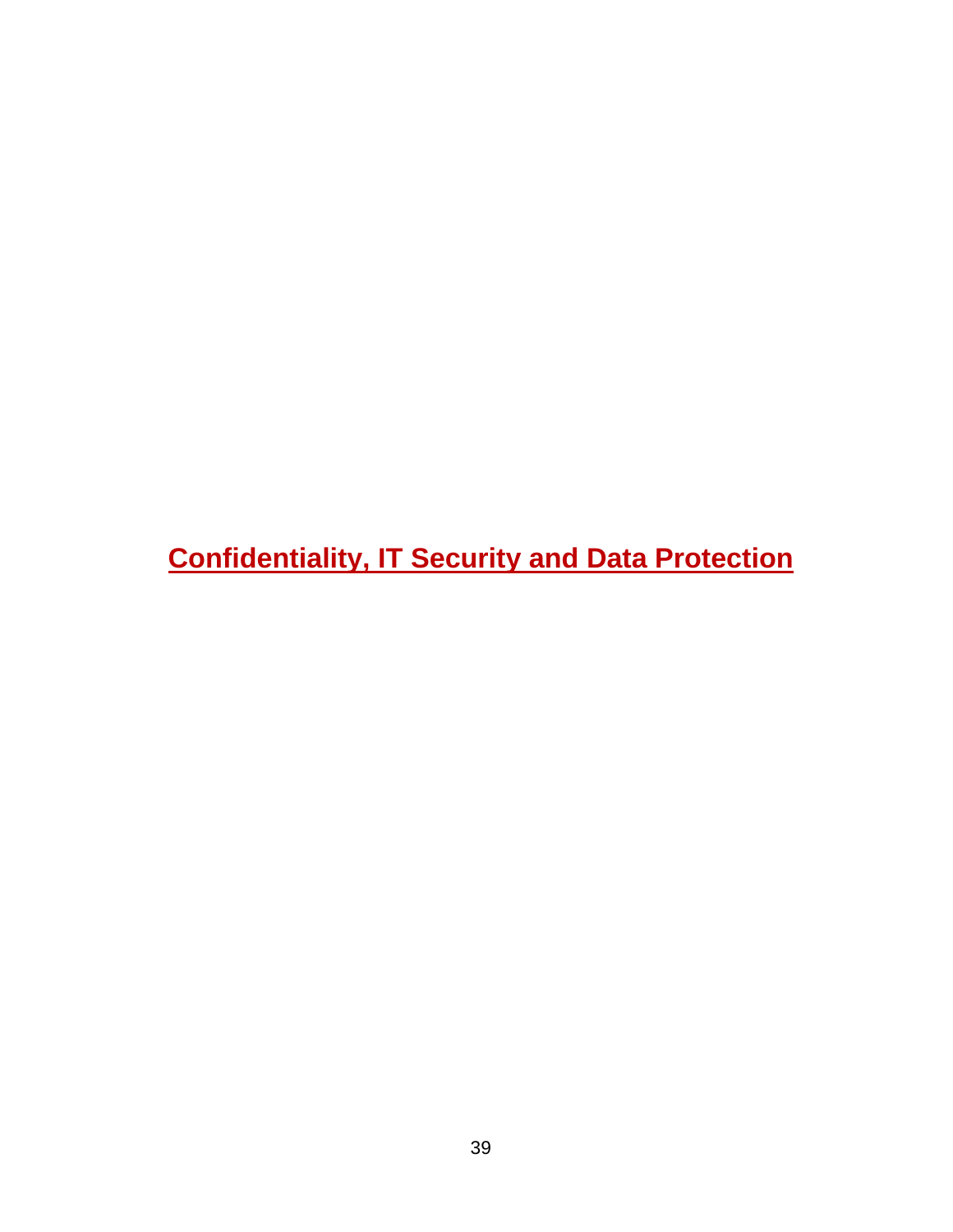### <span id="page-39-0"></span>**Confidentiality Policy**

### **Parents, children and families.**

*It is the intention of all members of staff at Elswick House to respect the privacy of children and their parents and families, while ensuring that they access high quality early years care and education. We aim to ensure that all parents and carers can share their information in the confidence that it will only be used to enhance the welfare of their children. We have record keeping systems in place that meet legal requirements; the means that we use to store and share that information takes place within the framework of the General Data Protection Regulations (2018) and the Human Rights Act (1998).*

- Most of the information we hold about families is confidential.
- Members of staff may discuss children's general progress and wellbeing together in meetings, and personal information, given by parents, may be referred to when planning for the child's needs. More sensitive information is restricted to the Nursery Manager and/or Proprietor and the child's key carer, and is shared with other staff on a need to know basis.
- In exceptional circumstances information is shared with other professionals, or possibly Social Services, or the police. Information shared with other agencies is done in line with our Information Sharing Policy and is set out in our Privacy Notice to parents. Parental permission is sought if information about a child is to be passed on to other agencies. Also, where information is to be passed on to other settings.
- In the event of a child protection matter, which should be reported to the local Safeguarding Children's Board (SCB), the SCB and Ofsted must be informed even where confidentiality with a third person might be compromised. The best interests of the child are always paramount. (See also Safeguarding Children Policy)
- We ensure that staff from other agencies do not have unsupervised access to the child they are visiting in the setting, and do not have access to any other child(ren) during their visit.
- Parents have access to the records of their own children, but do not have access to information about any other child.
- Personal information about children and families is kept in a secure place, whilst remaining as accessible as possible.

### **Members of staff**

*Members of staff at Elswick House can share their information in the confidence that it will only be used for specified, explicit and legitimate purposes within the Nursery. We have record keeping systems in place that meet legal requirements; the means that we use to store and share that information takes place within the framework of the General Data Protection Regulations (2018) and the Human Rights Act (1998).*

- Personal information is provided voluntarily by members of staff to enable the smooth running of the Nursery. Under the Data Protection Act members of staff can request to access, amend, correct or have deleted the personal data we hold about them.
- Personal information about members of staff is kept in a secure place, whilst remaining as accessible as possible. Most of the information is confidential.
- Some personal data of employees is posted in the Nursery to introduce them as new members of staff to parents when their employment at Elswick House commences. Similar information is put on the Nursery's website.
- Personal data of staff may be required by OFSTED during an inspection.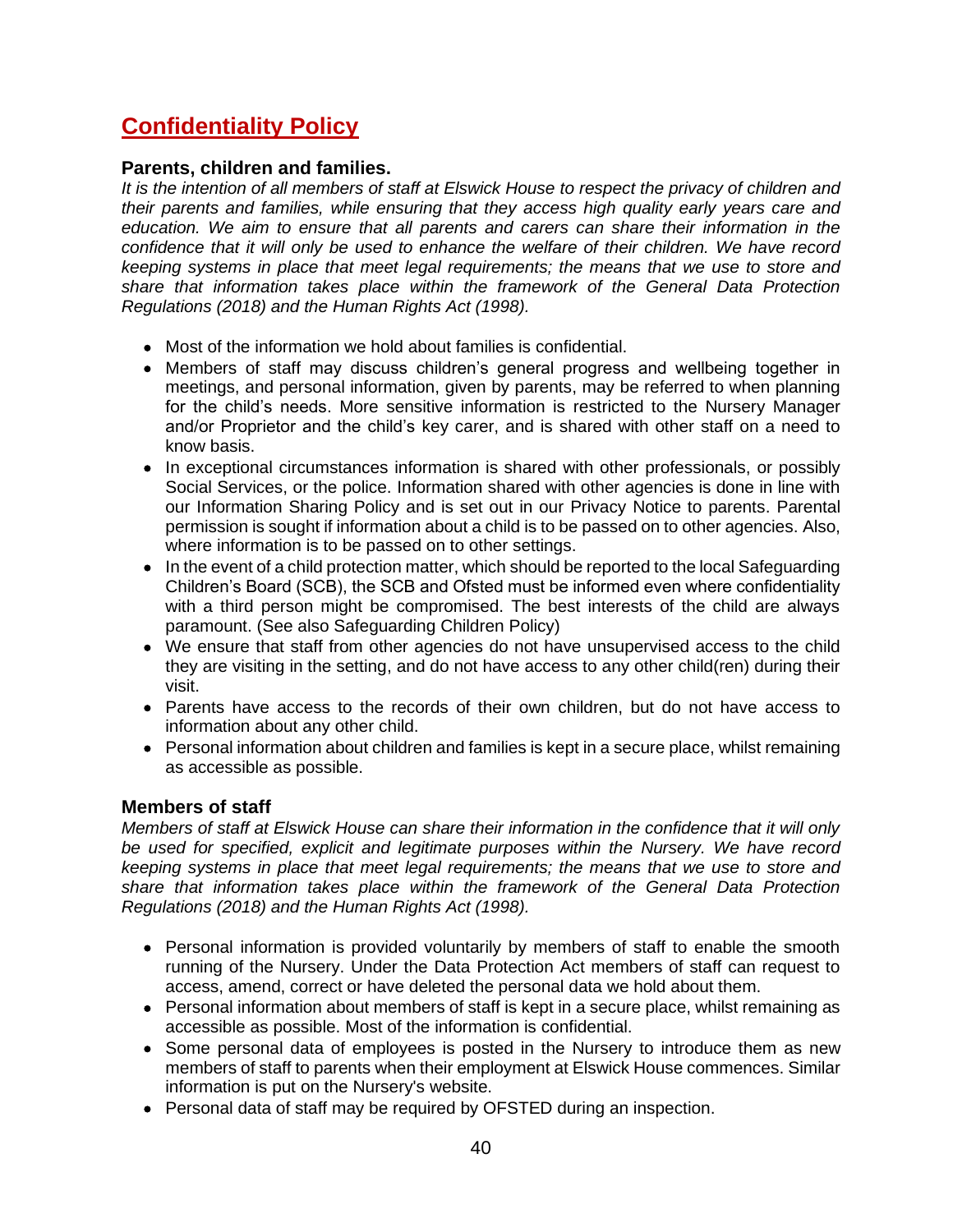- Issues to do with employment of staff remain confidential to the people directly involved with making employment decisions. Personal information might be shared with prospective employers should references be requested for staff, who have left or are in the process of leaving.
- Staff pay is a private matter and should not be discussed with anyone else in the Nursery other than the Proprietor. It is confidential to the people directly involved with paying staff wages. Financial data is stored, processed and shared with HMRC to permit the payment of staff wages.
- Members of staff are representatives of the Nursery at all times, including when they are outside of work and also when they are using Social Networking sites. They must never disclose on such sites the name of the Nursery, nor provide any information relating to the Nursery, or the children or parents connected with it. In addition to this, the Employee should not make any disparaging comments or references to the Nursery or the people that they work with. Due to the nature of their work, the Nursery discourages employees from being "friends" with parents of Nursery Children on these sites.

### <span id="page-40-0"></span>**IT Security Policy**

*At EHNS, we recognise that the interconnected digital world of everyday life presents a multitude of concerns and threats to our personal data. We employ the services of an external IT consultancy to assess the risks to our computing and technical equipment and to advise about how to defend against them. We are committed to taking every reasonable step to protect the information that our staff, parents, and children provide to us, and welcome suggestions for further improvements. Our systems and devices are security audited annually.*

Elswick House's IT hardware comprises a PC and laptop located in the Office, a tablet belonging to the owner and five staff tablets, based in the Nursery. These devices may be referred to as 'facilities' in the text below.

- The PC is used by one of the owners, primarily for administrative purposes, eg fees and wages, for managing photographs of children's activities and the Nursery website and for other clerical tasks.
- The laptop is used for administrative purposes too, and also for the implementation and operation of the 2Simple Learning Journal programme.
- The owner's tablet is used for purchasing equipment and checking e-mails.
- The five staff tablets are used by the staff for gathering and recording observations of the children for the 2Simple Learning Journal programme.

### **Regulations for the use of computer facilities offered**

The following regulations apply to the use of all onsite facilities provided by Elswick House. Please note that breaches of this policy will be considered as a disciplinary issue resulting in sanctions up to and including dismissal for Gross Misconduct.

The facilities may be used only in connection with employees' work for Elswick House. They must not be used for work of undeclared financial benefit to employees, or the transmission of unsolicited commercial material without the express permission, in writing, of the Proprietor.

You must not interfere with the work of others or the system itself. The facilities must be used in a responsible manner – in particular, you must not: -

- Attempt to access the internet unless you are authorised to do so.
- Access, store or distribute material, which is designed, or likely, to cause annoyance, inconvenience, needless anxiety or offence.
- Access, store or distribute obscene or indecent material, pornography, etc.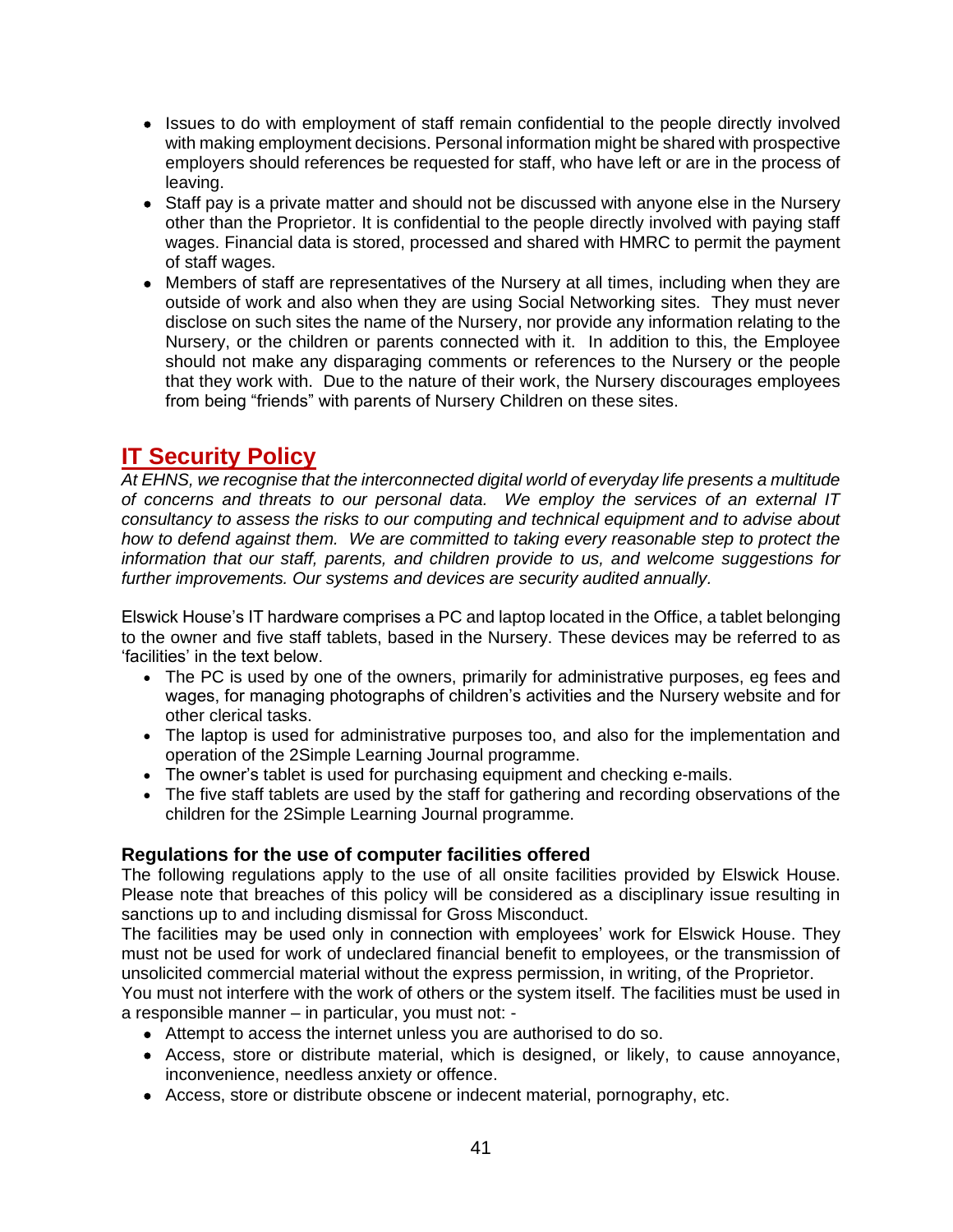- Access, store or distribute defamatory material.
- Access, store or distribute material such that the copyright of another person is infringed.
- Use computing equipment for playing games, other than children's games.
- Use computer equipment for gambling.
- Use computer equipment for any kind of personal gain (e.g., advertising goods or services).
- Gain deliberate unauthorised access to facilities, or services, accessible via local or national networks, or access, store or distribute programmes designed to facilitate such access.
- Engage in activities, which waste resources (your own or other people's time, networks or computers), or which are liable to cause a disruption or denial of service to other users. This includes the following: introduction of viruses into computer systems; use of Internet Relay Chat facilities; use of peer-to-peer networking products; use of internet TV, radio or similar streamed media services; use of social networks such as Facebook, YouTube, LinkedIn, Pinterest and Twitter etc.
- Engage in any lobbying or political activity.
- Engage in any activity that brings Elswick House into disrepute, breach confidentiality or is in any way discriminatory.
- Use Elswick House's IT systems to keep a personal "blog".
- Engage in activities which are illegal, or which might contribute to the commission of an illegal act.
- Engage in any transaction purporting to be representing Elswick House when not authorised.
- Enter into any contract, or subscription, on the internet on behalf Elswick House, without specific permission from the Proprietor.

No personal or private usage of the Internet including Social Medial sites is allowed.

Elswick House's IT and communication resources are valuable and expensive business resources and must be treated with care and respect, you must not: -

- Modify or attempt to fix any of Elswick House's IT and communication resources. Any fault should be reported immediately to the Proprietor and/or Nursery Manager.
- Download or install any programme, software or screensaver onto Elswick House's IT equipment.
- Copy, modify, transfer or remove any of Elswick House's software, data or resources.

We are guardians of considerable amounts of sensitive data, and it is vital for our business integrity that care is taken to safeguard both the information and the database systems themselves.

#### **Computer and Password Rules and Management**

You must not gain unauthorised access to, or violate the privacy of, other people's files, corrupt or destroy other people's data, or disrupt the work of other people.

The PC and the laptop encrypted and are password protected. The five tablets are password protected. The Nursery Manager and the Deputy can log on to the Nursery's laptop. All other members of staff are only privy to the log on password for the tablets.

It is your responsibility to prevent inappropriate access to your files. Your password must be kept safe and not be disclosed to anyone.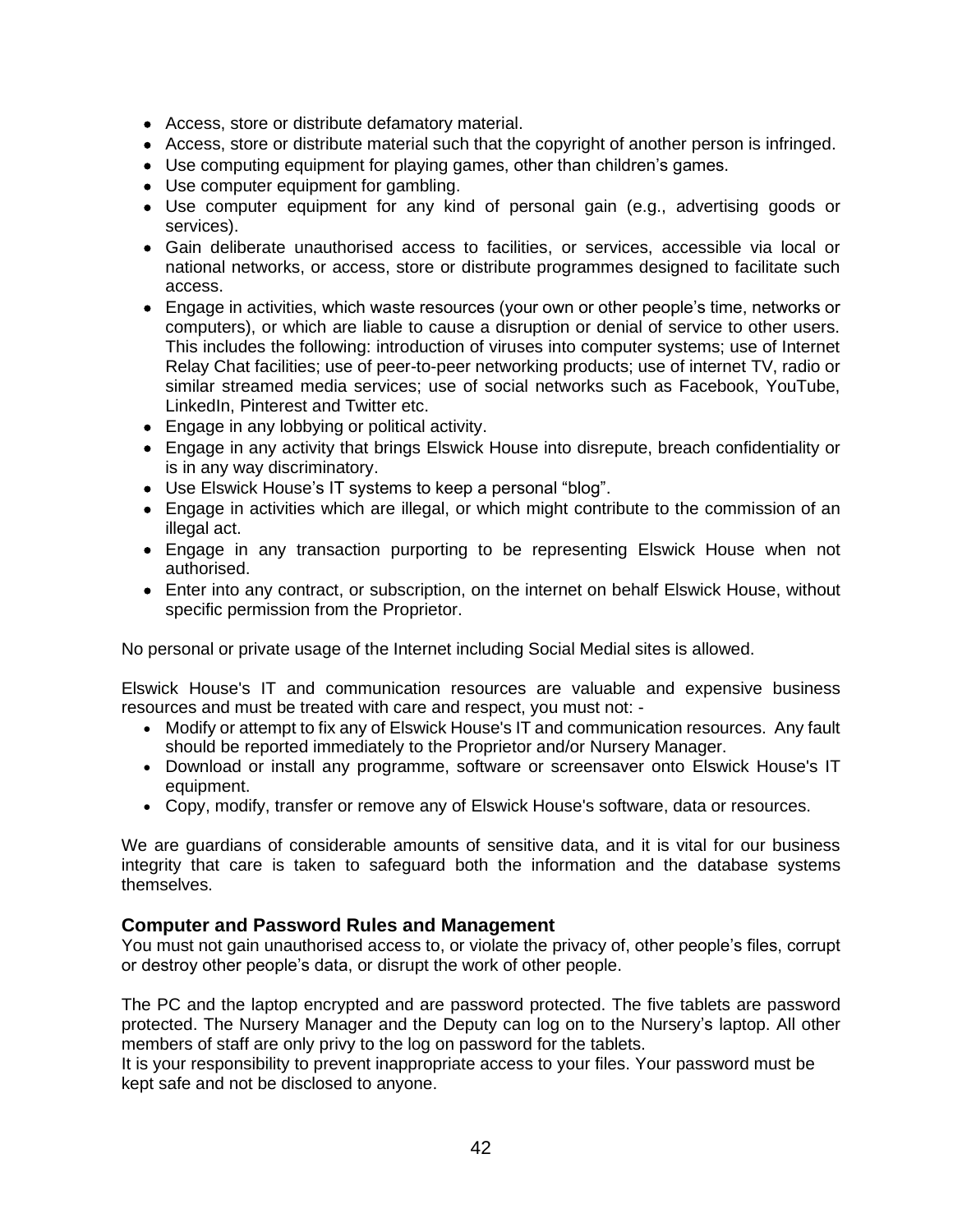### **Email Policy**

The e-mail software on the owner's PC and the Nursery Manager's laptop is used for Elswick House's business and domestic purposes. For that reason, e-mails should be viewed only by the Proprietor and the Nursery Manager. A number of e-mails are likely to be for the attention of the Nursery Manager; some may be confidential to the Proprietor and/or private. For that reason, the Nursery Manager will be trusted to use her discretion when viewing e-mails.

It is absolutely essential that e-mails or attachments from non-trusted sources are left unopened, to reduce the likelihood of viruses entering the network. If there is any doubt about the source or content of an email, do not open it.

### **Content and Style of Emails**

- Emails tend to be treated more informally than other written correspondence. However, emails form a permanent record of any correspondence and nothing should be put in an email which you would not be prepared to put on an internal memorandum or on Nursery headed notepaper. Review each email carefully before sending it.
- Emails must never contain anything unprofessional or that could damage Elswick House's reputation. You should not refer to anyone (either internally or externally) in an email in a way that you would not want them to read.
- You must not send electronic mail, which is irresponsible, or likely to cause offence, or use network messaging without authority. "Irresponsible" use includes unsolicited postings to large numbers of people or indiscriminate postings.

### **Internet Policy**

Any member of staff with access to the internet whilst on Elswick House premises is strictly prohibited from accessing, downloading or viewing any site which may: -

- Contain pornographic, obscene or offensive material.
- Contain discriminatory, religious or political material.
- Promote criminal or unlawful activities.
- Be threatening, abusive, libellous or defamatory.
- Encourages conduct that would constitute a criminal offence, give rise to civil liability, otherwise violate any local, national or international law.
- Infringe copyright and/or other intellectual property rights of people or companies, including, but not limited to software programs protected by copyright or material produced by someone else.

You must not download any software from the Internet without the authorisation of the Proprietor and/or Nursey Manager.

Never use the Internet to transmit confidential, personal or business sensitive information.

The organisation reserves the right to monitor employees' internet and IT usage, whenever you use Elswick House's resources and systems, you give Elswick House consent to monitor your activities.

### **Social Media**

Employees are reminded that the confidentiality clause contained in their contract of employment extends to the use of the internet, social networking sites, such as Facebook, YouTube, Twitter, and blogs. Should members of staff choose to use any of these, or similar, sites in their own time, they are also reminded of their responsibility to act appropriately and professionally at all times when visiting them. They must never disclose on such sites the name of the Nursery, nor provide any information relating to the Nursery, its owners, or the children and parents connected with it. They must not become involved online in any dialogue relating to the Nursery, the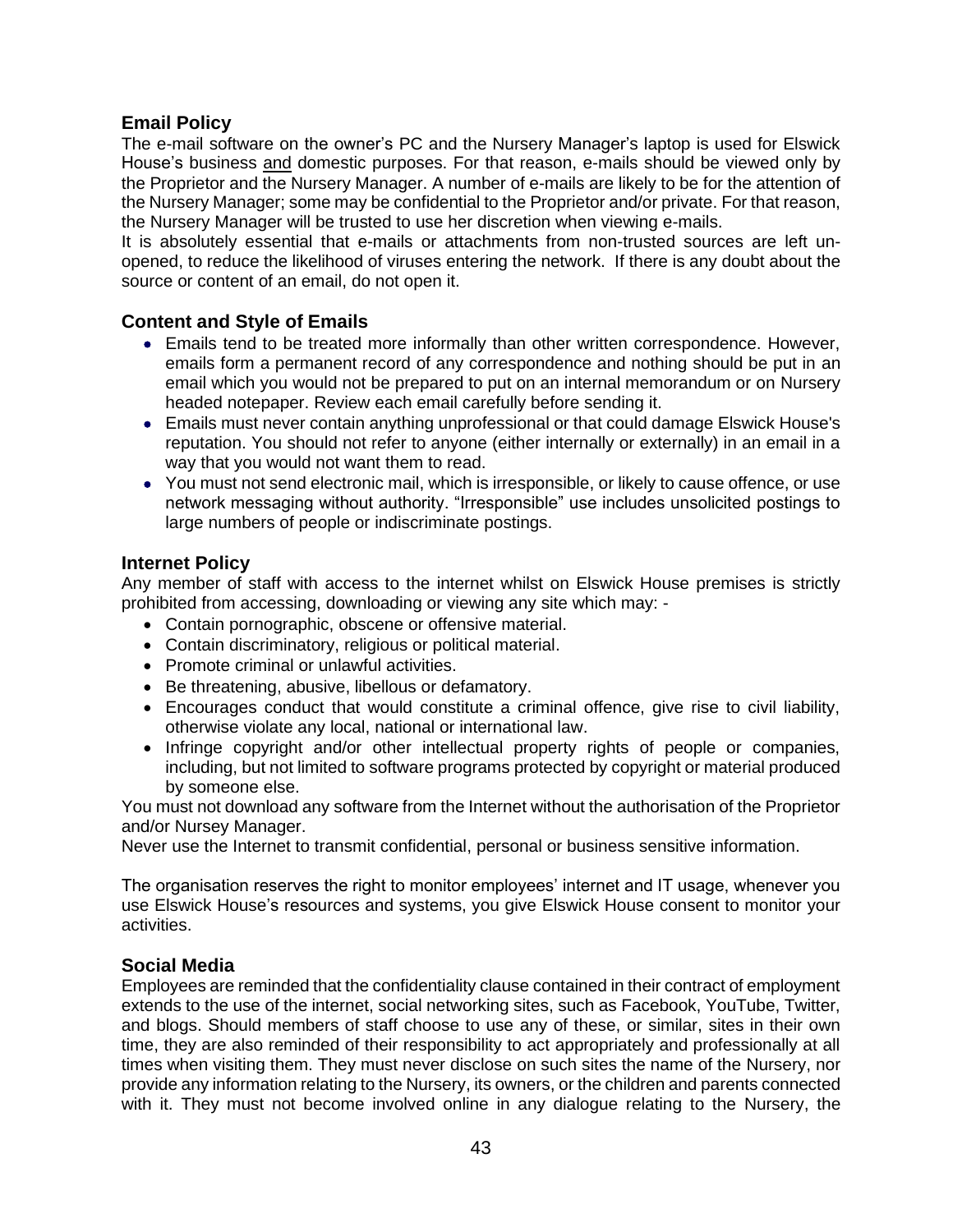Proprietor, the children, parents, families, employees, associates or freelancers. If an employee discovers that this code of online conduct has been breached, the matter must be reported immediately to the Proprietor and/or Nursery Manager.

Due to the nature of their work, the Nursery discourages employees from being "friends" with parents of Nursery children on these sites.

Due to the nature of their work, the employee is strongly advised NOT to say that he/she is a Nursery Nurse.

You are responsible for your online behaviour and for what you post. Failure to adhere to this policy may result in disciplinary action being taken, up to and including dismissal for Gross Misconduct.

### **Monitoring**

Elswick House reserves the right to examine the contents of email, or files belonging to computer users, to maintain the functionality of the system. Also where Elswick House has reason to suspect that these regulations are being breached. Users are therefore advised that such monitoring can and may occur. Please note email messages, even when they have been deleted from Elswick House's email system, can be traced, and retrieved. The person or persons involved in creating or forwarding any offending email can be identified. Emails are admissible in a court of law.

Elswick House will hold individual employees personally liable if they or their customers suffer any loss or damage to reputation as a result of any breach of these conditions.

Elswick House may create an archive version of your email account and file server data, and may retain this after you have left Elswick House. Elswick House reserves the right to inspect the contents of your email account and also any files stored on the file server.

### **General**

Elswick House will hold individual employees personally liable if they or their associates, business partners or customers, suffer any loss or damage to reputation as a result of any breach of these conditions.

Failure to adhere to this policy may result in disciplinary action being taken against you, up to and including dismissal for Gross Misconduct.

### <span id="page-43-0"></span>**Mobile Phone Policy**

We recognise that staff may need to have their mobile phones with them when they come to work. Also, that parents and other visitors to the Nursery are likely to be carrying their mobile phones with them. However, there have been a number of issues raised within the local authority and nationally regarding the use of mobile phones and other devices in educational settings.

We have considered the advice of OFSTED and the messages coming back to us from Staff Training courses; we have also heeded the comments on the subject of our QL Officer and have taken note of the policies adopted by some other nurseries. We also have to consider that, due to the physical limitations of the Nursery, there is no space for individual staff lockers.

As a result, this is our policy with regard to mobile phones: -

- Phones must be turned off prior to entering the Nursery premises and on no account should they be turned on while on the Nursery premises.
- If members of staff bring their mobile phones to Nursery, they must ensure there is no inappropriate or illegal content on the device and they must be put immediately into the red bowl in the kitchen, where they will be stored during the working day.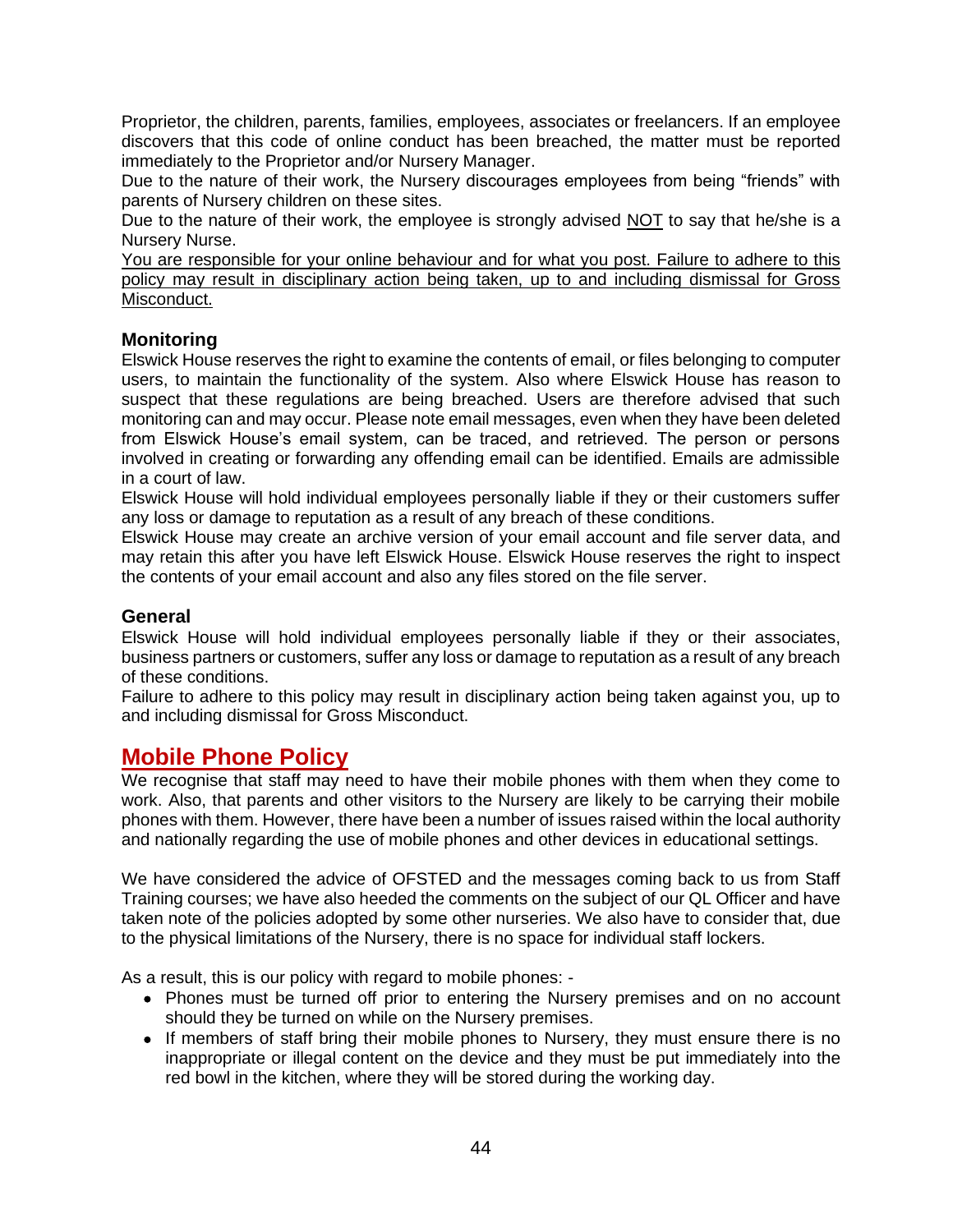- Under no circumstances may members of staff use their mobile phones on Nursery premises.
- If members of staff wish to use their mobile phones at break times or lunch times, they must go off the premises to do so.
- If members of staff have a personal emergency, they are free to make or receive calls on the Nursery landline phone, which can be removed to a quiet corner if necessary, for privacy. No charge will be made for such calls provided they are in the UK.
- All visitors must be requested to switch off their phones before entering the Nursery and not to use them whilst on Nursery premises.

The best interests of the children, their parents and the Nursery are paramount here. If members of staff fail to follow this guidance, disciplinary action may be taken.

### <span id="page-44-0"></span>**Data Protection Policy**

The security and privacy of your data is taken seriously by us, but we need to gather and use information or 'data' about you as part of our business and to manage our relationship with you. We are committed to complying with all our Data Protection legal obligations

This policy applies to current and former employees, workers, volunteers, apprentices and consultants. If you fall into one of these categories, then you are a 'data subject' for the purposes of this policy. You should read this policy alongside your contract of employment (or contract for services) and any other notice we issue to you from time to time in relation to your data.

The Nursery has separate policies and privacy notices in place in respect of job applicants, customers, suppliers and other categories of data subject. A copy of these can be obtained from the person responsible for Data in the Nursery.

The Nursery has taken steps to protect the security of your data in accordance with our Data Protection Policy and will train staff about their data protection responsibilities as part of the induction process. We will only hold data for as long as necessary for the purposes for which we collected it.

The Nursery is a '**data controller**' for the purposes of your personal data. This means that we determine the purpose and means of the processing of your personal data.

This policy explains how the Nursery will hold and process your information. It explains your rights as a data subject. It also explains your obligations when obtaining, handling, processing or storing personal data in the course of working for, or on behalf of, the Nursery.

This policy does not form part of your contract of employment (or contract for services if relevant) and can be amended by the Nursery at any time.

### **Data Protection Principles**

Personal data must be processed in accordance with six '**Data Protection Principles**.' It must:-

- Be processed fairly, lawfully and transparently.
- Be collected and processed only for specified, explicit and legitimate purposes.
- Be adequate, relevant and limited to what is necessary for the purposes for which it is processed.
- Be accurate and kept up to date. Any inaccurate data must be deleted or rectified without delay.
- Not be kept for longer than is necessary for the purposes for which it is processed; and
- Be processed securely.

We are accountable for these principles and must be able to show that we are compliant.

### **How we define personal data**

'Personal data' means information which relates to a living person, who can be identified from that data (a 'data subject') on its own, or when taken together with other information, which is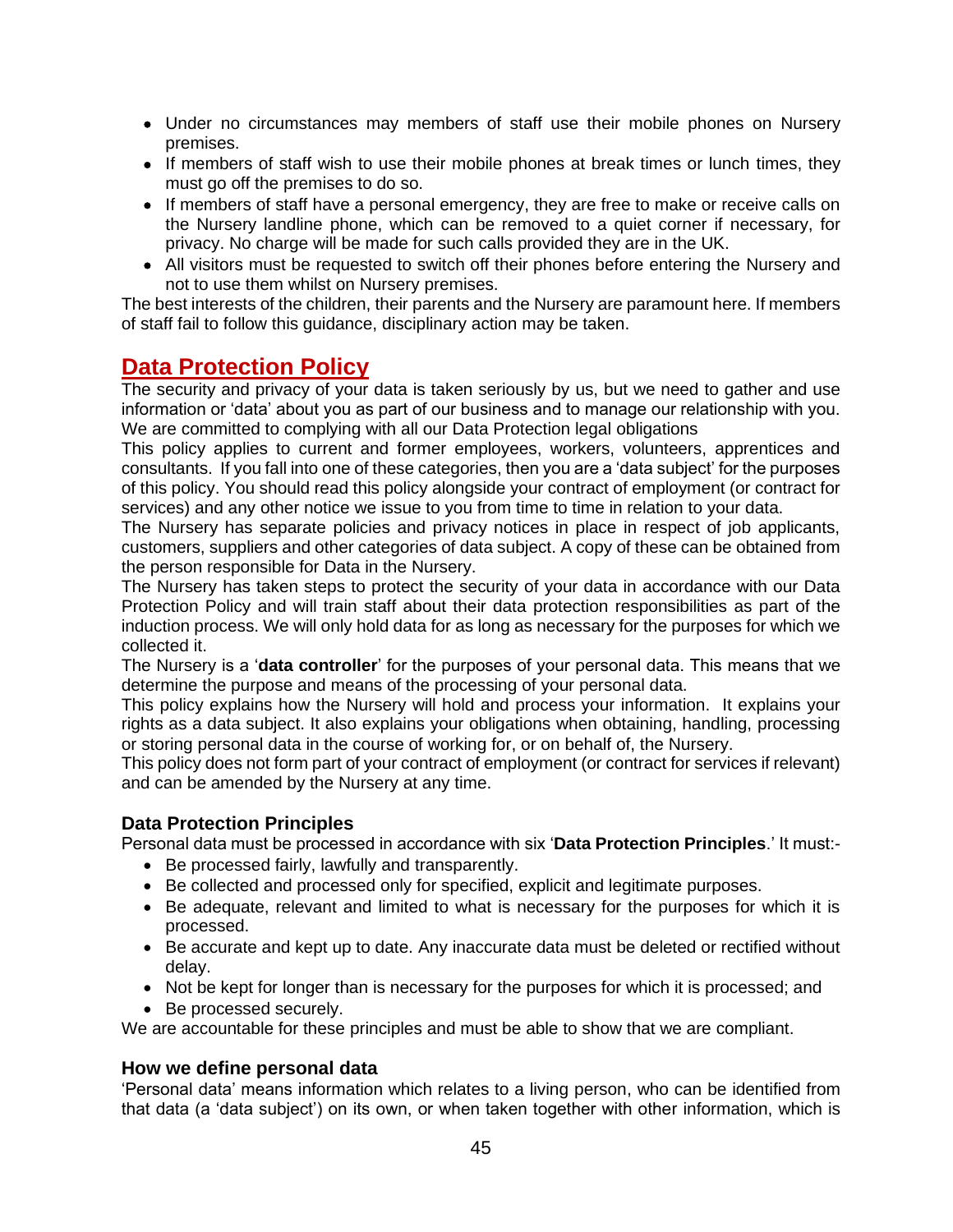likely to come into our possession. It includes any expression of opinion about the person and an indication of the intentions of us or others, in respect of that person. It does not include anonymised data. This policy applies to all personal data whether it is stored electronically, on paper or on other materials.

This personal data might be provided to us by you, or someone else (such as a former employer, your doctor, or a credit reference agency), or it could be created by us. It could be provided or created during the recruitment process or during the course of the contract of employment (or services) or after its termination. It could be created by your manager or other colleagues.

The types of personal data we collect and use about you is included in the Privacy Notice that is issued with your contract of employment.

### **How we define special categories of personal data**

'Special categories of personal data' are types of personal data consisting of information as to:-

- Your racial or ethnic origin.
- Your political opinions.
- Your religious or philosophical beliefs.
- Your trade union membership.
- Your genetic or biometric data.
- Your health.
- Your sex life and sexual orientation; and
- Any criminal convictions and offences.

We may hold and use any of these special categories of your personal data, as detailed in the Privacy Notice, in accordance with the law.

### **How we define processing**

'Processing' means any operation which is performed on personal data such as: -

- Collection, recording, organisation, structuring or storage.
- Adaption or alteration.
- Retrieval, consultation or use.
- Disclosure by transmission, dissemination or otherwise making available.
- Alignment or combination; and
- Restriction, destruction or erasure.

This includes processing personal data which forms part of a filing system and any automated processing.

#### **How will we process your personal data?**

The Nursery will process your personal data (including special categories of personal data). We will use your personal data for: -

- Performing the contract of employment (or services) between us.
- Complying with any legal obligation; or
- For our legitimate interests if it is necessary (or for the legitimate interests of someone else). However, we can only do this if your interests and rights do not override ours (or theirs). You have the right to challenge our legitimate interests and request that we stop this processing.

We can process your personal data for these purposes without your knowledge or consent. We will not use your personal data for an unrelated purpose without telling you about it and the legal basis that we intend to rely on for processing it.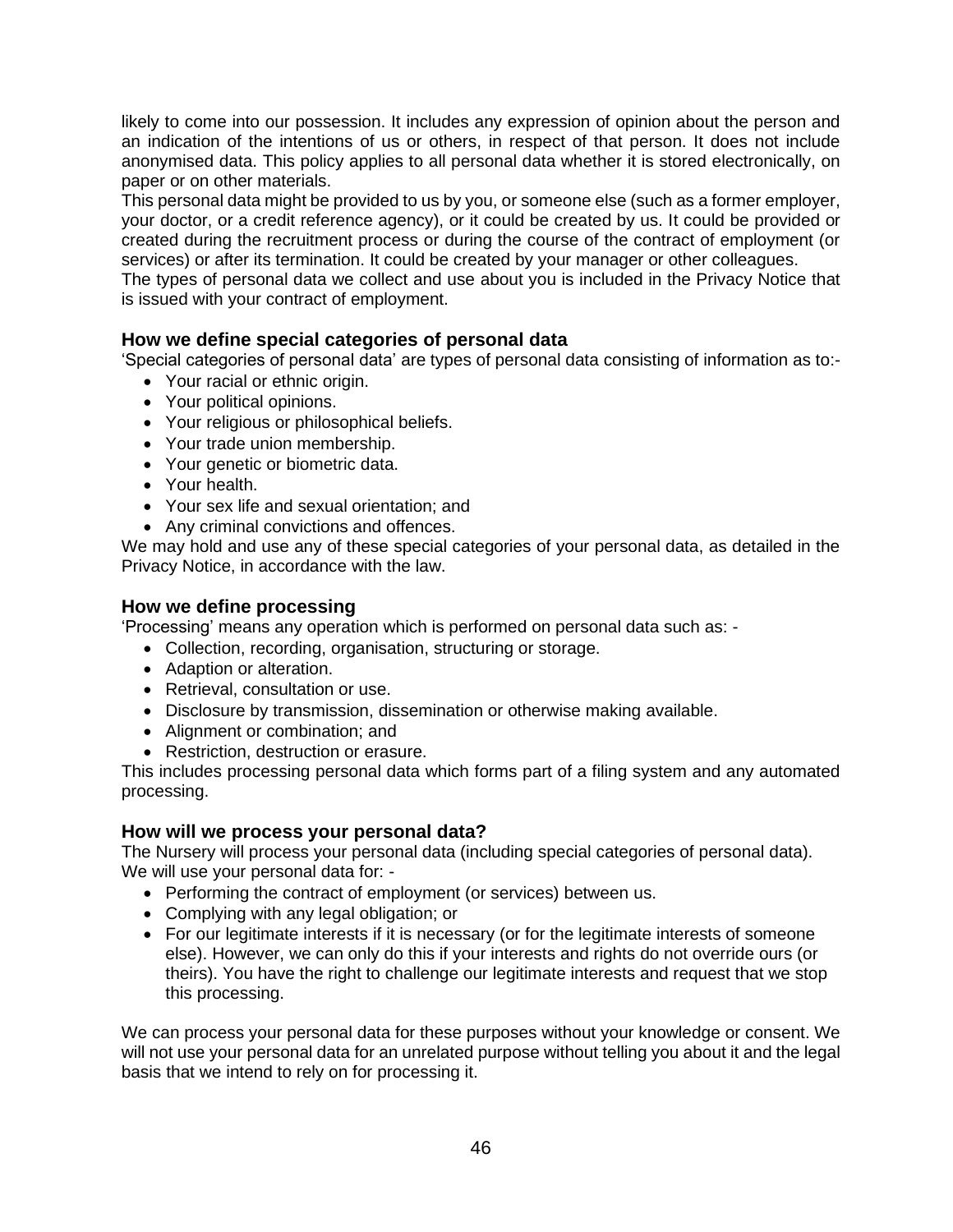Examples of when we might process your personal data can be found in the Privacy Notice. We will only process special categories of your personal data in certain situations in accordance with the law. For example, we can do so if we have your explicit consent. If we asked for your consent to process a special category of personal data, then we would explain the reasons for our request. You do not need to consent and can withdraw consent later if you choose by contacting the person for responsible for Data in the Nursery.

We do not need your consent to process special categories of your personal data when we are processing it for the following purposes, which we may do: -

- Where it is necessary for carrying out rights and obligations under employment law.
- Where it is necessary to protect your vital interests, or those of another person, where you/they are physically, or legally, incapable of giving consent.
- Where you have made the data public.
- Where processing is necessary for the establishment, exercise or defence of legal claims; and
- Where processing is necessary for the purposes of occupational medicine, or for the assessment of your working capacity.

We might process special categories of your personal data for the purposes stated in the Privacy Notice, in particular, we may use information in relation to: -

- Your race, ethnic origin, religion, sexual orientation or gender to monitor equal opportunities.
- Your sickness absence, health and medical conditions to monitor your absence, assess your fitness for work, to pay you benefits, to comply with our legal obligations under employment law including to make reasonable adjustments and to look after your health and safety; and
- Your trade union membership to pay any subscriptions and to comply with our legal obligations in respect of trade union members.

We do not take automated decisions about you using your personal data or use profiling in relation to you.

### **Sharing your personal data**

Sometimes we might share your personal data with group companies or our business partners, contractors and agents to carry out our obligations under our contract with you, or for our legitimate interests. We require those companies to keep your personal data confidential and secure and to protect it in accordance with the law and our policies. They are only permitted to process your data for the lawful purpose for which it has been shared and in accordance with our instructions.

We use the following contractors to carry out our Nursery business: -

- Payroll /accountant to store and manage your personal data with regard to your pay.
- Pensions Provider.

We do not send your personal data outside the European Economic Area. If this changes you will be notified of this and the protections which are in place to protect the security of your data will be explained.

### **How should you process personal data for the Nursery?**

Everyone who works for, or on behalf of, the Nursery has some responsibility for ensuring data is collected, stored and handled appropriately, in line with this policy and the Nursery's IT Security and Data Retention policies.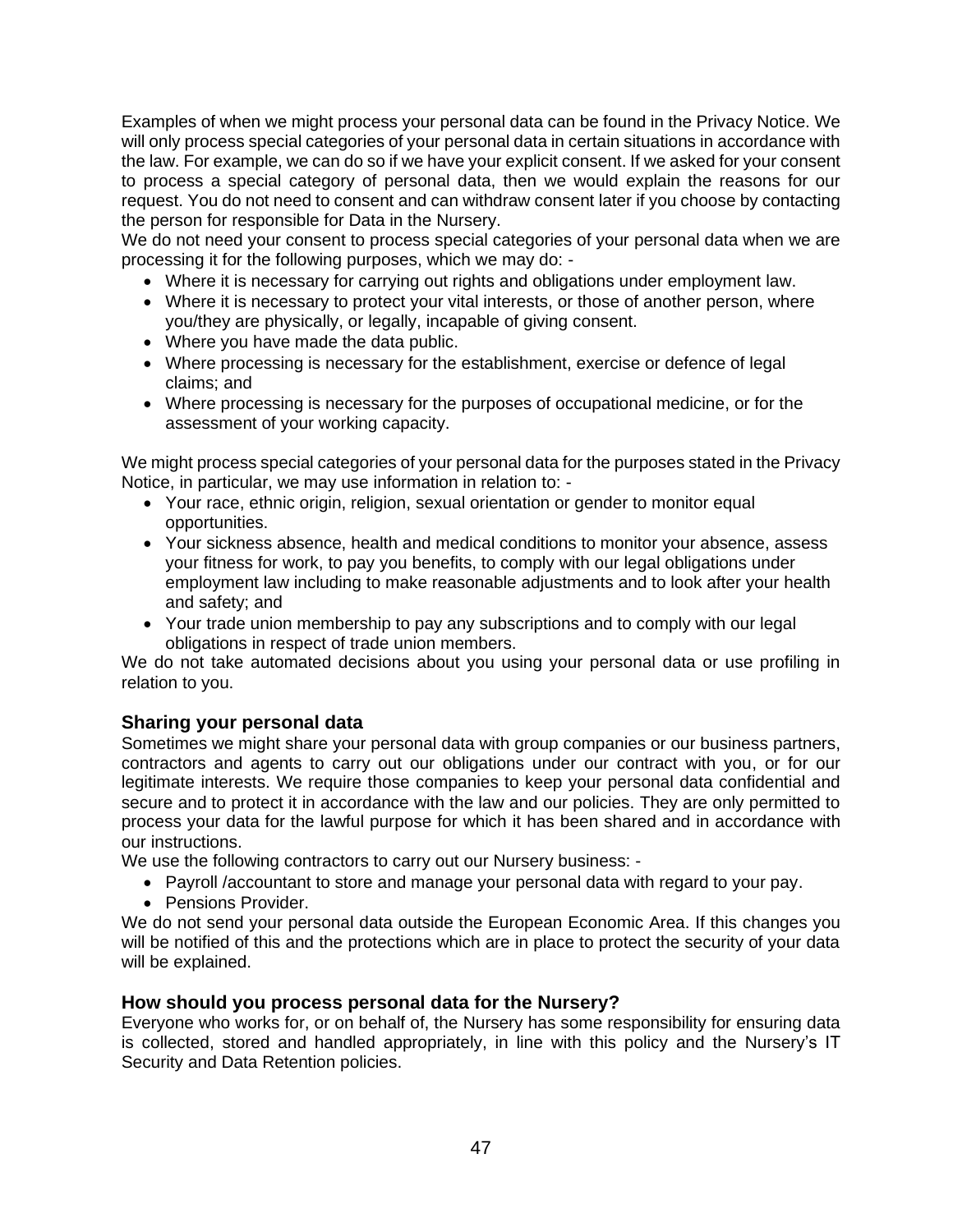Management is responsible for reviewing this policy on the Nursery's data protection responsibilities and any risks in relation to the processing of data. You should direct any questions in relation to this policy or data protection to this person and address any written requests to them.

You should only access personal data covered by this policy if you need it for the work you do for, or on behalf of the Nursery and only if you are authorised to do so. You should only use the data for the specified lawful purpose for which it was obtained.

- You should not share personal data informally.
- You should keep personal data secure and not share it with unauthorised people.
- You should regularly review and update personal data which you have to deal with for work. This includes telling us if your own contact details change.
- You should not make unnecessary copies of personal data and should keep and dispose of any copies securely.
- You should use strong passwords.
- You should lock your computer screens when not at your desk.
- Consider anonymising data or using separate keys/codes so that the data subject cannot be identified.
- Do not save personal data to your own personal computers or other devices.
- Personal data should never be transferred outside the European Economic Area except in compliance with the law and authorisation of the person for responsible for Data in your Nursery.
- You should lock drawers and filing cabinets. Do not leave paper with personal data lying about.
- You should not take personal data away from Nursery's premises without authorisation from your line manager or of the person for responsible for Data in your Nursery.
- Personal data should be shredded and disposed of securely when you have finished with it.
- You should ask for help from the person responsible for Data in your Nursery if you are unsure about data protection or if you notice any areas of data protection or security we can improve upon.
- Any deliberate or negligent breach of this policy by you may result in disciplinary action being taken against you in accordance with our disciplinary procedure.
- It is a criminal offence to conceal or destroy personal data which is part of a subject access request (see below). This conduct would also amount to gross misconduct under our disciplinary procedure, which could result in your dismissal.

### **How to deal with data breaches**

We have robust measures in place to minimise and prevent data breaches from taking place. Should a breach of personal data occur (whether in respect of you or someone else) then we must take notes and keep evidence of that breach. If the breach is likely to result in a risk to the rights and freedoms of individuals, then we must also notify the Information Commissioner's Office within 72 hours.

If you are aware of a data breach you must contact the person responsible for Data immediately and keep any evidence, you have in relation to the breach.

#### **Subject Access request**

Data subjects can make a '**subject access request**' ('SAR') to find out the information we hold about them. This request must be made in writing. If you receive such a request, you should forward it immediately the person for responsible for Data in your Nursery who will coordinate a response.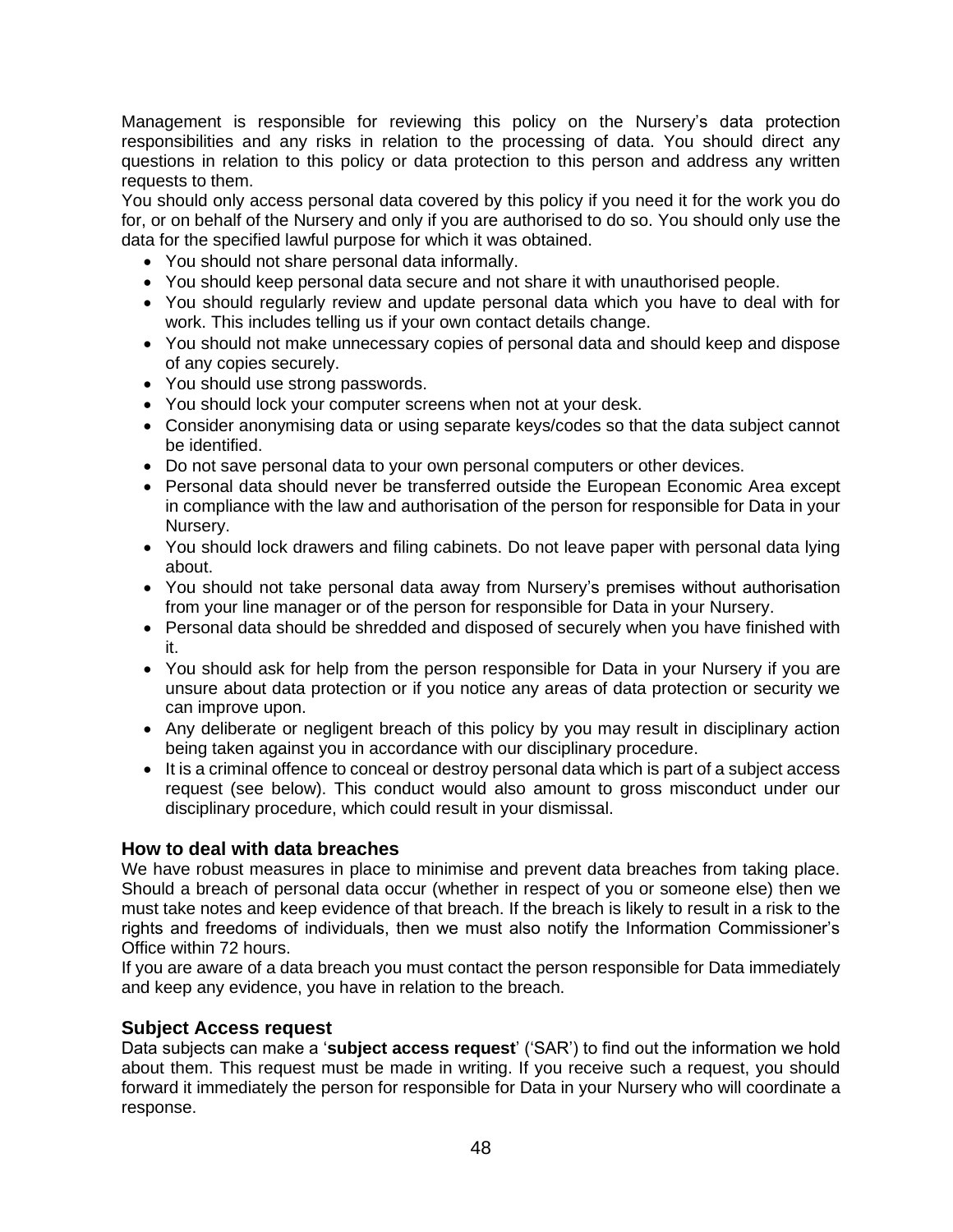If you would like to make a SAR in relation to your own personal data, you should make this in writing to the person for responsible for Data in the Nursery. We must respond within one month unless the request is complex or numerous in which case the period in which we must respond can be extended by a further two months.

There is no fee for making a SAR. However, if your request is manifestly unfounded or excessive, we may charge a reasonable administrative fee or refuse to respond to your request.

### **Your data subject rights**

- You have the right to information about what personal data we process, how and on what basis as set out in this policy.
- You have the right to access your own personal data by way of a subject access request (see above).
- You can correct any inaccuracies in your personal data. To do you should contact of the person for responsible for Data in the Nursery.
- You have the right to request that we erase your personal data where we were not entitled under the law to process it or it is no longer necessary to process it for the purpose it was collected. To do so you should contact the person for responsible for Data in the Nursery.
- While you are requesting that your personal data is corrected or erased or are contesting the lawfulness of our processing, you can apply for its use to be restricted while the application is made. To do so you should contact the person for responsible for Data in the Nursery.
- You have the right to object to data processing where we are relying on a legitimate interest to do so and you think that your rights and interests outweigh our own and you wish us to stop.
- You have the right to object if we process your personal data for the purposes of direct marketing.
- You have the right to receive a copy of your personal data and to transfer your personal data to another data controller. We will not charge for this and will in most cases aim to do this within one month.
- With some exceptions, you have the right not to be subjected to automated decisionmaking.
- You have the right to be notified of a data security breach concerning your personal data.
- In most situations we will not rely on your consent as a lawful ground to process your data. If we do however request your consent to the processing of your personal data for a specific purpose, you have the right not to consent or to withdraw your consent later. To withdraw your consent, you should contact the person responsible for Data in the Nursery.
- You have the right to complain to the Information Commissioner. You can do this be contacting the Information Commissioner's Office directly. Full contact details including a helpline number can be found on the Information Commissioner's Office website [\(www.ico.org.uk\)](http://www.ico.org.uk/). This website has further information on your rights and our obligations.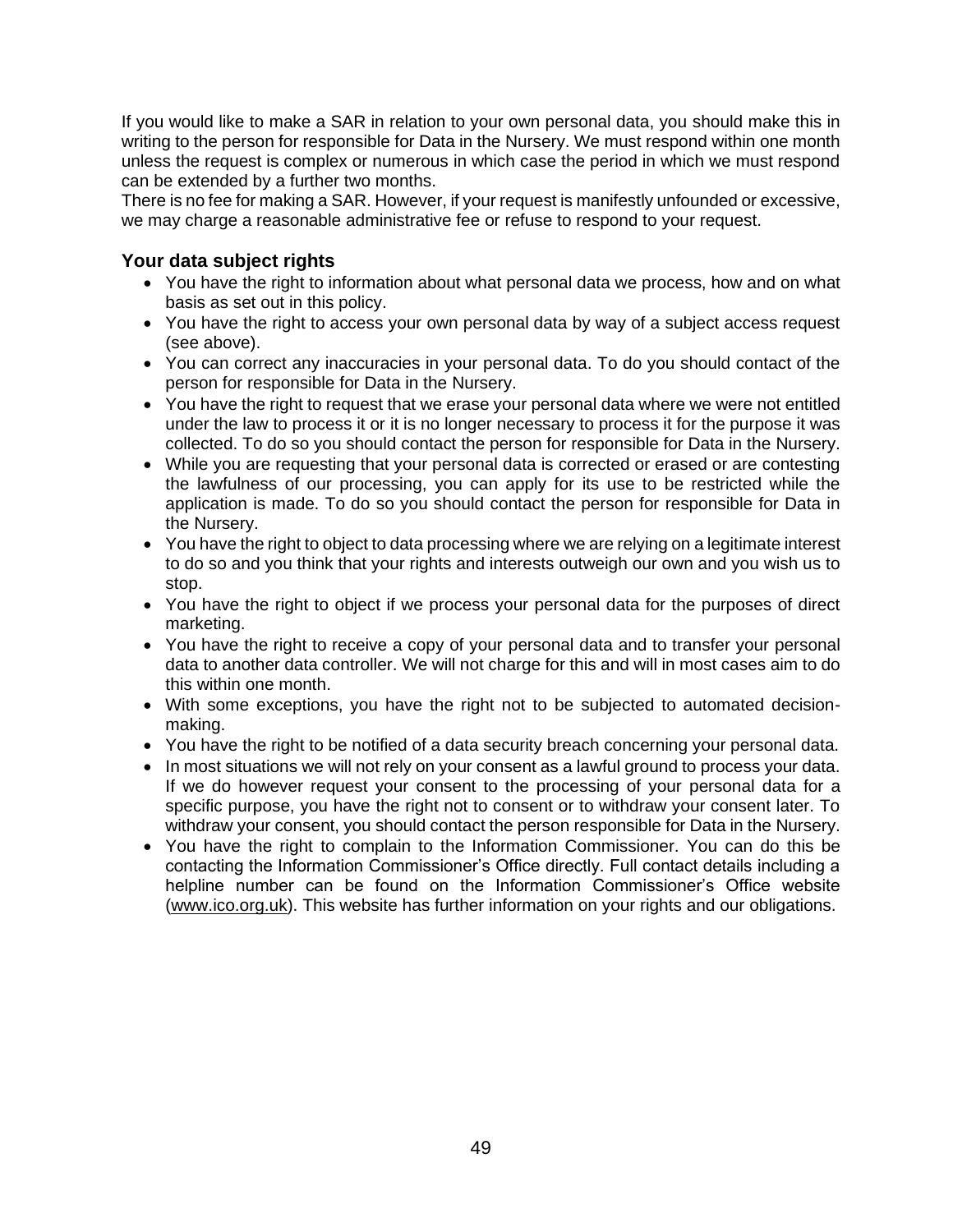<span id="page-49-0"></span>**Leaving the Nursery**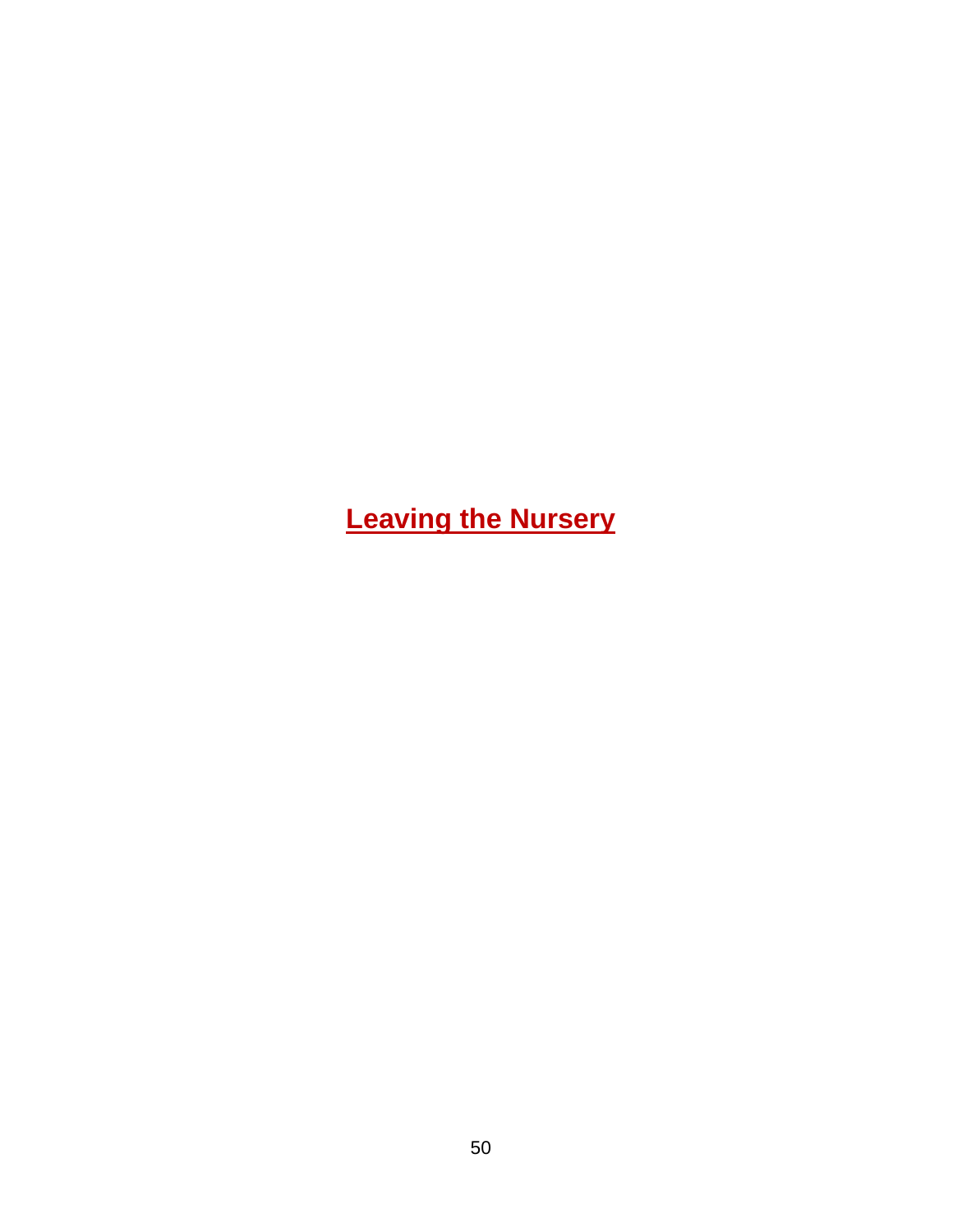### **Notice period**

Sadly, you may choose to leave us, and if/when you do, it would be appreciated if you could give as much notice as possible in writing to your Line Manager. The least amount of notice you are required to give is detailed in your contract of employment. Please check your contract of employment to confirm your notice period, as this may be different for some positions.

On termination of your employment, you must return to the Nursery all property, documentation, records, client lists, client/prospect database information, memory sticks, magnetic discs, tapes or other software media belonging to the Nursery which may be in your possession. You shall not, without the express written consent of the proprietors, retain any copies.

### **References**

If you have left to join a new Nursery, the prospective employer will usually request a reference to confirm the accuracy of statements made in your application and to provide an opinion on your suitability for the new post. As a matter of courtesy, you should ask your referee if they are happy to provide a reference first.

Where Managers are asked to provide a reference in a personal capacity (e.g., as a friend) for past or present employees, they must make this clear and not under any circumstances use our headed paper. The reference should follow the guidelines in this Policy.

### **Providing the information requested**

The first thing the Manager dealing with the reference request should do is to confirm that the individual has given their consent for a reference to be provided and only continue if their consent has been given.

We are committed to providing information that is true, accurate, fair and non-discriminatory. Therefore, it must be based on facts which can be confirmed if challenged. The Manager providing the reference must not provide personal opinions about the individual's performance or conduct.

The reference should be marked "Private and Confidential" for the "Addressee only" and a disclaimer should be included in the reference making it clear that, while the information provided is, to the best of our knowledge, completely accurate, the Nursery cannot accept any liability for decisions based on it. All references must be in writing with a copy made for our files.

### **Requests to see the reference**

The Manager providing the reference may allow the employee to see the draft reference before it is provided to the prospective employer, but this is not obligatory.

### **Dealing with enquiries raised by the prospective employer**

The Nursery operates a strict Policy of only providing factual information relating to employment dates for current or former employees. Requests should go to the employee's Line Manager who will provide the information and explain this Policy.

### **Retirement**

For employees who have reached or are approaching retirement, we will support this major change in their life and will develop an individual plan to meet each person's needs. This may include a phased reduction in working hours, financial planning assistance and lifestyle guidance.

### **Redundancy**

The Nursery is committed to providing a stable working environment for employees consistent with the need to manage the business effectively and economically. When redundancies need